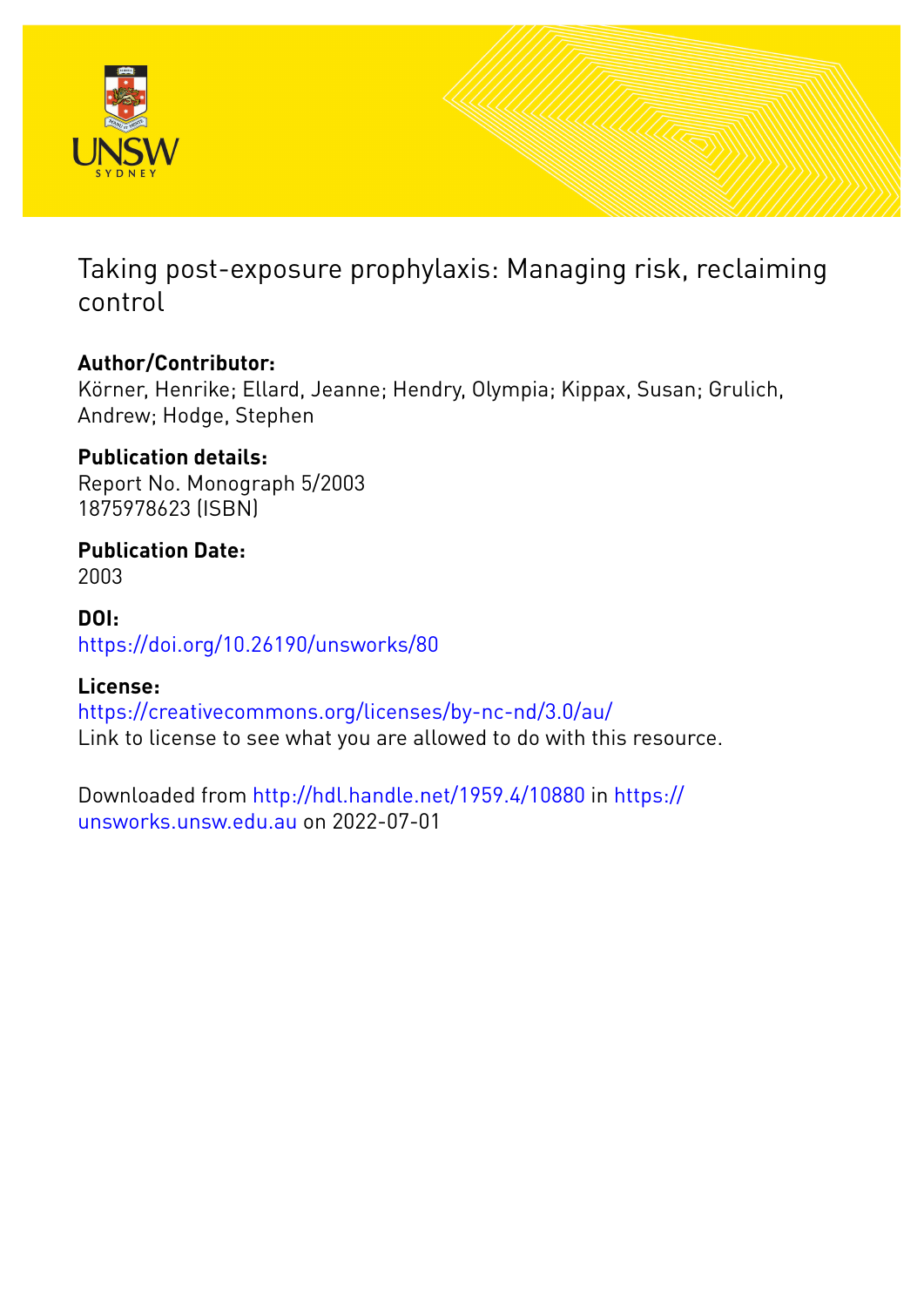# Taking <mark>P</mark>ost-Exposure Prophylaxis



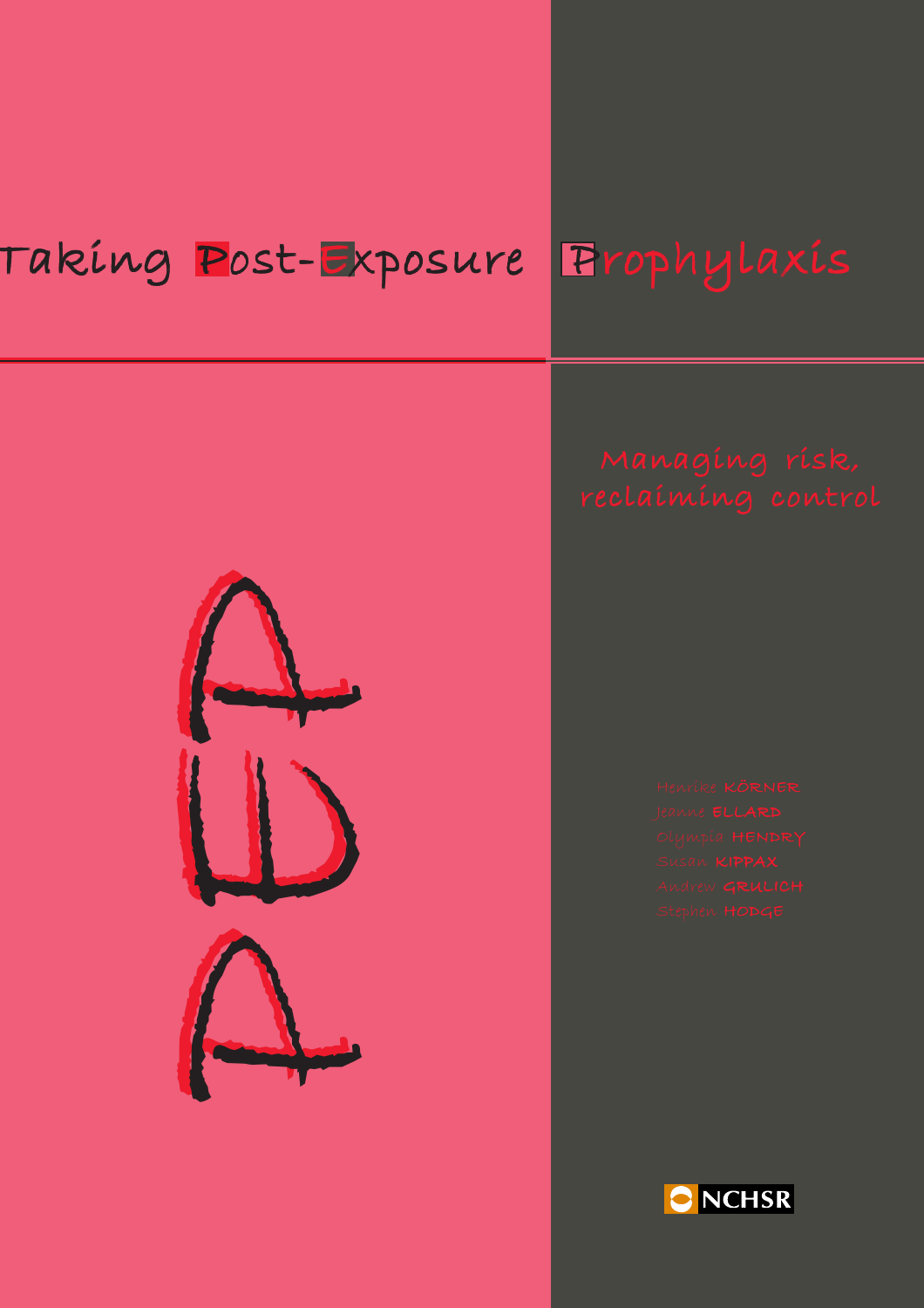# Taking post-exposure prophylaxis Taking post-exposure prophylaxisTaking post-exposure prophylaxis

Managing risk, reclaiming control

Henrike KÖRNER<sup>1</sup> Jeanne ELLARD<sup>1</sup> Olympia HENDRY 2 Susan KIPPAX<sup>1</sup> Andrew GRULICH<sup>2</sup> Stephen  $HODGE^1$ 

1 NATIONAL CENTRE IN HIV SOCIAL RESEARCH 2 NATIONAL CENTRE IN HIV EPIDEMIOLOGY AND CLINICAL RESEARCH

**Monograph 5/2003**

National Centre in HIV Social Research Faculty of Arts and Social Sciences The University of New South Wales

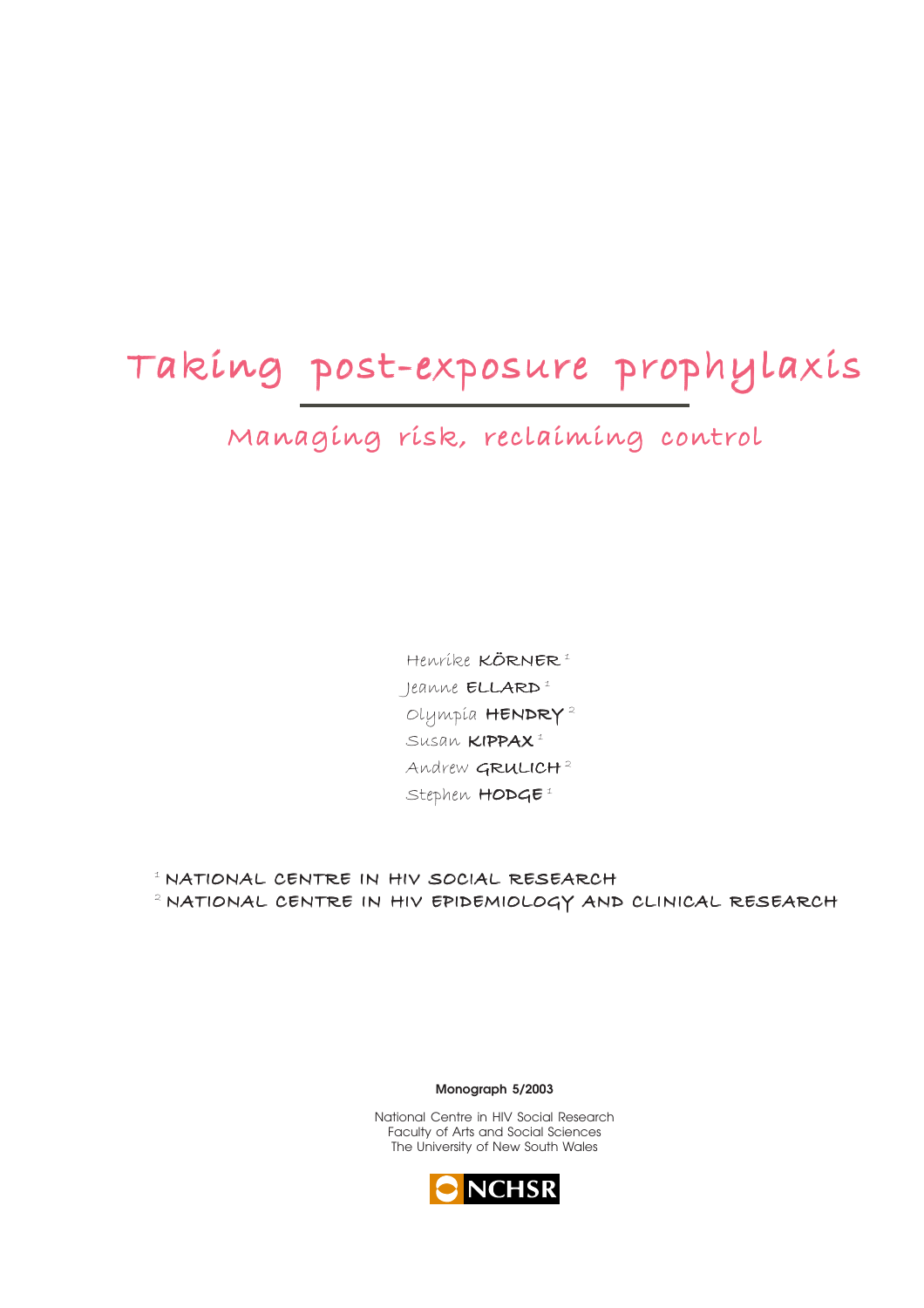Copies of this monograph or any other publications from this project may be obtained by contacting :

#### **National Centre in HIV Social Research**

Level 2, Webster Building The University of New South Wales Sydney NSW 2052 AUSTRALIA Telephone (61 2) 9385 6776 Fax (61 2) 9385 6455 Email: nchsr@unsw.edu.au Website: nchsr.arts.unsw.edu.au

© National Centre in HIV Social Research 2003 ISBN 1-875978-62-3

The National Centre in HIV Social Research is funded by the Commonwealth Department of Health and Ageing and is affiliated with the Faculty of Arts and Social Sciences at the University of New South Wales.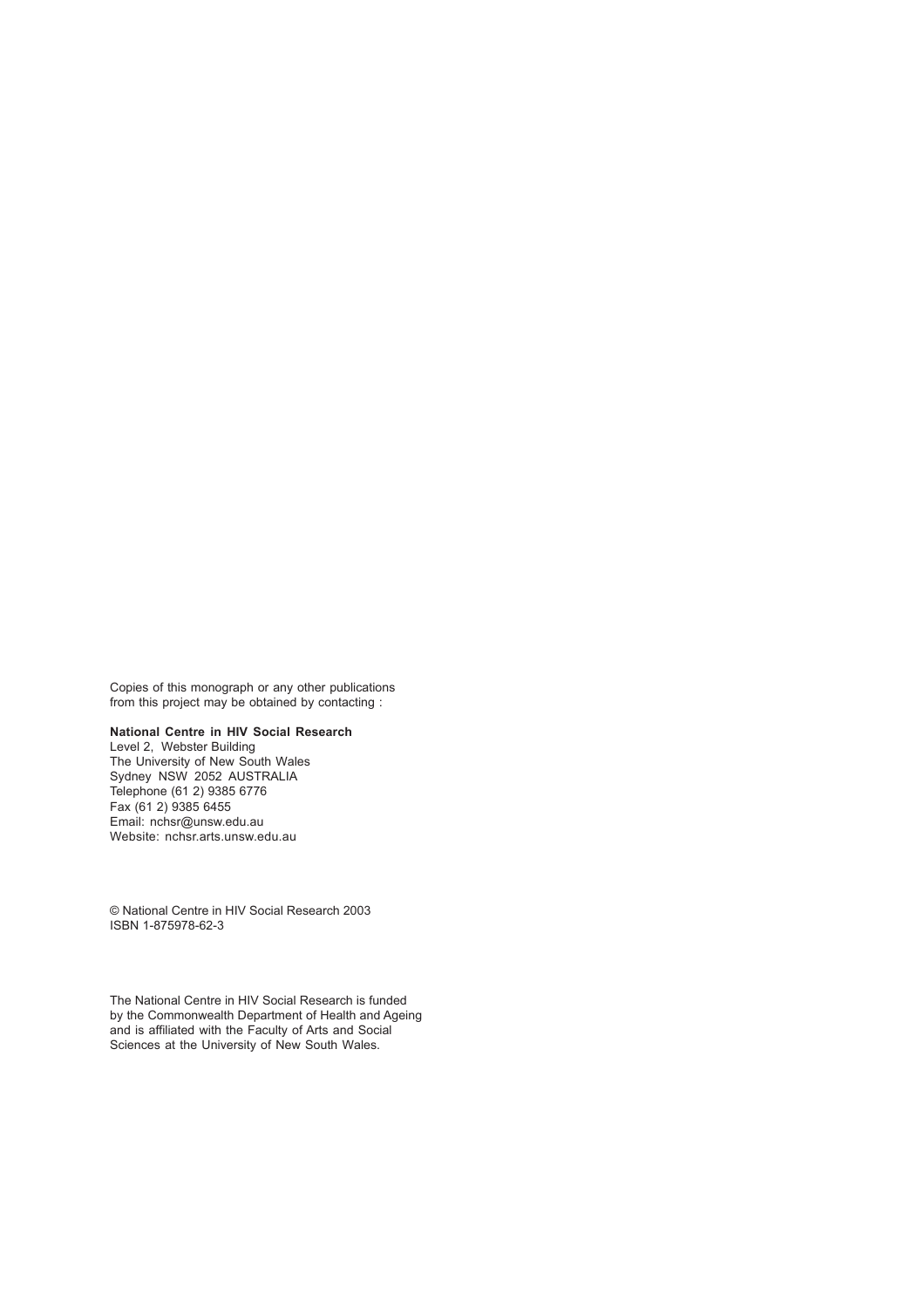|                 | <b>ACKNOWLEDGEMENTS</b>         | 3                |
|-----------------|---------------------------------|------------------|
|                 | <b>KEY FINDINGS</b>             | 4                |
|                 | <b>RECOMMENDATIONS</b>          | 5                |
|                 | <b>INTRODUCTION</b>             | 6                |
|                 | Background: cohort study        | 6                |
|                 | Background: qualitative study   | $\overline{7}$   |
| <b>METHOD</b>   |                                 | 8                |
|                 | Recruitment                     | $\, 8$           |
|                 | Data collection                 | $\, 8$           |
|                 | Analysis                        | $\, 8$           |
| <b>FINDINGS</b> |                                 | $\boldsymbol{9}$ |
|                 | Summary of exposure events      | 9                |
| 1               | <b>RISK EXPOSURES</b>           | 11               |
| 1.1             | <b>IDENTIFYING EXPOSURE</b>     | 11               |
| 1.2             | <b>CONTEXTS OF EXPOSURE</b>     | 12               |
|                 | Relationships                   | 13               |
|                 | Drugs and alcohol               | 15               |
|                 | Place                           | 16               |
|                 | <b>Stress</b>                   | 18               |
|                 | Adventure and rebellion         | 18               |
| 1.3             | EMOTIONAL REACTIONS TO EXPOSURE | 19               |
| 1.4             | EXPOSURE AND CONTROL            | 20               |
| $\overline{2}$  | AWARENESS AND KNOWLEDGE OF PEP  | 24               |
| 2.1             | AWARENESS OF PEP AVAILABILITY   | 24               |
| 2.2             | KNOWLEDGE ABOUT PEP             | 25               |
|                 | Timing                          | 25               |
|                 | The morning-after pill          | 25               |
|                 | Side effects                    | 26               |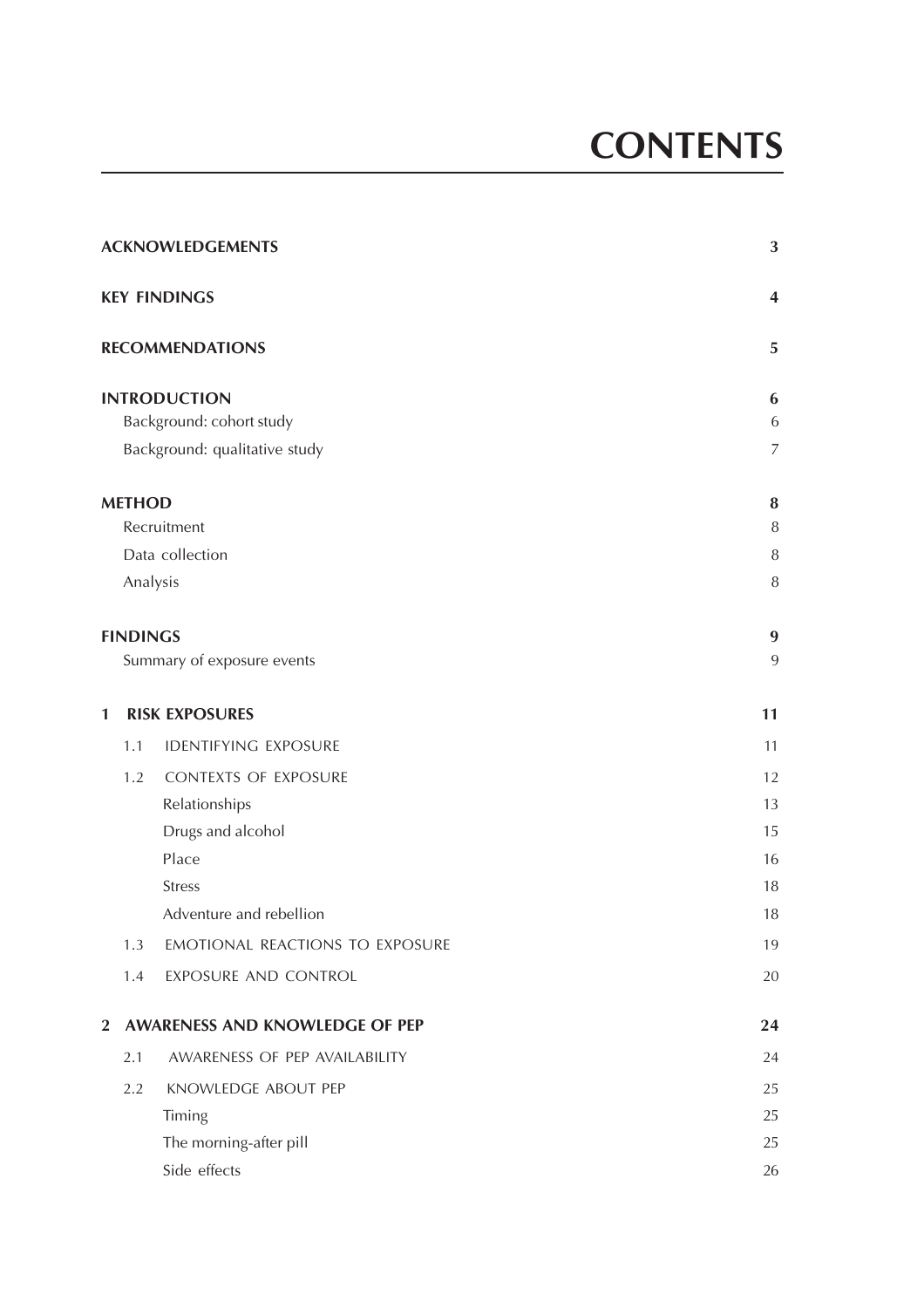| 3                 |                   | <b>CLINICAL INTERACTION</b>                              | 27 |
|-------------------|-------------------|----------------------------------------------------------|----|
| 4                 |                   | <b>DISCLOSING PEP</b>                                    | 30 |
|                   | 4.1               | REASONS FOR NOT DISCLOSING                               | 30 |
|                   |                   | Assumptions about serostatus and loss of confidentiality | 30 |
|                   |                   | Embarrassment and fear of judgement                      | 31 |
|                   |                   | Uncertainty                                              | 32 |
|                   |                   | A question of time                                       | 32 |
|                   |                   | Privacy and protection                                   | 32 |
|                   |                   | Social and cultural norms                                | 33 |
|                   | 4.2               | REASONS FOR DISCLOSING                                   | 33 |
|                   |                   | Compliance with treatment                                | 33 |
|                   |                   | Raising awareness of PEP                                 | 34 |
|                   |                   | Getting support                                          | 34 |
|                   | 4.3               | BALANCING NEEDS: SELECTIVE DISCLOSURE                    | 35 |
| 5                 |                   | EFFECTS OF PEP ON FUTURE PRACTICE                        | 38 |
|                   | 5.1               | COMPASSION FOR HIV AFFECTED INDIVIDUALS AND COMMUNITIES  | 38 |
|                   | 5.2               | MAINTAINING SAFE SEX PRACTICES                           | 39 |
|                   |                   | Experience of combination therapies                      | 39 |
|                   |                   | The limitations of biomedical knowledge                  | 41 |
|                   |                   | An opportunity for reflection                            | 42 |
|                   | 5.3               | <b>TENSIONS AND AMBIVALENCES</b>                         | 43 |
|                   |                   | Safe sex versus desire                                   | 43 |
|                   |                   | No absolute guarantees                                   | 44 |
|                   |                   | <b>Balancing possibilities</b>                           | 45 |
|                   | <b>DISCUSSION</b> |                                                          | 48 |
| <b>CONCLUSION</b> |                   | 52                                                       |    |
|                   | <b>REFERENCES</b> |                                                          | 53 |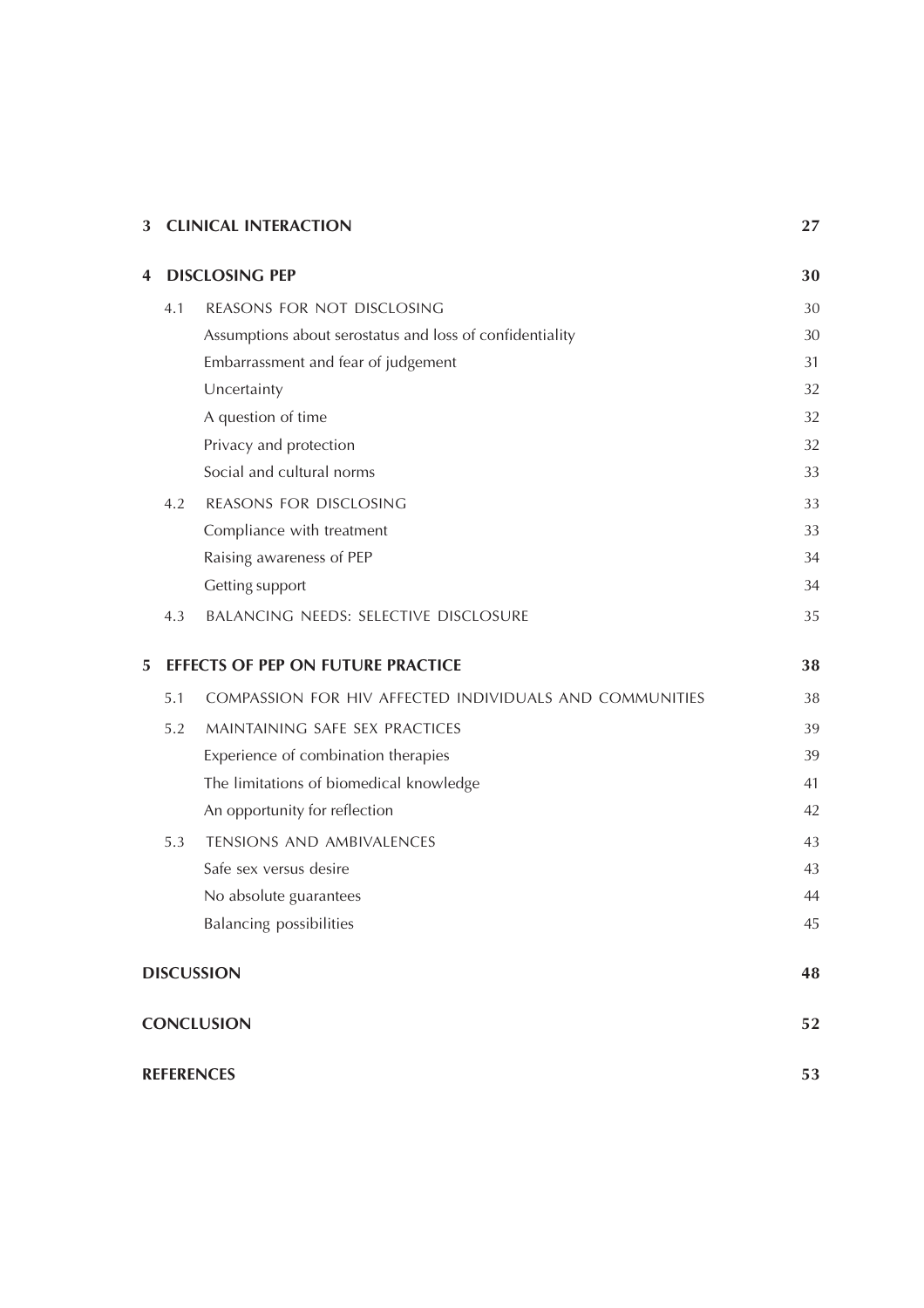# **ACKNOWLEDGEMENTS**

<span id="page-6-0"></span>We acknowledge the following individuals and organisations for their contributions to this project:

Colin Batrouney, Barry Edwards, Andrea Fogarty, Glaxo-Smith Kline, Dean Murphy, Antony Nicholas, Asha Persson, Patrick Rawstorne, Heather Worth, Wei Zheng

#### **FUNDING**

Commonwealth Department of Health and Ageing New South Wales Department of Health

#### **RESEARCH PARTICIPANTS**

The 88 men and women who gave in-depth accounts of their experience with PEP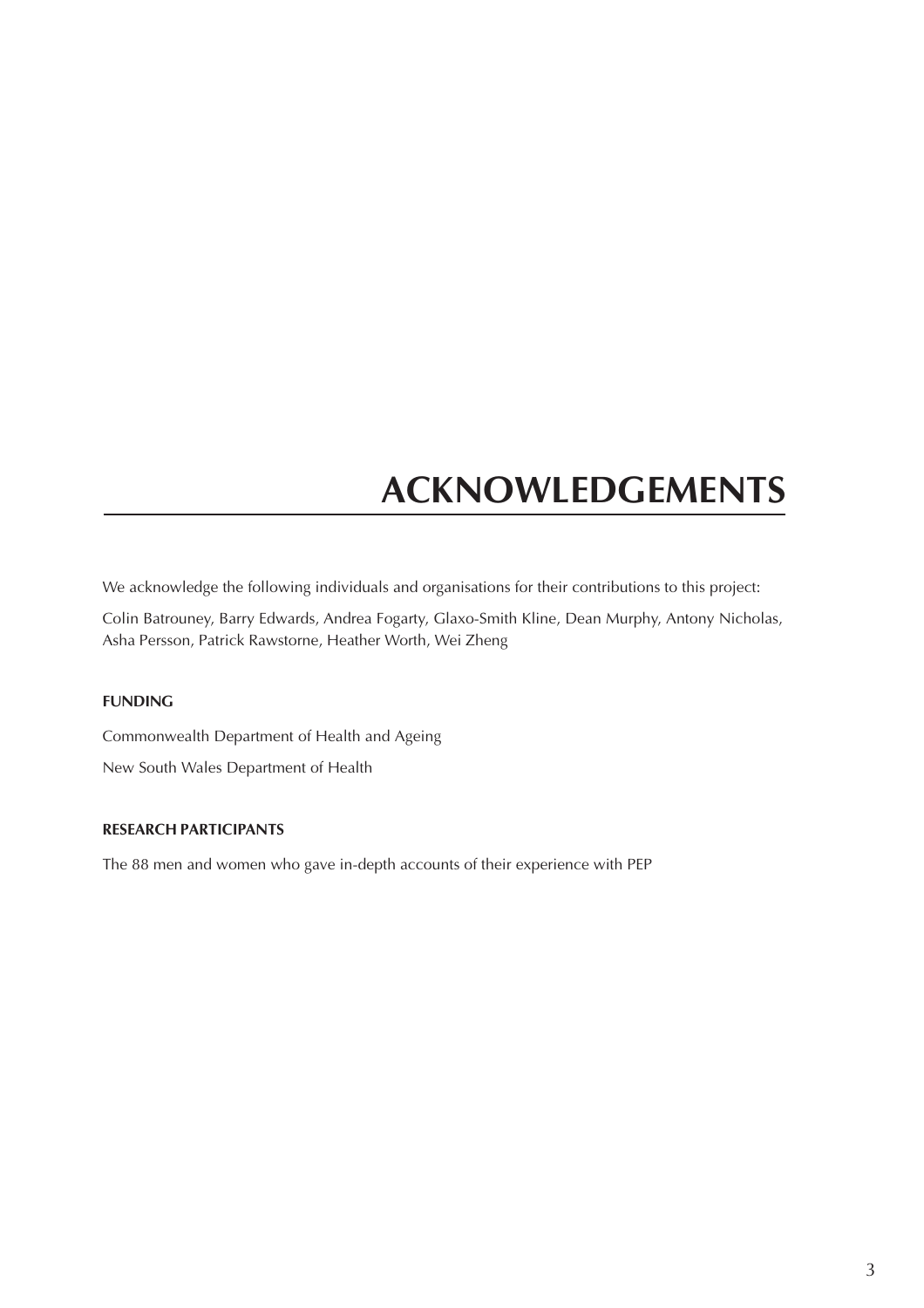# <span id="page-7-0"></span>**KEY FINDINGS**

- Incidents that lead to potential HIV exposures are usually characterised by a temporary absence of control—rather than a lack of it. PEP becomes a means of restoring order and reclaiming control.
- Rational decision-making and reasoning—about sexual practices, taking treatment, and disclosing—are confounded by the somewhat messy reality of the physical, social and emotional contexts in which exposures occur.
- Relationships are often cited as contexts for incidents that lead to potential HIV exposures: ongoing conflict in regular relationships, vulnerability after relationship break-ups and the uncertainty surrounding new relationships.
- In serodiscordant relationships, clinical markers are often factored into sexual practices and into risk assessment after a potential exposure.
- HIV-positive and HIV-negative gay men have different knowledges and attitudes in relation to clinical markers and UAI. For positive men, infectivity and risk assessment is based on their knowledge of clinical markers, where undetectable viral load means reduced infectivity. For negative men, risk assessment is based on the public health message of using a condom. (None of the participants in this study relied on the possibility of reduced infectivity of a positive partner with undetectable viral load. All decided to take prophylaxis.)
- There can be multiple understandings of the concept of "shared responsibility" around the negotiation of sexual practices and condom use. For a positive man it can mean taking the receptive position in UAI with a negative partner. For a negative man it can mean disclosure of serostatus and using a condom.
- Participants in this study generally perceived PEP in the same way as it was intended by health authorities—as a means of reducing the risk of HIV infection when other strategies have not worked, i.e. as a back-up rather than a replacement for other strategies such as condom use.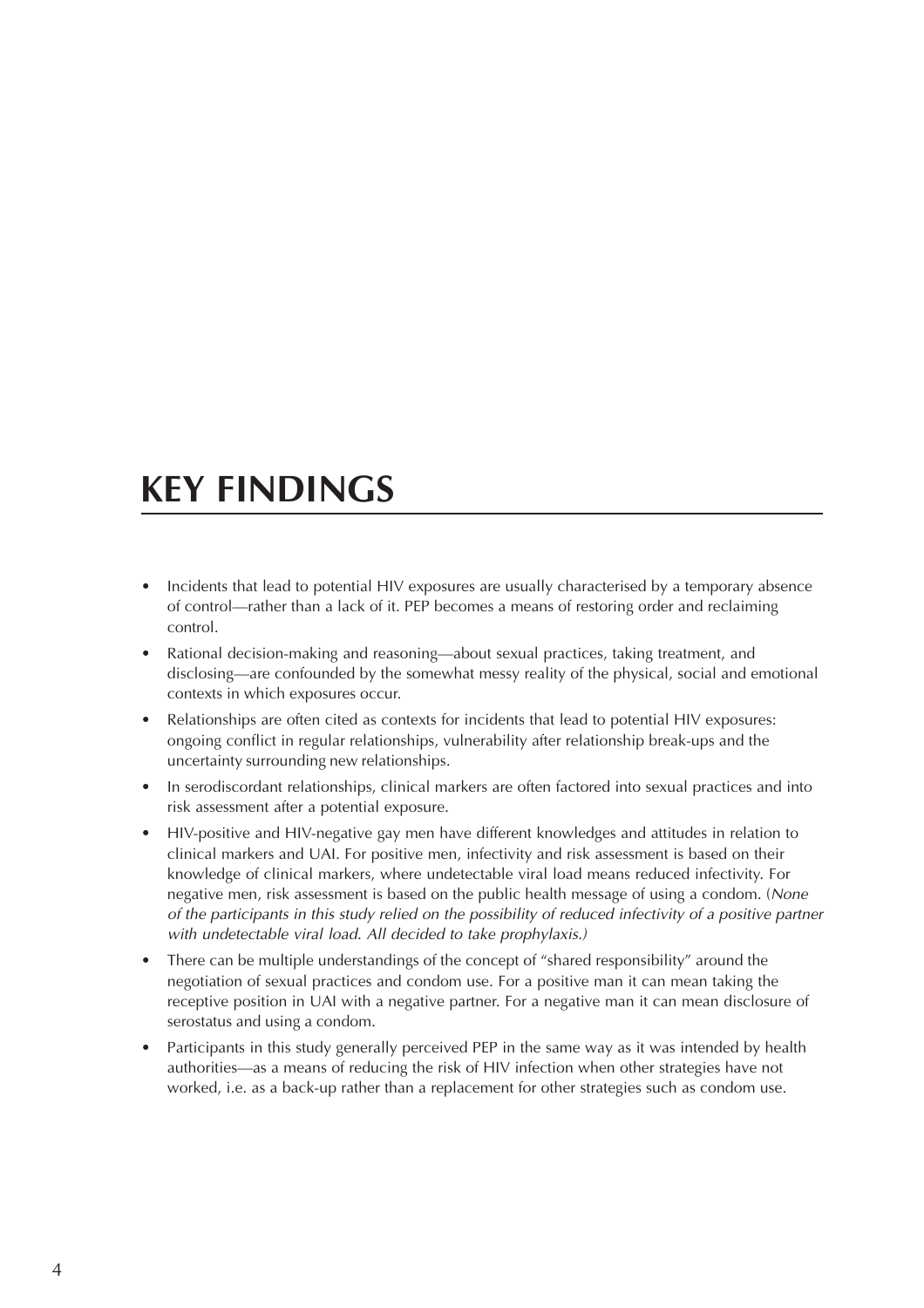# **RECOMMENDATIONS**

- <span id="page-8-0"></span>• HIV education should take into account the different experiences and expectations of older and younger gay men.
- Future prevention messages should also address the social and emotional contexts in which exposure to HIV can occur.
- HIV prevention for gay men in relationships needs to address the particular vulnerabilities to HIV that exist for gay men who have recently ended a long-term monogamous relationship, as well as men who are experiencing conflict within their current relationship.
- Education programs should develop models that provide support for people on PEP that do not depend on disclosure of taking PEP (or UAI) within their existing social networks.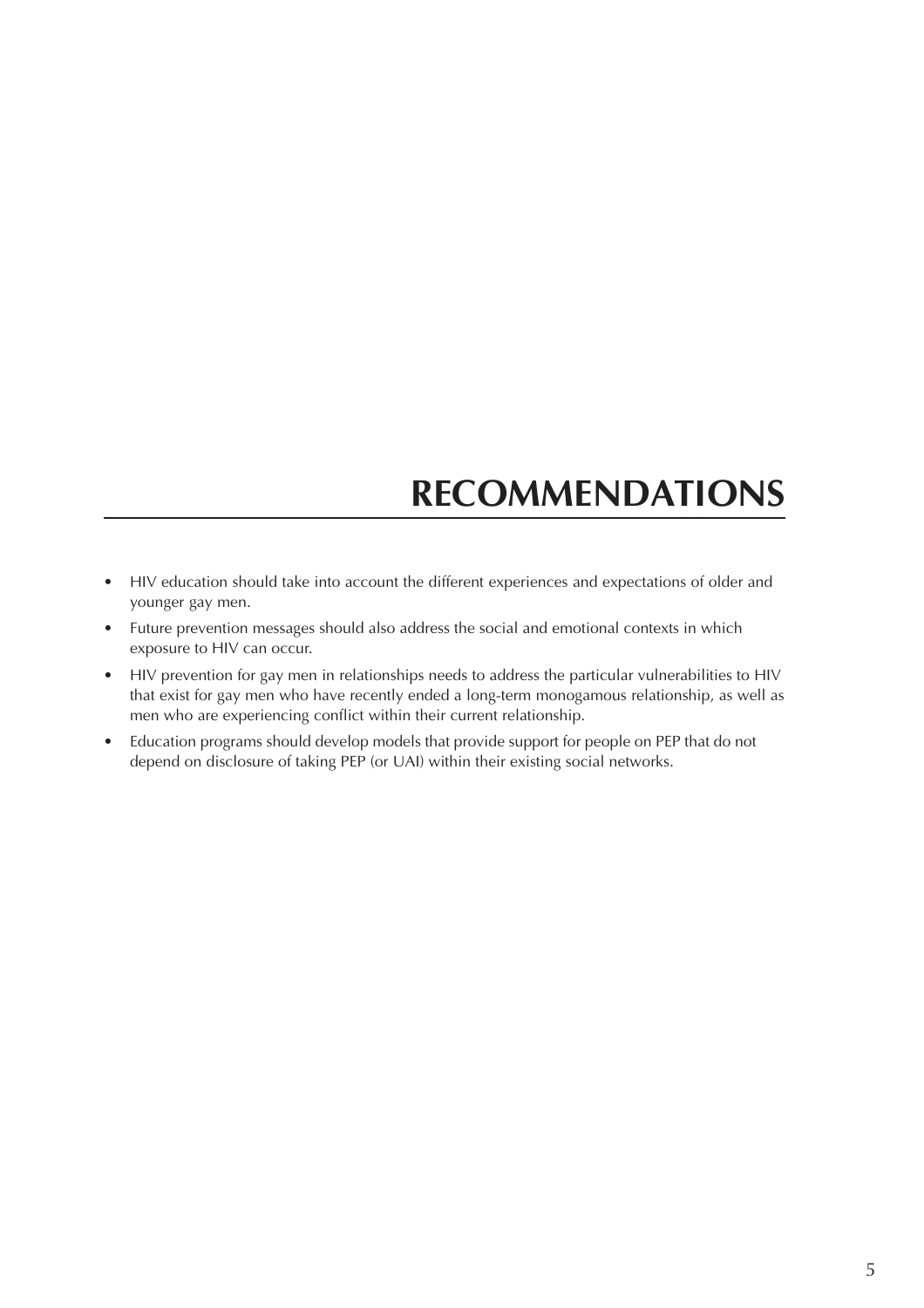# <span id="page-9-0"></span>**INTRODUCTION**

Whether or not anti-retrovirals administered immediately after exposure to HIV infection can prevent HIV infection remains contentious. Nevertheless, data from studies in animals (Tsai et al., 1995), observational studies in health care workers (Cardo et al., 1997), and randomised controlled trials of the prevention of mother-tochild transmission of HIV (Guay et al., 1999) all suggest that post-exposure prophylaxis (PEP) may be effective in preventing HIV transmission. A randomised controlled trial in the occupational setting was attempted but was unable to recruit, probably because of a perception that it was unacceptable to randomise individuals to the non-receipt of PEP. Nevertheless, in industrialised countries, PEP has become standard of care after occupational exposures to HIV (CDC, 2001).

In contrast, there has been considerable controversy over the introduction of PEP after nonoccupational exposures. Worldwide, Switzerland was the first country to publish recommendations on non-occupational PEP in December 1997 (Bernasconi et al., 2001) followed by Australia (NSW Health, 1998) and several other European countries. In the United States, feasibility studies have been performed (Kahn et al., 2000), but guidelines do not recommend for or against this therapeutic approach (CDC, 1998). In some locations, PEP for non-occupational exposure is available in limited circumstances such as in cases of rape.

The main reasons for the delay in introducing PEP for non-occupational exposure have been concerns regarding the lack of efficacy data, the fact that the HIV status of the source person is often unknown, there is often a delay in initiating PEP, drug toxicity, and potential undermining of behavioural HIV prevention strategies.

#### **BACKGROUND: COHORT STUDY**

The in-depth study described in this report is a part of an ongoing prospective cohort study initiated to monitor implementation of guidelines recommending PEP for HIV in the context of nonoccupational exposure in Australia.

Study data collection forms were distributed to all prescribers of HIV s100 medications in New South Wales. Basic data collection forms are completed by the prescribing doctor at three time points: at the time of prescribing; at the four-week follow up visit; and at six months following the exposure. Verbal consent of the patient was required for participation. People who fulfilled the criteria to receive PEP but who, after being informed of the risks and potential benefits of treatment, elected not to take it, were also eligible for recruitment.

By the end of 2002, there were 857 participants and 96% (819) received nonoccupational PEP. Participants were predominantly men (771, 94.1%) and the median age was 32 years, ranging from 17 to 72 years. A small minority of prescriptions was to individuals who had previously received PEP (80, 9.8%). Of these, 80% (64) were a second prescription for PEP, and one person presented for PEP four times. Around 86% (705) of participants reported a previous history of HIV testing. Baseline HIV testing at the initial consultation was reported in 92.4% (757) of cases.

The great majority of prescriptions (687, 84%) were after male homosexual exposure, and almost all of these exposures involved either receptive (454, 66%) or insertive (210, 31%) anal intercourse. Among the homosexually exposed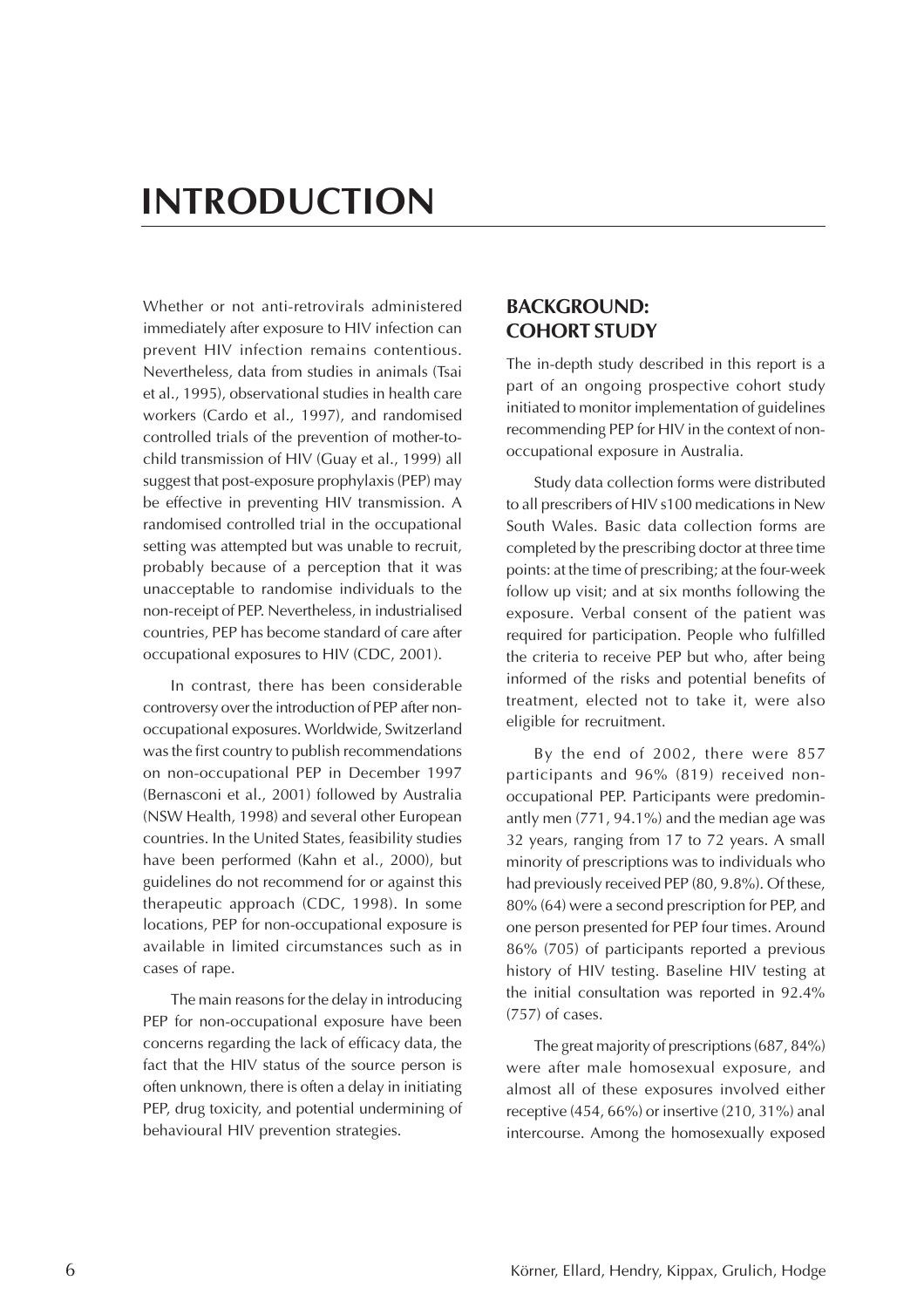<span id="page-10-0"></span>participants, 35% reported that their partner was HIV-positive and 60% did not know their partner's HIV status. Heterosexual contact was reported by 47 people (5.7%) and of them, 45% (21) reported contact with source persons known to be HIV infected. Among all sexual exposures for which PEP was prescribed (751), unprotected intercourse was reported by 60% (451), and condom breakage or slippage was reported by 39% (292). There were 11 presentations for PEP resulting from sexual assault: heterosexual assault (4, 36%) or homosexual assault (7, 64%). Of people who had possible exposure to HIV through sexual routes, 118 (16%) reported their sexual partners were casual. The remainder were anonymous (288, 38%).

Of the 64 (7.6%) participants exposed via percutaneous routes, 13 (21%) were injecting drug users who reported sharing of injecting equipment. 49 (79%) were after a non-occupational accidental needle stick injury.

In terms of HIV risk behaviour of the source person, the majority of participants (700, 85.4%) identified their source as a homosexual man (680) or a homosexual man with a history of injecting drug use (20). The majority of remaining participants reported their source as an injecting drug user (51, 6%), a sex worker (10, 1.2%), a person coming from a country with a high HIV prevalence (3, 0.4%). Overall, 287 (35%) participants reported that their source was HIVpositive.

Detailed results of the cohort study will be published elsewhere.

#### **BACKGROUND: QUALITATIVE STUDY**

While survey data, such as that summarised above from the quantitative study, provides invaluable data on who requests PEP, we need to know about why and under what circumstances PEP is requested and about the impact of prescribing PEP on behavioural intentions.

The aims of the qualitative arm were to explore in-depth details of risk exposures and to document and analyse the discursive understandings in narratives of men and women who believed themselves to have been exposed to HIV and who sought post-exposure prophylaxis. More specifically, the study sought to explore:

- details of the sexual practices which led to risk exposures;
- participants' knowledge and understandings of risk and safe sex;
- participants' familiarity with HIV, HIVpositive individuals and HIV-related issues;
- participants' awareness and knowledge of post-exposure prophylaxis; and
- the effects of the availability of prophylactic treatment on attitudes towards actual and future sexual practices.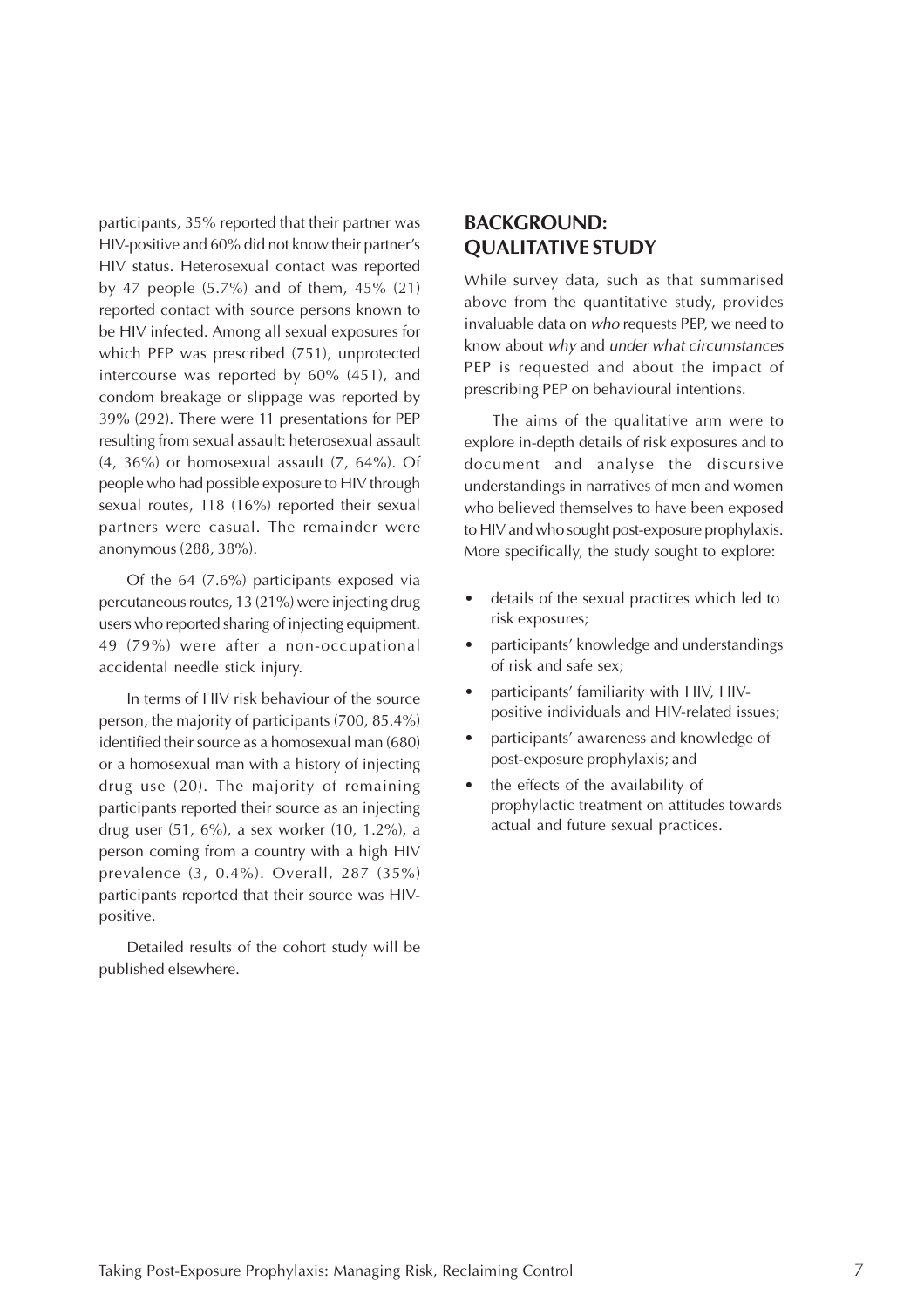# <span id="page-11-0"></span>**METHOD**

#### **RECRUITMENT**

At the time of the initial visit, patients were asked if they would like to participate in an interview arm of the study. This report concerns the interview arm of the study only. From March 1999 to July 2001, of the 328 patients who were enrolled in the study, 88 (27%) participated in the interview arm.

#### **DATA COLLECTION**

All interviews were conducted by the third author (OH) in a semi-structured, conversational style and typically started with a question eliciting the events leading to an exposure. Participants were asked to describe the event that precipitated the request for PEP in as much detail as possible. In addition, the interviews explored the social and emotional contexts in which exposures had occurred, participants' understanding of safe sex, their experience with HIV and HIV-positive people, their physical and psychological experience of the treatment, and the impact that the availability of PEP may have on their sexual practices in the future. The interviews lasted approximately one hour. They were recorded on audio-tape and transcribed by the interviewer. All identifying information was removed. The deidentified transcripts were then sent to the first and second authors (HK and JE) for analysis.

#### **ANALYSIS**

Analysis was informed by Grounded Theory (Glaser & Strauss, 1967), a reflexive inductive method. It was chosen because it allows for the development of conceptual understandings from the data rather than limiting findings to the testing and confirming of a priori assumptions and hypotheses. Because of its openness, there is a space in this method for unexpected findings.

Our analysis involved the identification of recurrent themes, including practices, knowledge, assumptions, experiences and attitudes. The analysis also identified interrelations between themes, including tensions and ambivalences. The interview material was treated as being reflective of certain ways of doing and thinking about un/safe sex. Analysis was not only concerned with the question "what" happened but also "why" and "how".

The report has been written with a view to making the findings of this study available to policy makers and educators to inform policy development, future PEP awareness campaigns and other education activities.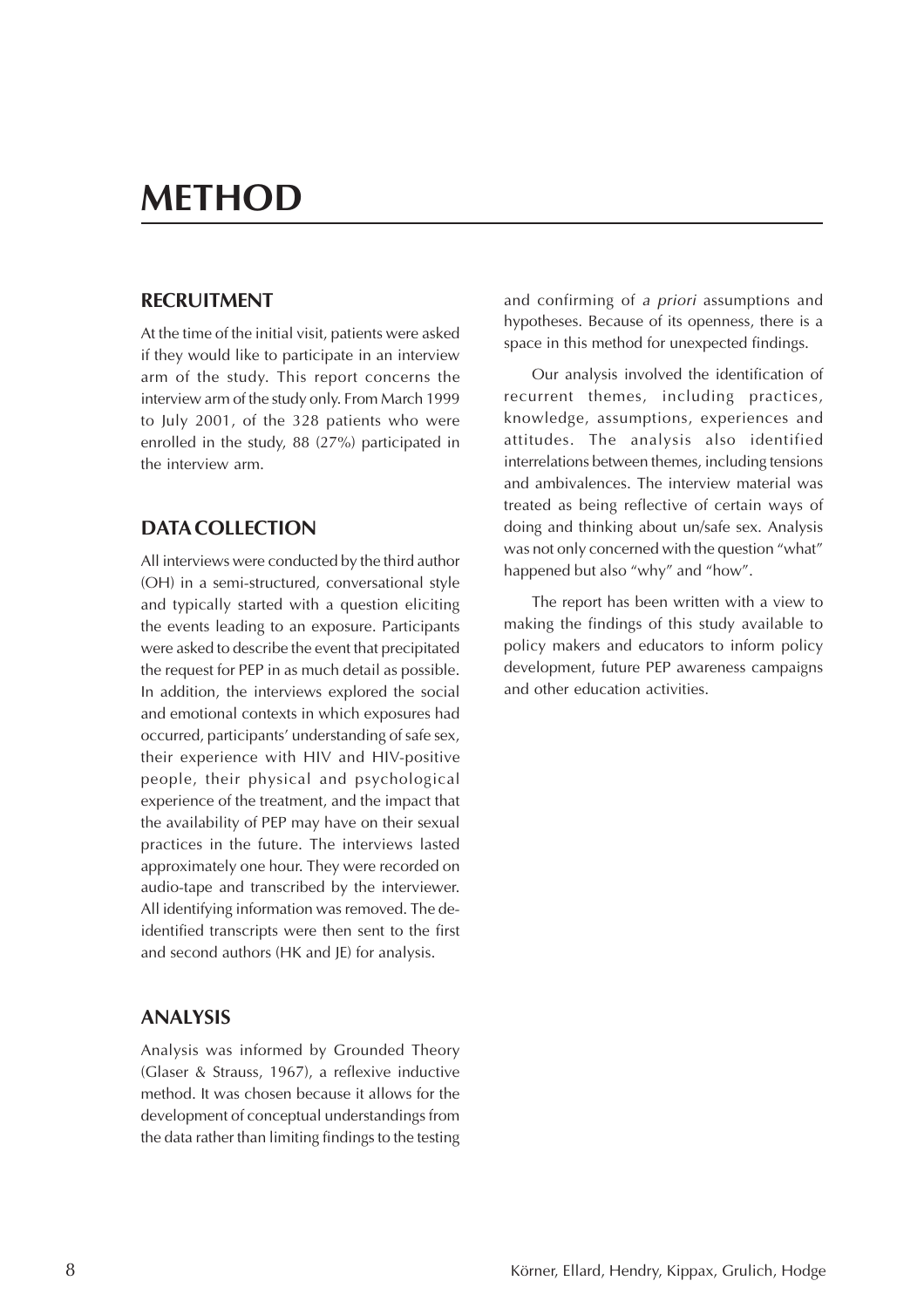# **FINDINGS**

#### <span id="page-12-0"></span>**SUMMARY OF EXPOSURE EVENTS**

Of the 88 participants in the qualitative study, two presented with needle injuries and two had come into contact with blood during the course of their work as security personnel at an inner city bar. Of the 84 participants who presented with sexual exposures, five were females who had unprotected vaginal intercourse, and two were heterosexual men who had vaginal intercourse with female sex workers. The remaining 77 were men who had sex with men. Seventy-five of these identified as gay, two did not. There were no injecting drug users among the participants. Two gay men had taken PEP before.

Only a very small number of participants overreacted to the perceived risk and insisted on PEP against medical advice. One woman had some brief vaginal sex without ejaculation with a man whom she had just met at a party. One heterosexual man had touched his penis after he had touched a sex worker's vagina. From both accounts it appears that there may have been other issues at stake for the participants than merely this particular exposure incident. Both stopped treatment after a few days.

By far the majority of participants (95%) presented with exposures due to vaginal or anal intercourse. This involved either sex without condoms or broken/slipped condoms. Just under half of the gay men reported broken or slipped condoms, and of these five said that they had started anal intercourse with a condom and that the partner had removed the condom without their knowledge.

Seven gay men reported oral sex as the reason for requesting PEP. Of these, three reported that the partner had ejaculated in their mouths, one discovered bite marks and broken skin on his penis, and one reported blood dripping from his partner's penis.

One man had fisted his partner without wearing a glove and discovered broken skin on his arm afterwards, and one man reported that his partner had touched his rectum with semen on his finger after mutual masturbation. One man was not certain whether he had put his penis through a hole in the wall into another man's mouth or his rectum.

Thirteen exposures of gay men happened in serodiscordant relationships, eleven had sex with a casual partner or a friend whom they knew to be positive, and six found out after the event that their partner was positive. The rest were not aware of their partners' serostatus.

For women, the situation was different. However, because of the low number no generalisation can be made. Of the five, three were in serodiscordant relationships, one had sex with a casual partner from a high prevalence country and did not know his status. He tested negative. One woman had sex with a casual partner whom she had just met at a party.

The findings in this report are presented to reflect the sequence of the whole process of "taking post-exposure prophylaxis": Section 1 is concerned with details of exposures leading to PEP: how were risk exposures identified and in what contexts did they occur. Section 2 is concerned with participants' awareness of PEP as an option after an exposure, their sources of information and their knowledge of details of the treatment. Sections 3 and 4 are concerned with experiences during the treatment: clinical interactions and reasons for disclosing PEP to others or not. Section 5 is concerned with the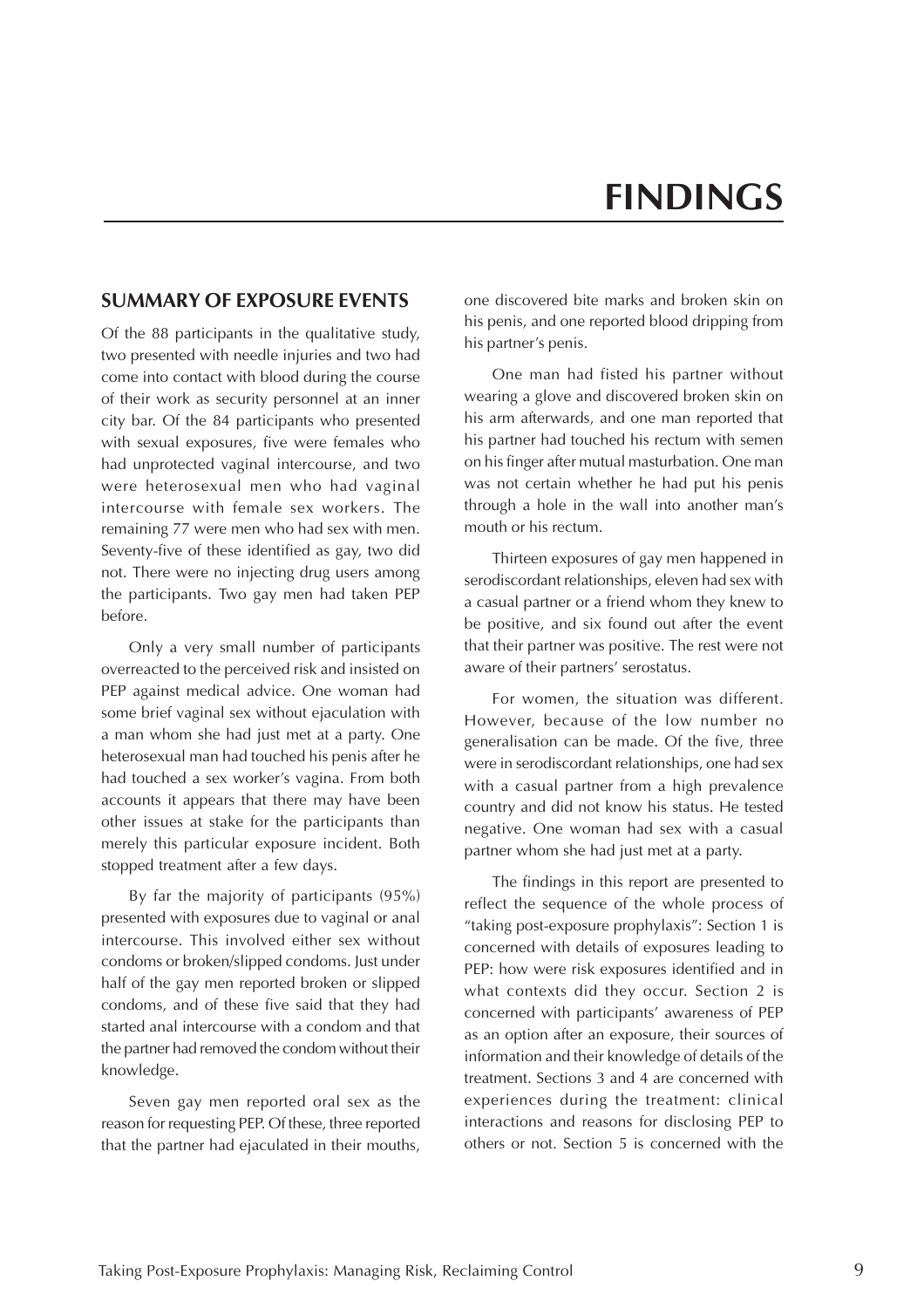understandings and attitudes towards sexual practices after PEP and how this experience may affect intent and sexual practices in the future.

One theme which runs like a leitmotif through all the issues discussed in the interviews is that of control: control over sexual practices; control in the post-exposure period; control over decision making processes and disclosure; and taking control in the future.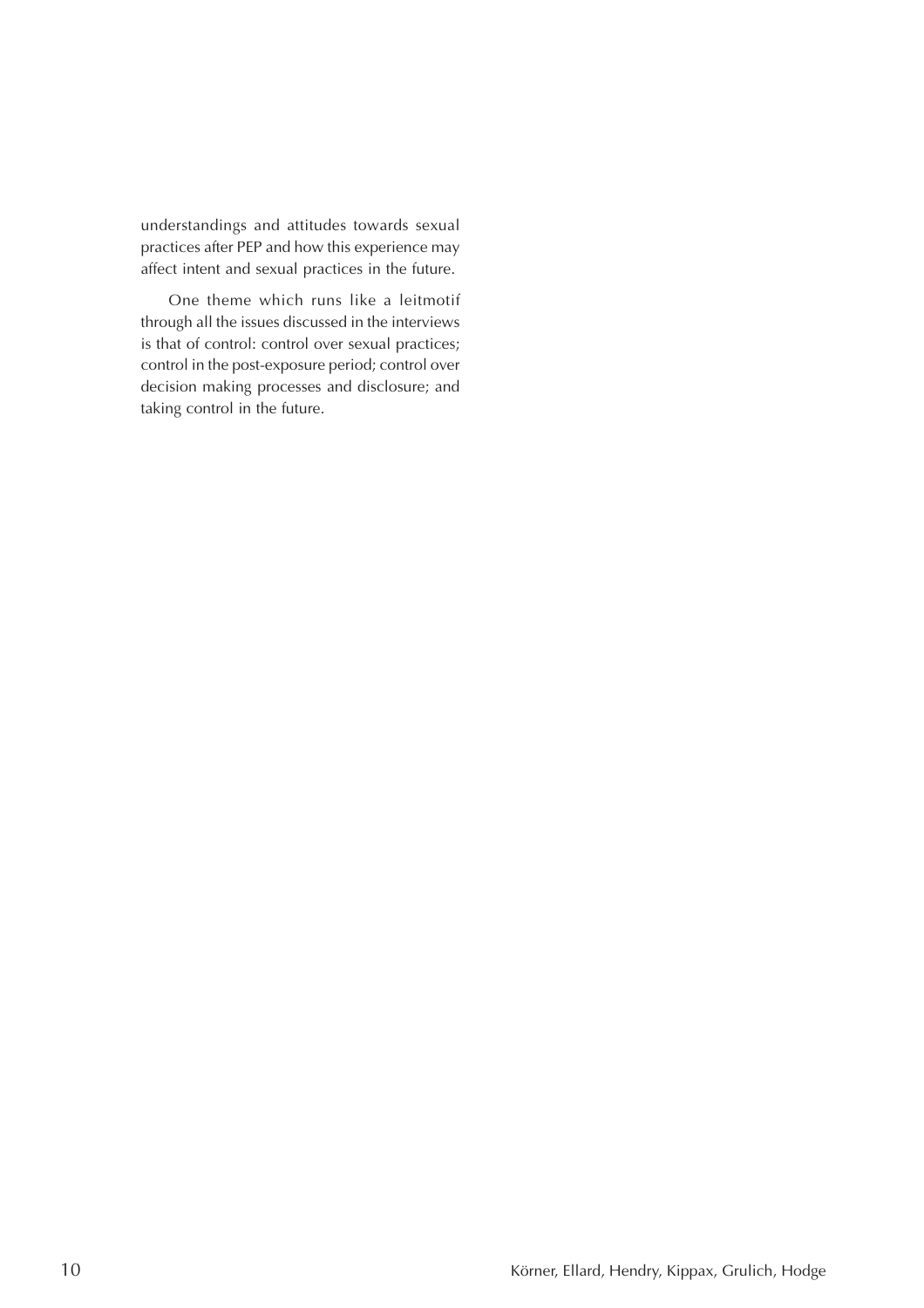<span id="page-14-0"></span>This section is concerned with four issues related to risk exposure: 1) the identification and assessment of a risk exposure; 2) the contexts in which exposures occurred; 3) the emotional response to an exposure; and 4) control over sexual practices.

#### 1.1 **IDENTIFYING EXPOSURE**

The participants in this study, with one exception only, were able to identify and describe in detail the risks that had occurred and to assess them reasonably realistically. Risk identification is a complex issue which involves a variety of strategies and intersects with a number of related issues: 1) control over sexual practices and tension over control; 2) issues of disclosure; and 3) assumptions about a partner's serostatus, including an assessment of one's own sexual practices as well as conclusions about a casual partner's possible serostatus, drawn from his sexual practices.

An exposure was usually identified at the time it occurred. However, there was also some risk identification that was the outcome of conscious reflection on events and practices on the following day.

*The Saturday night before I went to the doctor I had unsafe insertive sex with another guy without a condom, and I was worried that I might have contracted HIV doing that. I was worried because I knew it was unsafe. I knew it was a relatively lower risk category of unsafe sex, but I was still worried. [1]*

Risk assessment also involves the evaluation of a casual partner's sexual behaviour and drawing conclusions from that behaviour. This includes assessing what certain sexual behaviours and practices may mean in relation to HIV for an individual as well as for the partner, and the possible implications for his serostatus.

*Something was troubling me about the whole thing. The fact that he was so kind of light-hearted about it after I'd ejaculated inside him. We hadn't discussed our status. We hadn't talked about it all. I thought, "Well I've done something that's placed me at risk but he's done something riskier than what I had done", I suppose. [51]*

Another important factor in identifying a risk was knowing one's own body and its reactions to sexual practice. It was the interaction between knowing one's own body and knowing what constituted a risk which enabled some men to identify and assess risks.

*I usually have my wits about me. I always actually have my wits about me as far as the state of my gums, for instance, because I like oral sex. My understanding is that the risks involved in catching it that way are considerably less than other ways, but all the same, if for instance I had a gum inflammation, I would find it very difficult to not be aware of that. [7]*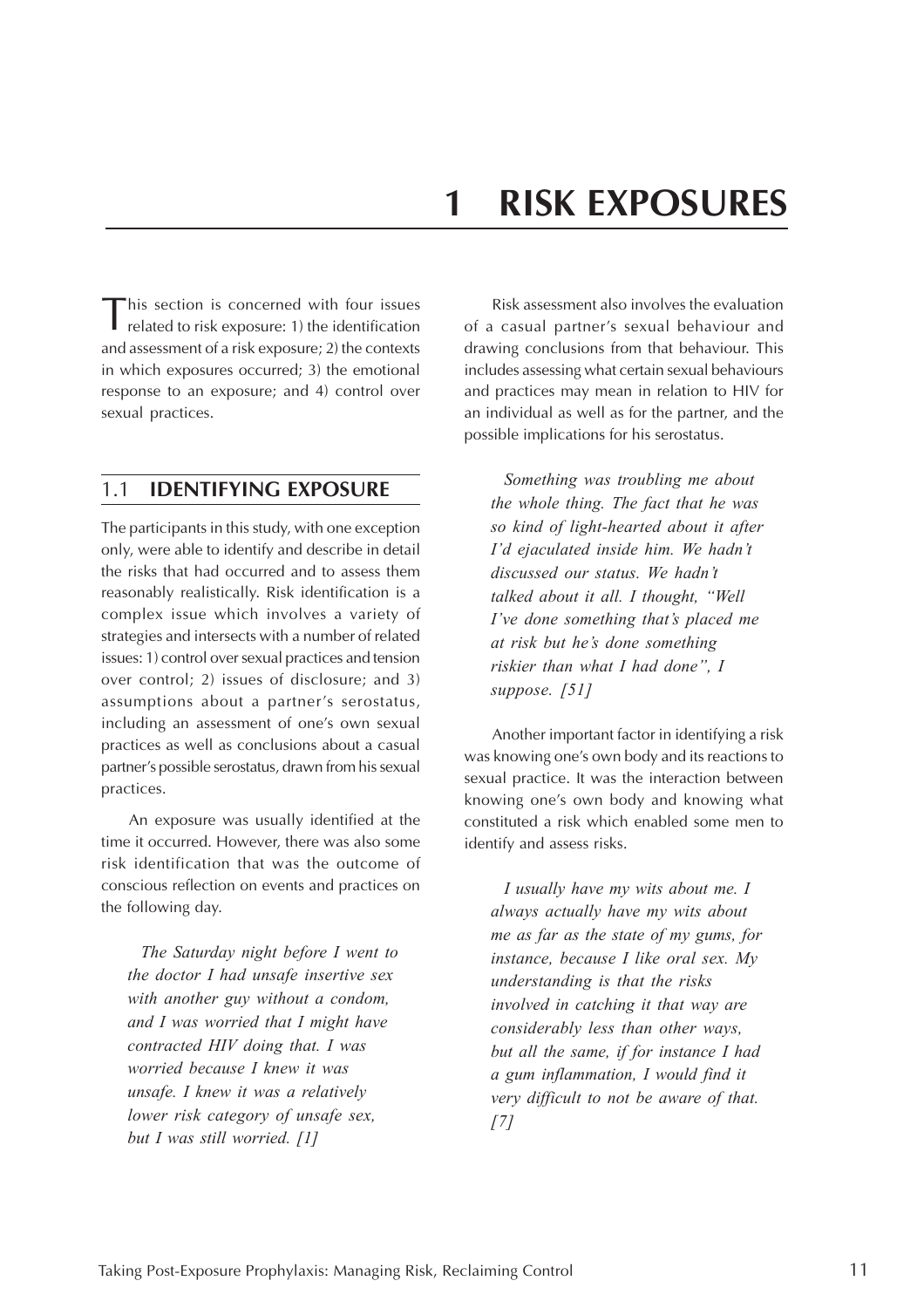<span id="page-15-0"></span>However, risk assessment was not always an unambiguous matter. In some instances there were considerable differences in risk assessment. In the following extract the risk was unprotected insertive anal intercourse by the participant. It was quite brief, there was no ejaculation, and the partner's status was unknown.

*I woke up the following day, and I was thinking, and I rang [organisation], and they told me it was still a high risk, and they told me to go to my GP and go on medication. I've been told different things. I did that but then the GP said the chances were quite low, and he said there was still a possibility, and I saw another GP as well, Dr B, and he said, it was quite low risk. I also went to [clinic] and spoke to a counsellor there, and they told me it was high risk. So, I don't know. [59]*

Despite the emphasis on rational knowledge and awareness that pervades many of the interviews, there was some tension between knowledge of safe sex practices and actual practice. For example, there were instances of knowing what is safe but doing something that was not, especially when there were emotions involved.

*I mean, one thing, it will never happen to you until it happens. That's very true. Even me that I know the high risk. I know everything. I didn't use it [the condom].*

Because of love, lust?

*Because of passion. [39]*

However, there were also instances of the opposite: knowing what is safe but not doing it because fear has turned all sexual practices into a risk.

What do you consider to be unsafe sex?

*Everything. I'm pretty neurotic as far as that goes, but I mean, I know intellectually, but I guess emotionally I probably fall into the worried well category. I understand that unsafe sex is in terms of exchange of body fluids, blood but I'm still awkward around saliva, even though I know. I guess I'm a bit neurotic generally. [18]*

#### 1.2 **CONTEXTS OF EXPOSURE**

The focus here is on the physical, social and emotional contexts in which exposures occurred. Here we want to pull the lens back from the sexual encounter and refocus on a person's interaction with their social environment in the context of having sex. The question is: why did people do what they knew to be unsafe or what they thought could be unsafe—what were the contributing factors?

Sexual activity which involves the risk of HIV transmission does not take place in a social vacuum. It involves at least one other person; it happens at certain times; in certain places; it happens before and after other activities, and it can be affected by a variety of experiences. Five themes in relation to context emerged from the interviews: 1) relationship issues; 2) recreational drugs (including alcohol); 3) place; 4) stress; and 5) adventure and rebellion.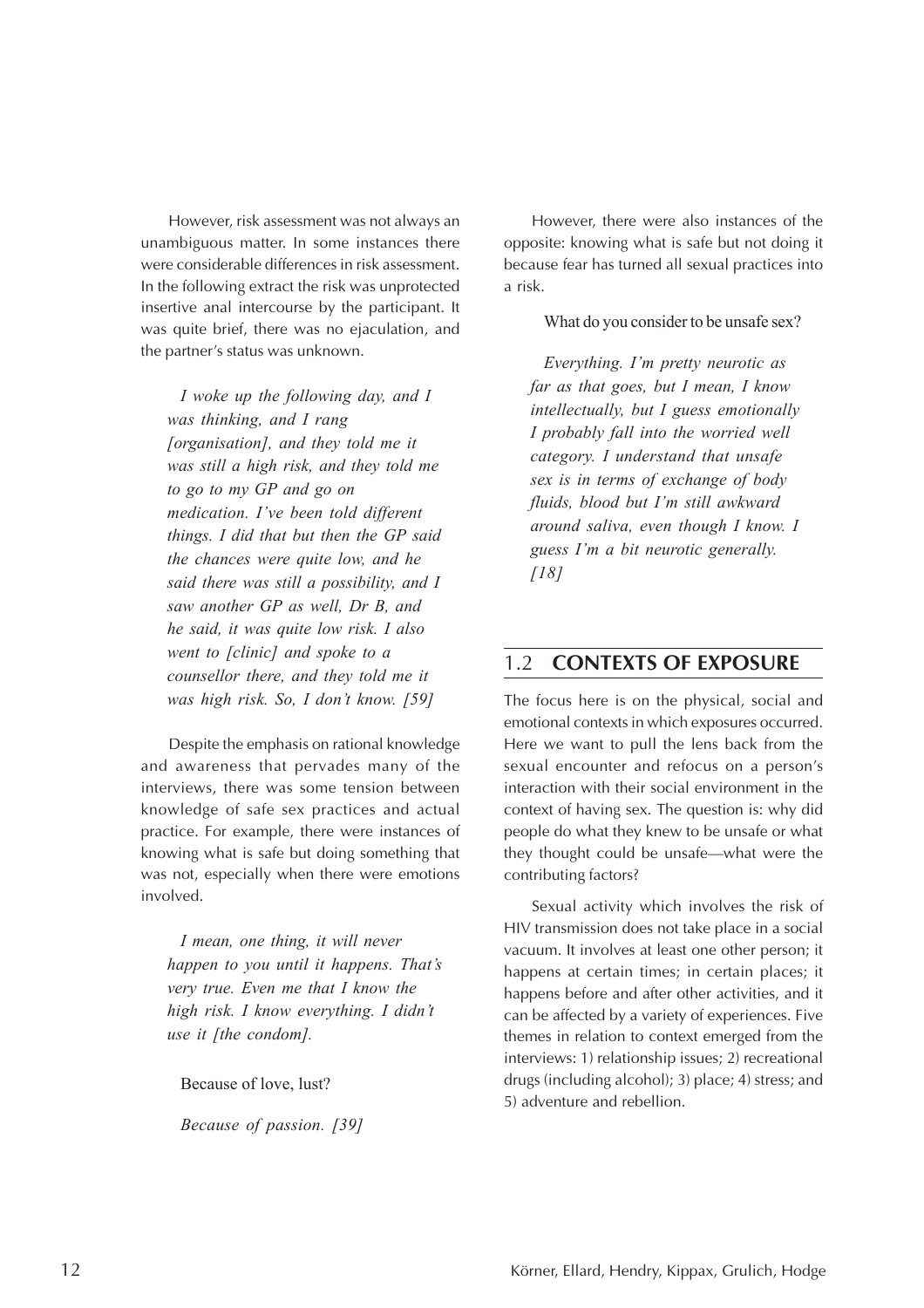### <span id="page-16-0"></span>**Relationships**

One important factor in sexual practices leading to HIV exposure was relationship issues: conflict in relationships, the fulfilment of emotional needs in relationships and the effect of these on sexual behaviour. This applied to past relationships, current relationships and possible future relationships.

#### **Past relationships**

Experiences and sexual practices in past relationships can affect sexual practices with new partners. For example, after a relationship breakup a gay man might choose to have sex differently with new casual partners and therefore take different degrees of risk.

*For me, while I've been in relationships, I actually find being penetrated an incredibly emotional experience, and so having casual encounters in the last six months and going out in the gay scene, I couldn't have casual sex and have somebody cum inside me or want to even enter me. I think that's why women get so involved in a relationship. I mean heterosexual relationships. I think being insertive you can actually detach from it a little bit more. So, up until I met T, nobody's penetrated me except my ex partner who I was with for two and a half years. [17]*

Sexual practices and risk-taking strategies with casual partners or with new regular partners can also be affected by a person's previous relationships and how their sexual and emotional needs were met in that relationship. There could then be a deliberate effort to achieve with a new casual partner what could not be achieved with a previous partner.

*Yeah, being receptive was deliberate too, because I found in this five year relationship that I was giving so much and not receiving affection or support, and the upshot of this break-up, I suppose, was realising that. Well, I felt used and taken for granted in this relationship, which was with a very needy person, and it became a co-dependent relationship basically. So, it was important for me to become receptive. I mean, in a lot of ways. There were two reasons. One, that I totally got off in fucking my partner and seeing how much he enjoyed himself, and I guess I sort of felt like I was missing out on that attention that a top can give you. So, I wanted to become the receptive partner to try and achieve that goal. The other reason was, I think, mentally I just couldn't fuck anyone else because he had a special place in that respect. [36]*

#### **Present relationships**

The quality of current relationships can be an important factor affecting sexual practices. Risk exposure with a casual partner can occur as a result of ongoing problems and tensions between regular partners.

*I have a regular partner. We've been together for five years. We'd had an argument and I went for a run and I came back through an area that I knew was a beat and I just ran*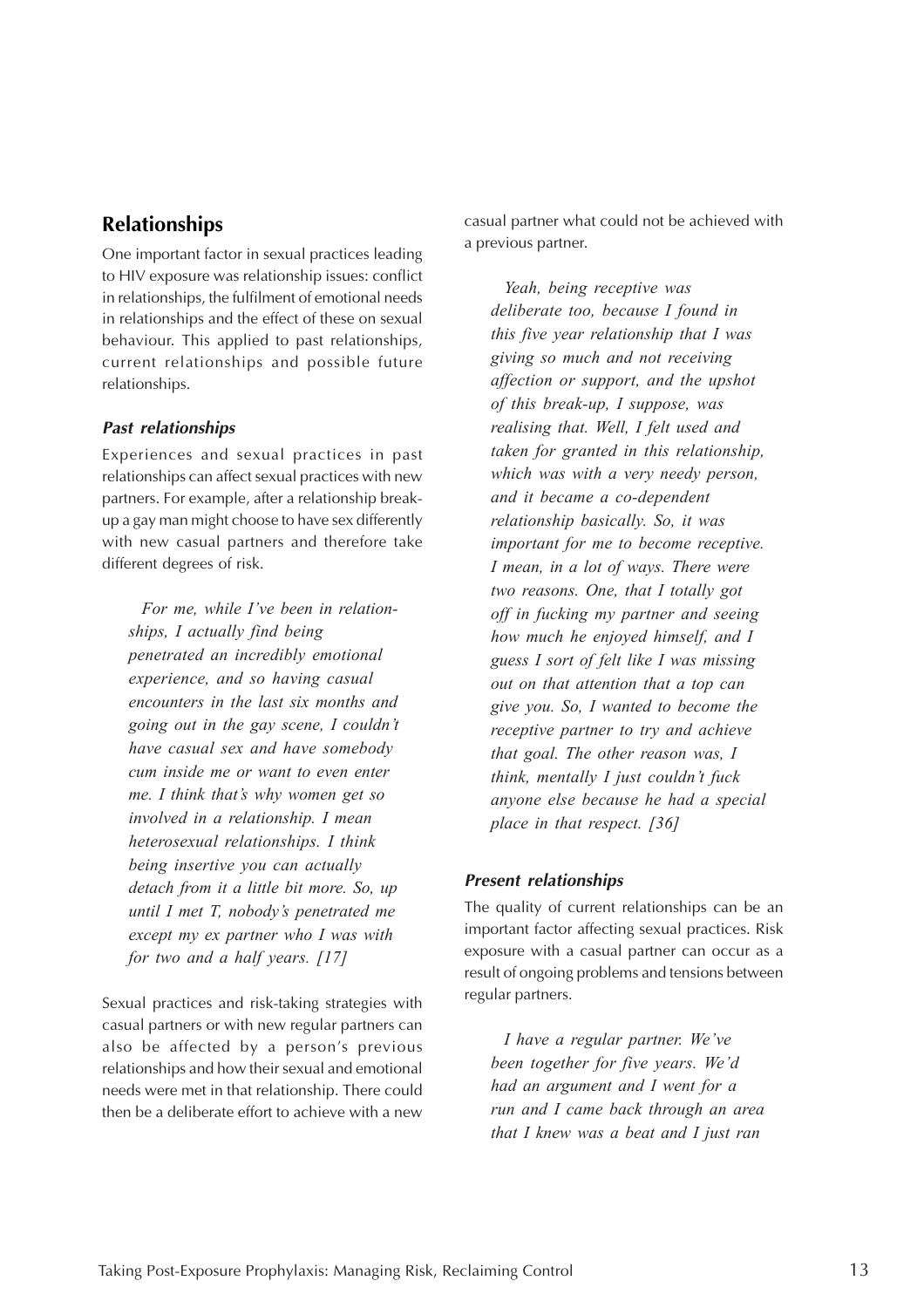*into a guy and we had oral sex and he came in my mouth without asking me. .....*

#### You'd had a row with him?

*Yeah, the argument was about monogamy. ... We've been in the process of discussing having an open relationship, and I think P is more keen than I am to have an open relationship. [63]*

*Me and B we'd been going through a really hard time in our relationship. We work together, we live together, we basically see each other 24 hours a day and our relationship hasn't been good. We've been arguing like continuously. ... That particular day I just kept on drinking and I thought, "Well stuff it. I want to get out of the relationship. I want to be free". ... So I thought, "Stuff it. I'm going to [venue]." I said to him, "I'm going and I'm going to have sex with someone else". [14]*

However, risk exposures also happened in the context of a happy and loving relationship with a positive partner. This was reported by both gay men and heterosexual women. In these cases, what is at stake is love, trust and a positive partner's identity as a person.

*Well, occasionally, yeah, you think, "Be careful and pull out before you cum", which is probably incredibly stupid, but you do it, particularly when you get to know someone. You start to take calculated risks. You say*

*to yourself, "Well, S doesn't have any precum". ... And so, you know, as long as he pulls out before he cums, then the risks aren't nil, but minimised. ... He has trouble putting a condom on and keeping an erection and nearly loses it all the time if he puts a condom on. So, you know, if you love someone you take the risk. You calculate the risk. ... Calculating the risk is trusting him, zero viral load. It doesn't mean you're going to take extra risks and start to say, "It's safe to have unsafe sex because you're zero viral load", but I think it must reduce the risk. And you take risks because you love someone. That's what it all boils down to. You take risks because you love them, and you weigh up in your mind the pros and cons and, "Well, I love this person". He gets terribly frustrated by the fact that condoms basically destroy his erection and yet would love to be the active person occasionally. So you think, well, you're willing to take that risk. [10]*

#### **Potential future relationships**

Sexual practices can also be affected by a person's desire to form a new relationship. This can lead to risk taking when there is some divergence between a person's own needs and wants and the potential new partner's needs and wants. The desire to form a relationship can then override usual practices of having protected sex.

*Before I even actually started playing around I asked for the condoms, but he just brought the lube out and I said, "Okay, cool" and I*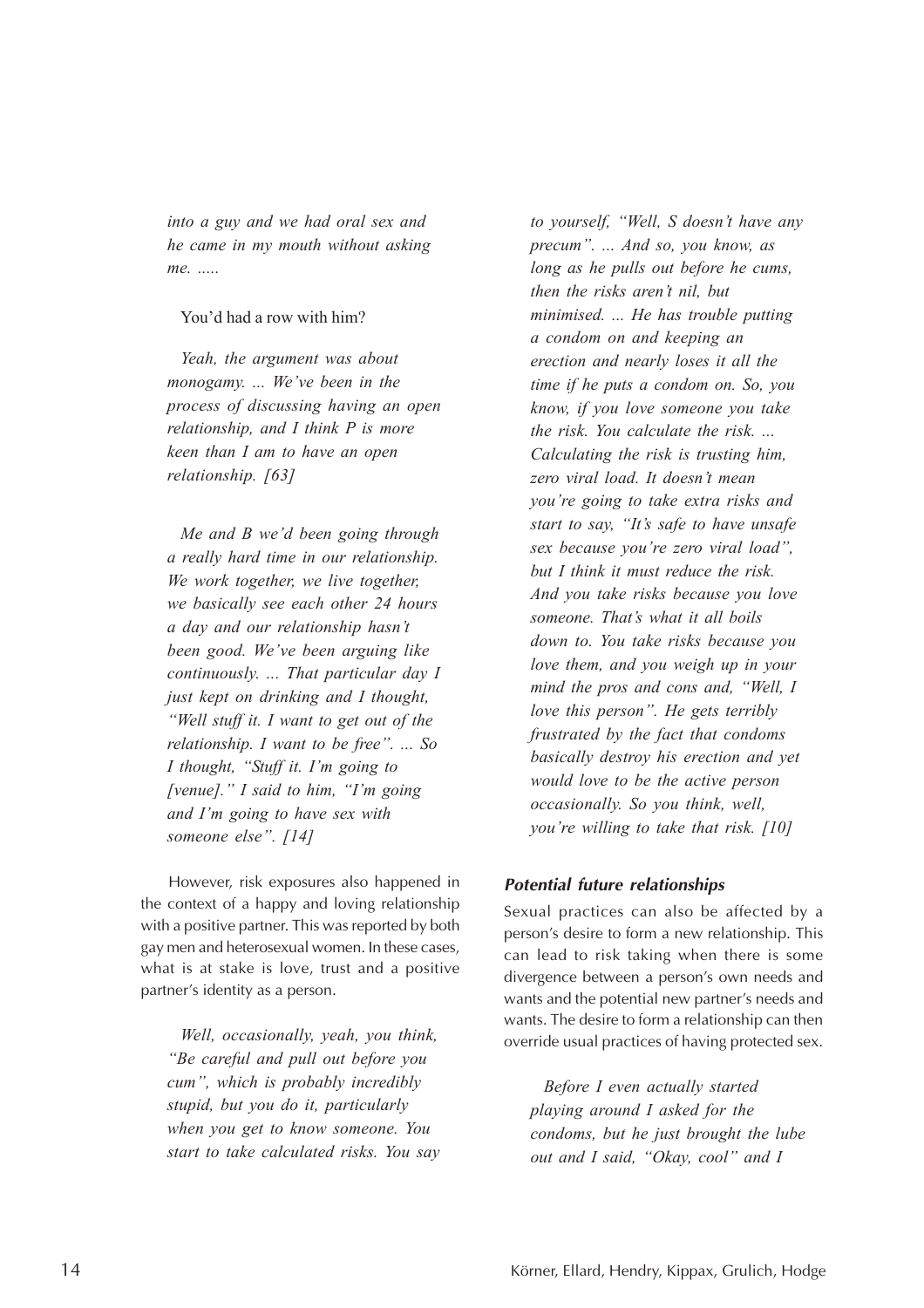<span id="page-18-0"></span>*think after the foreplay and stuff like that I was just carried by it and went along. [25]*

The reason for "going along" was given as:

*I had this romantic notion, you know, this ideal husband, whatever. So he looked as if, and he actually told me that he'd done all the things he wanted to do sexually and he's ready to settle down, and I'm sort of in that mood. I was really pushing for a relationship to start, and maybe that was one of the reasons why I didn't like to dampen the whole thing by persisting on having safe sex. ... There must have been some signs thrown in there but I just focused on making things work. [25]*

#### **Drugs and alcohol**

Interviewees reported a broad range of drug and alcohol consumption. The effects of drugs and alcohol at the time of sex that lead to exposure ranged from none at all with strong denial, to small amounts without adverse effects, to large amounts and being seriously affected.

One theme emerging around the consumption of drugs was the assertion of being in control despite feeling seriously affected.

*I was putrid ... [I had] at least 15 schooners ... I was drunk but yes, I was in complete control. I knew I wanted to have sex. I went there for the purpose of having sex. ... I remember noticing that he didn't have a condom on. [14]*

One man who was so drunk that he actually passed out at a sex-on-premises venue explained:

You were that drunk but you still used condoms and he did too. Then you fell asleep?

*I know that I came to probably just after the fellow had inserted.*

You seem very sure.

*Well, only because just having been fairly sexual for so many years, there's almost that dream-like state that you realise that something is going on and then it takes a few seconds or a little while for it to actually click. You did actually finish having sex with the other person, and this is not a continuum. [61]*

Where unprotected sex occurred because of the effects of drugs and alcohol, drugs and alcohol were not seen as an excuse. Rather, what is emphasised in some interviews is the participants' own role in allowing unsafe sex to happen and an insistence that they should have been in control. One man who had unprotected insertive and receptive anal intercourse with three men, who later turned out to be HIV-positive, reported:

*What happened was I was at a dinner party on Friday night, the dinner party was friends of mine, and shortly after the dinner party started, some Ecstasy got handed around and we all took some. We were drinking champagne and then there was marijuana. So it very quickly became a pretty out there sort of like party, and it basically degenerated into*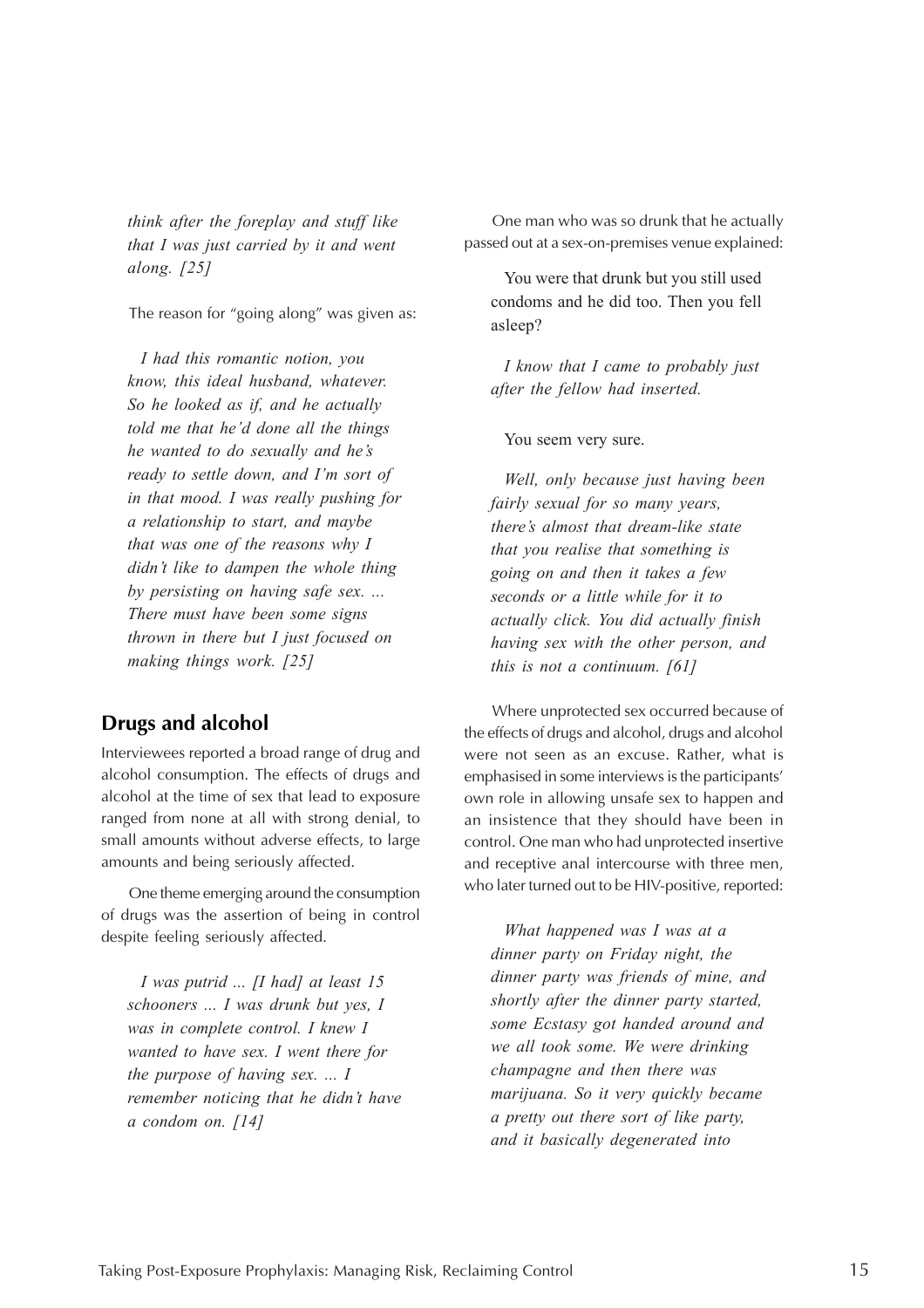<span id="page-19-0"></span>*something approaching an orgy, or certainly heading in that direction. ... I was really stupid in the way I behaved. I behaved stupidly because of the influence of the drugs, but that's no excuse. I mean, I've still got to be responsible for what I do and if I'm going to take drugs, then I've got to make sure I can look after myself, and obviously that wasn't the case. [49]*

While a causal relationship between alcohol and unprotected sex is acknowledged, this does not mean that participants negate their own responsibility. However, a sense of responsibility and having control can also be in serious competition with desire, and desire can be the stronger force.

Would you have gone home with him if you hadn't been on Ecstasy?

*Quite possibly not. I mean, the experience I've had on Ecstasy is that you find people more attractive than you would normally. He's definitely a nice guy. ... He did the wrong thing by me but that doesn't take away from me the responsibility to look after myself. I mean, primarily, it's my decision. I can't blame him for not telling me. I mean it's my decision if I choose to have unprotected sex. ... When I was in bed with S I just completely forgot my commitment to always use condoms. I completely lost touch with that commitment I'd made to myself for some reason. I did what I wanted to do. [6]*

Where a causal link between drugs and unprotected sex was acknowledged, it was not necessarily a one-to-one cause-effect relationship. A variety of other factors could be involved.

*I was extremely drunk at the time and I very rarely get inebriated but I had that time. ... I had quite a lot, ten drinks maybe. ... Beer mainly and a few Jack Daniels and coke.*

#### Drugs?

*No, I can't take drugs because of my schizophrenia. I think he was on drugs though.*

Right and then anal sex and I haven't heard the word condom yet?

*Well I, because I was understanding, if I thought about it now, I would use a condom even though I don't think it was a high risk thing. Then, I didn't think it was a high risk thing, but even then, I would have used a condom if I'd been sober.*

#### You would?

*Oh yeah, but I was so drunk and I really didn't care. I was quite low. I'd just recovered from schizophrenia. I'd just got back on my feet again. [59]*

#### **Place**

More risk exposures happened at home with known partners than at sex venues with casual or anonymous partners. Of the 79 sexual risk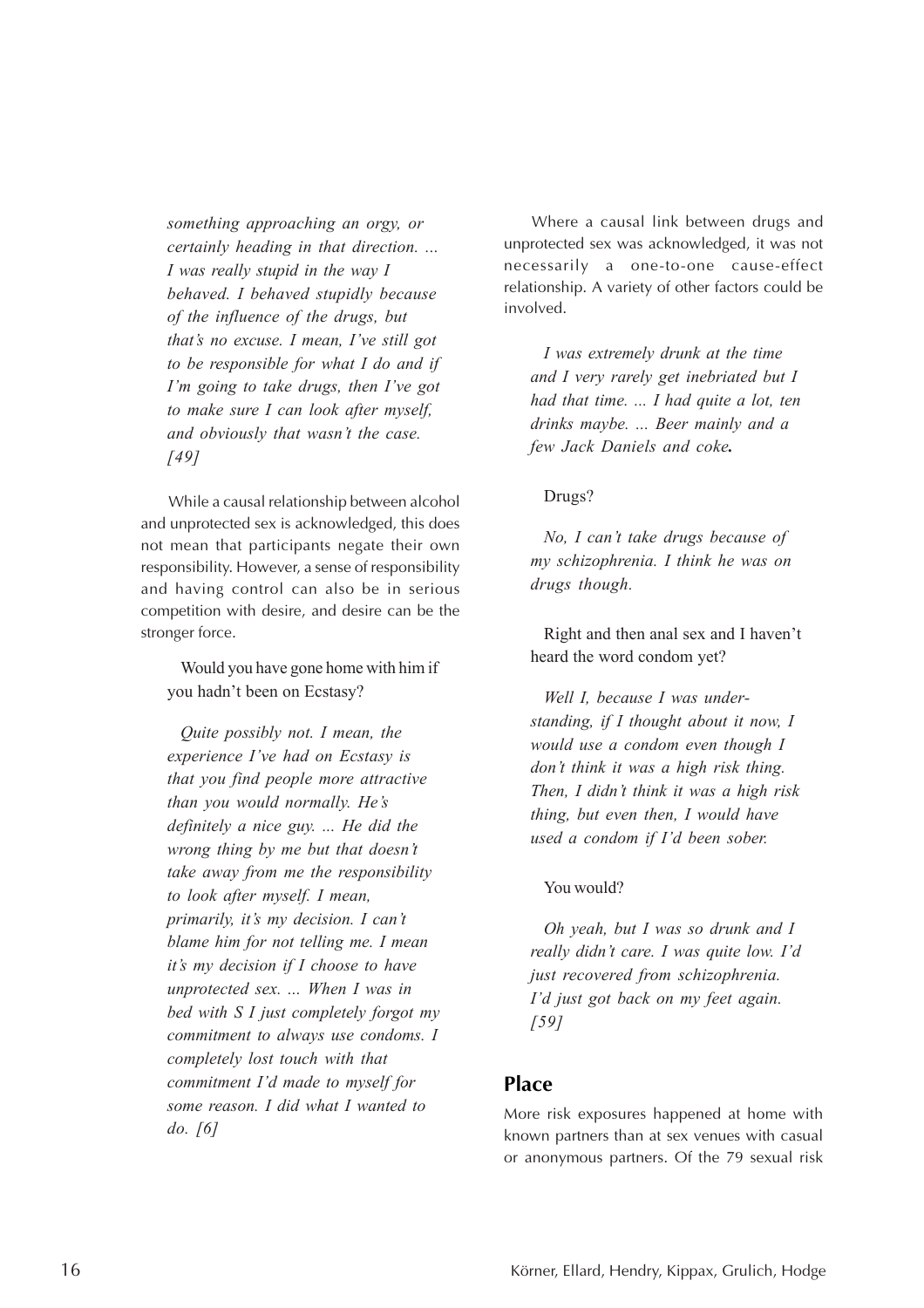exposures, six (8%) happened at beats, 21 (26%) at sex venues, and 46 (58%) happened at home: in serodiscordant relationships, with known casual partners and friends, and with unknown partners who had been met at sex venues.

What is interesting—and we are not sure how to account for this—is that about twice as many exposures happened at a partner's place than at a participant's place. The issue of "place" is not one that is explored in the interviews, but we glimpse details about a place as part of men's account of the exposure. It seems, from the material we have, that it is not the place per se, but a person's emotional response to being in a certain place, at a certain time, with a certain person which may facilitate certain practices.

In one account, the issue was being unfamiliar with a casual partner's place and therefore feeling awkward and uncomfortable.

*Part of it is that at home I know where the condoms are, the lube. I know where everything is at home. Nothing was visible here. Possibly at the time I could have found it rather awkward asking for it. That has crossed my mind a few times. The non-familiarity of the environment, not seeing anything visible. [16]*

Being in another person's home can provide insights into this person's lifestyle and their values. People can be seen and interpreted in a certain light through the physical environment they live in, and this interpretation of a person may lead to a willingness to engage in sexual practices which are different from usual practices.

*I went to his flat and he doesn't have much furniture and he works for an airline. I guess there was*

*something about the fact that he had a very minimalist flat that attracted me. There's nothing out of place, whereas my flat, there's things all over the place, and I guess I was kind of intrigued by his lifestyle. ... Yeah, I think it was about the simplicity of the place and certainly about being in someone else's environment. I don't think I would have done the same thing in my flat.*

If his place had been a mess, do you think you would have made sure the condom was on?

*Maybe I would have. There was something certainly about the organisation, the clarity, and the clear cut kind of nature of it. ... Maybe I think it was about, I knew where I was in a way. Maybe it was a feeling of security. Yeah, maybe my defences were down. [51]*

Place also played a role in the sense that certain sex-on-premises venues are associated with patrons having a positive HIV status:

*[The doctor] said, "It's one of those places where it's presumed if you go there you've got HIV or you've got something. So, if you go there, you run the risk that you may pick something up". I didn't even know that those sort of things happen. [14]*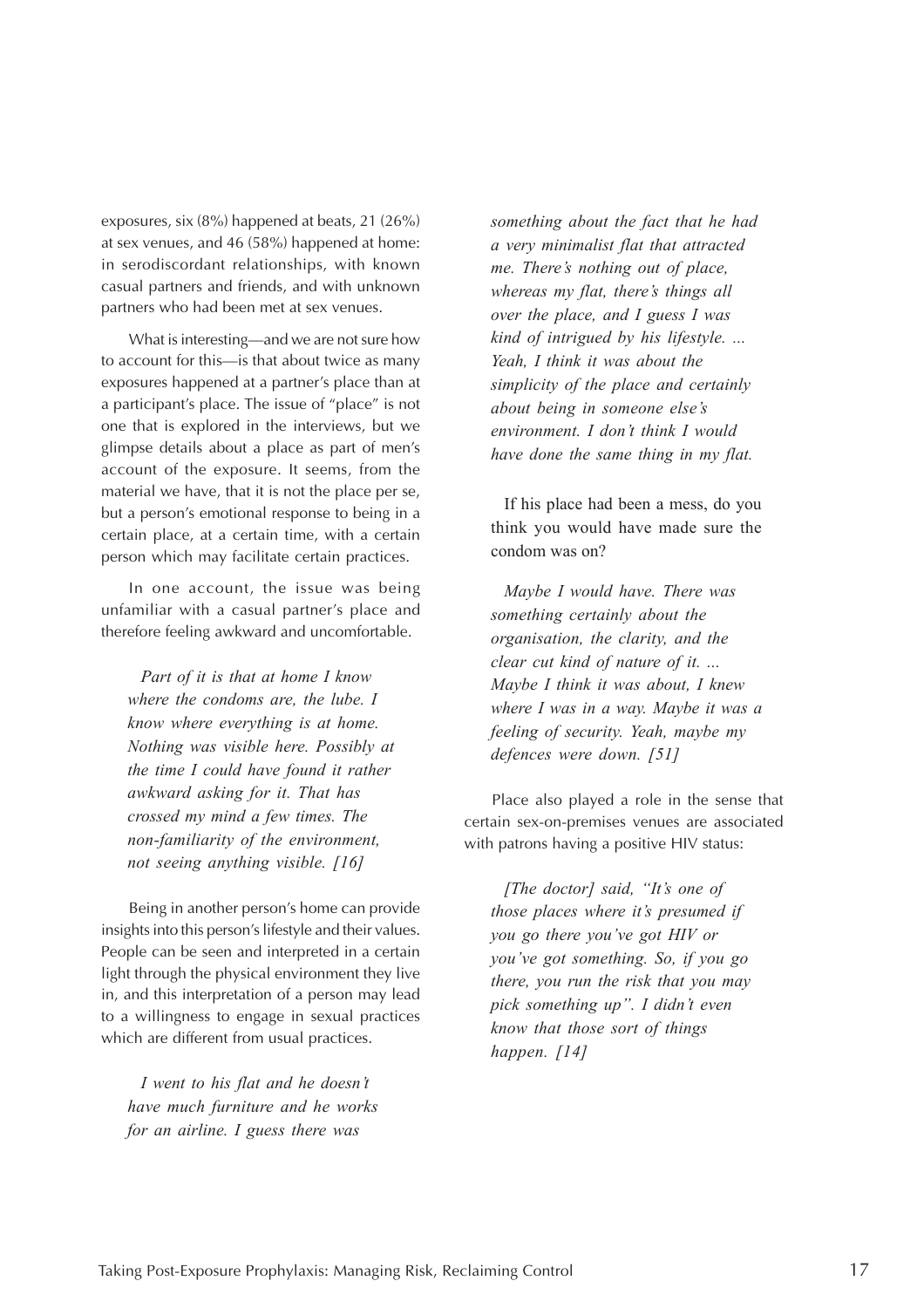#### <span id="page-21-0"></span>**Stress**

Experiencing stress and trauma could lead to sexual practices which were different from usual safe sex behaviour.

*I'd been to a funeral on Friday, a suicide. I didn't know the person but he was a close friend of a close friend of mine. It was a shock to a lot of people. I went with him and the funeral got very, very heavy. ... The partner went into explicit detail of what happened about the suicide. It wasn't very nice. That upset me. [16]*

However, the reverse could also be the case. "Time out" from the usual stress could produce positive feelings such as excitement and relaxation, and this, in turn, could lead to a change in sexual practices.

*I've been working hard and you're busy doing things, and I think when you're on holidays, you discover part of yourself that you normally forget in some ways. [5]*

#### **Adventure and rebellion**

One minor theme in the interviews was bravado, tempting fate, rebellion, having a last fling before getting married, and adventure. This was mentioned by some gay men and by one female participant.

*I was kind of being very considered about who I was having sex with, and this particular day about a month ago, I was in a more compulsive mood. ... It was a combination of things. A combination of being on my own all*

*of the weekend and kind of wanting some adventure in my life, and yeah. ... I wanted to be a bit, not bad. I wanted to be adventurous. I wanted to do something that was just spontaneous. I wanted spontaneity, and so I thought I'll ring him up and I'll go and have sex with him. I had no idea he was HIV-positive. ... Yeah, it was very exciting. And for me there's a lot of excitement about having unprotected anal sex as well. That adds to it and that had partly to do with the sort of prohibition against it. Doing something you're not supposed to do and thinking that you can get away with it. [51]*

However, in the same interview it is pointed out that these decisions are not taken lightly. There can be considerable tension between following safe sex rules on the one hand and taking control and making one's own decisions, resulting in feelings of guilt.

*I actually feel really guilty when I have unprotected sex even if it's in a negotiated situation. There haven't been many times when I've done that, but I feel very guilty because I feel I have an obligation to sort of safe sex culture or something. [51]*

### 1.3 **EMOTIONAL REACTIONS TO EXPOSURE**

The emotional reactions to an exposure can be characterised in two ways: the kind and the degree of reactions. The two predominant emotions expressed and described were fear and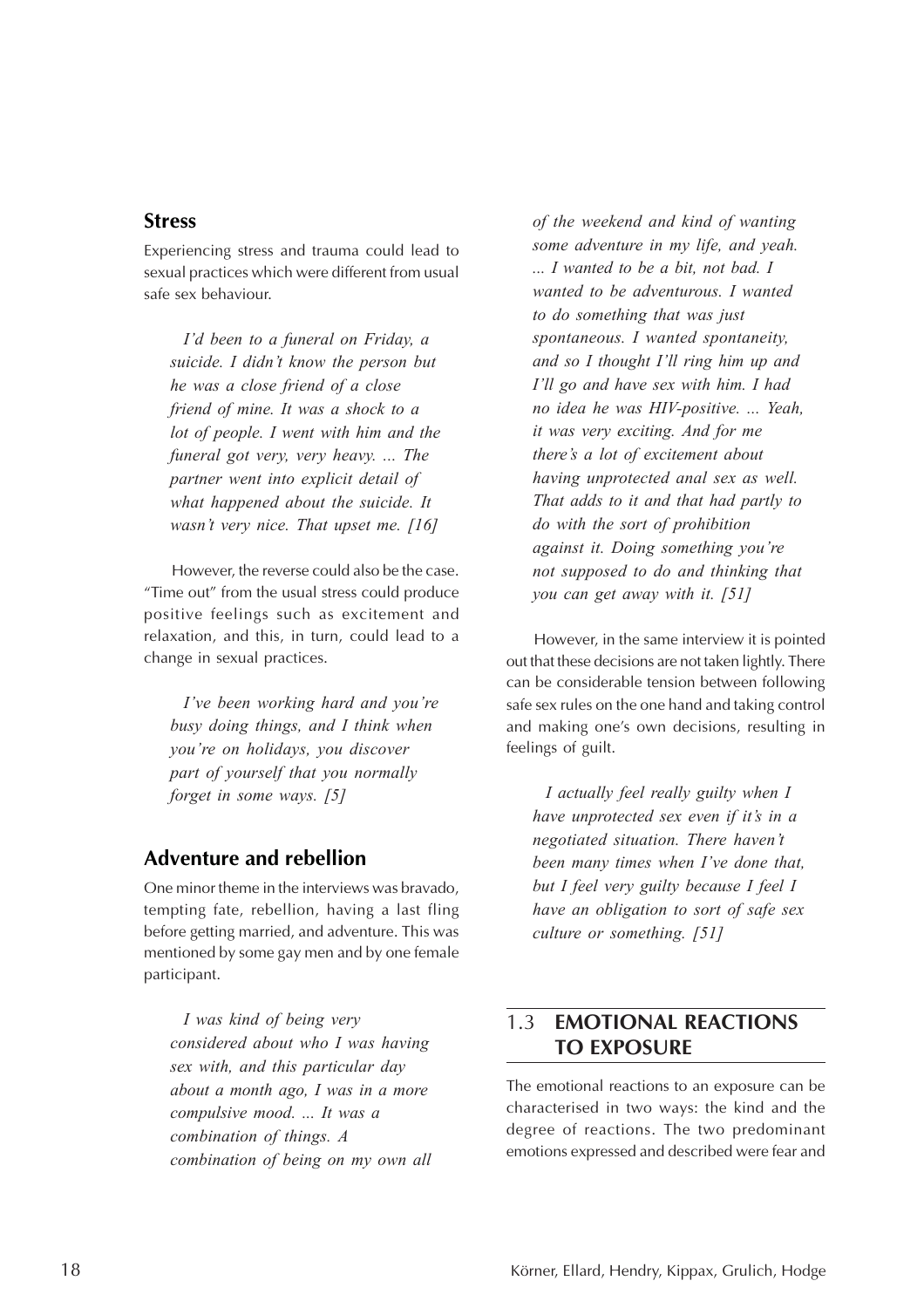anger. Both were expressed ranging from a very low degree ("not really worried") to "a little worried" and "a bit angry" to a high degree ("freaked out", "mad").

The emotional reactions to an exposure need to be understood in conjunction with issues of control: losing control over one's own actions as well as losing control due to a partner's actions. Emotional reactions also need to be seen in connection with issues of responsibility and disclosure and with risk knowledge and awareness.

Some participants reacted in a very calm and level headed way.

*Okay, my feeling is if I become HIV then I become HIV. There is nothing more that I can do about it. I've done everything possible apart from not having sex with this person, and to me that's sort of a mental block if I was to stop having sex with someone because they're HIV-positive. So, all I can do is live my life how it's going to present itself to me. [9]*

This man was involved in protected receptive anal intercourse with a positive partner and the condom broke. The possibility of taking some control after this event enabled him to accept the possible consequences of this risk exposure.

A similar scenario is presented in the following example. Again, there was protected anal intercourse with a positive partner involved, this time insertive, and the condom broke.

*I'm pretty level headed, but I realised that there was a significant or what I assessed to be a significant risk. Whether it was doesn't really matter because of the emotional effect at the time. I'm pretty level*

*headed about it. It wasn't a panic situation but I realised I should do something about it. [12]*

Participants with low levels of emotional reactions expressed only fear. This was generally found in situations where the risk exposure was due to a condom breakage or slippage. Men in this scenario had exercised a high degree of control: condom use during sex and prophylaxis after an exposure. In these interviews feelings of anger seem absent.

Anger becomes an issue in interviews where there was some form of unprotected anal intercourse involved. Anger is expressed when there is an unequal balance between a man's own actions and knowledge about risk and a partner's actions and knowledge about risk. The following participant had unprotected insertive anal intercourse. His partner told him two days later that he was positive.

*I was a little worried. I was a bit angry because he hadn't told me, but then he told me that he didn't think it was a risk. That's why he didn't tell me. ... He didn't have much idea of HIV. He just didn't know what was safe, what wasn't so safe. He hadn't seen a doctor for a while. After he was diagnosed he didn't see a doctor about treatment or whatever. [22]*

While this man expressed some anger at this partner, his anger was mitigated by his partner's beliefs about safe sex at the time and his general lack of HIV-related knowledge.

Anger in relation to control was most strongly expressed where there was some tension over control and risk assessment—that is where there was some conflict between a participant's own risk assessment and a partner's risk assessment.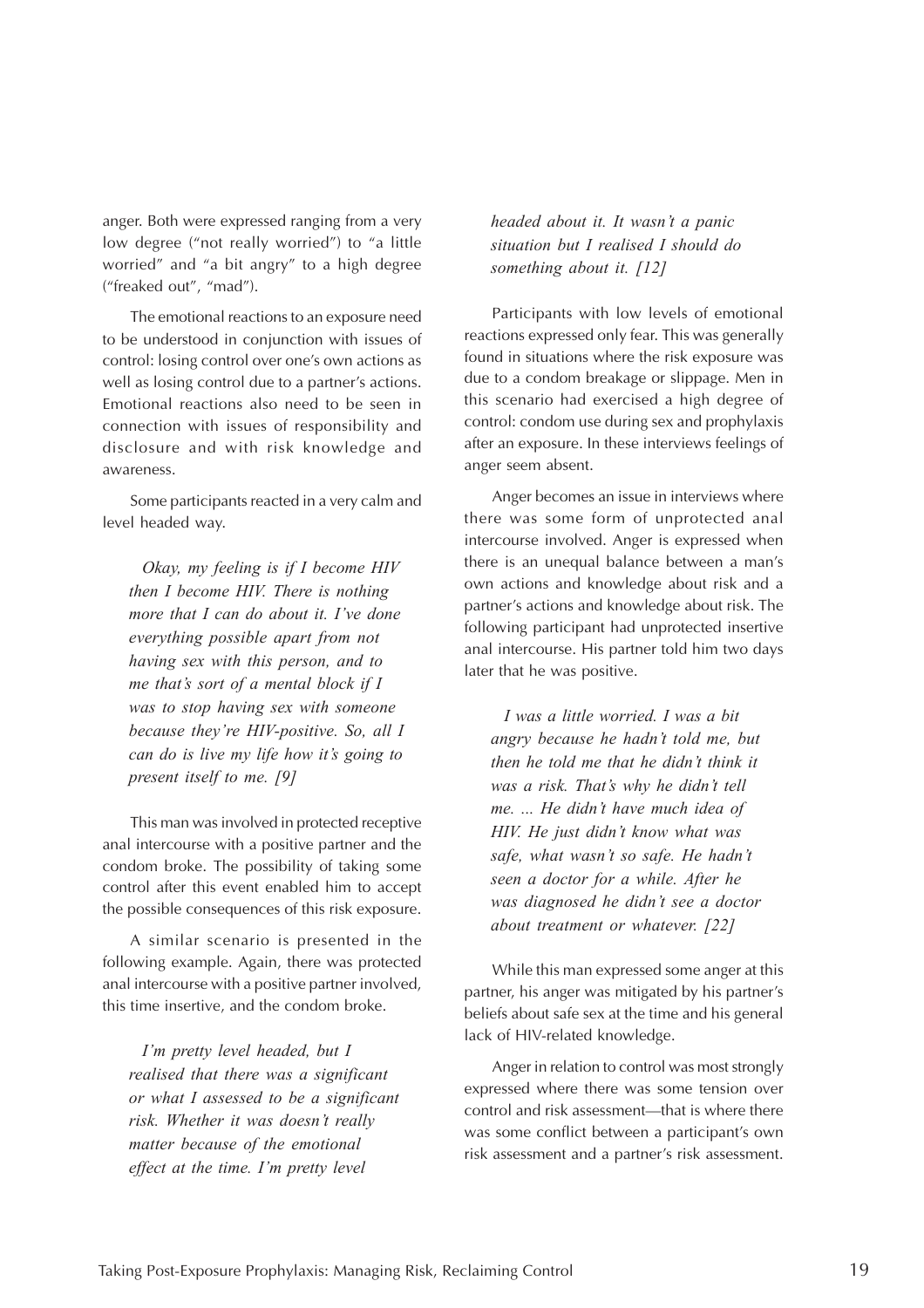<span id="page-23-0"></span>In the following example the risk was unprotected insertive anal intercourse in a serodiscordant relationship. The exposure was described as "it just sort of happened, it just slipped in".

*This is where I'm angry with him because he was playing it down, saying, "It's just not much risk at all. It's the other way round when I'm fucking you. That's where the risk is". I understand there's a lot more high risk there but even then we did it, and then straight afterwards I'm thinking, "Well, hang on, this is high risk. This is quite dangerous". He was trying to tell me it was just like kissing. It's not like fucking kissing at all, it's a lot different from kissing. So, then thinking, "Oh my God, what have I done". [50]*

The anger here seems to be not so much about the actual practice but the divergent interpersonal position the two men take in relation to the risk. Anger seems to be much more a response to the partner's down-playing and rejecting the man's concerns about what happened than the actual risk itself.

However, while there could be strong feelings of anger in a situation where there was tension over control, there was also a recognition of mutual responsibility for sexual practice and risk taking. In the following scenario the risk exposure was unprotected vaginal intercourse between a woman and her HIV-positive bisexual male partner. She described herself as "extremely angry" and the reason for her anger was her partner's withholding information about his positive status after he had seroconverted. She was also angry because he had lied to her. He had told her that his bisexuality was a thing of the past despite very recent sexual activities with other men.

*The reason I was so mad is because we'd had the discussion [about the partner's bisexual activities] when we decided to move in ... and that was why I was so mad when this happened, because he didn't say that happened two weeks before, which would have given me some opportunity to say, "Right, we need to know and get tested". It was just irresponsible. [8; female]]*

However, despite strong feelings of anger and a struggle over control ("You made a decision for me, an almost life altering one") she acknowledged her own role in her exposure.

*I don't really have a good excuse. I mean, I have no excuse really. It was just stupid. [8; female]*

#### 1.4 **EXPOSURE AND CONTROL**

Control in the context of sexual exposure involves physical control over who is allowed to do what to whom as well as taking control verbally after the exposure by initiating a communication process. Participants described control as deciding to use condoms, checking their use-by date, making sure they had been put on properly, checking whether they were on properly on the partner and whether they had stayed on. For some, this was integrated into their sexual repertoire.

*I always check the condom whether it's alright, the shelf date.*

So you did a few preliminary checks?

*Yeah, while I put it on.*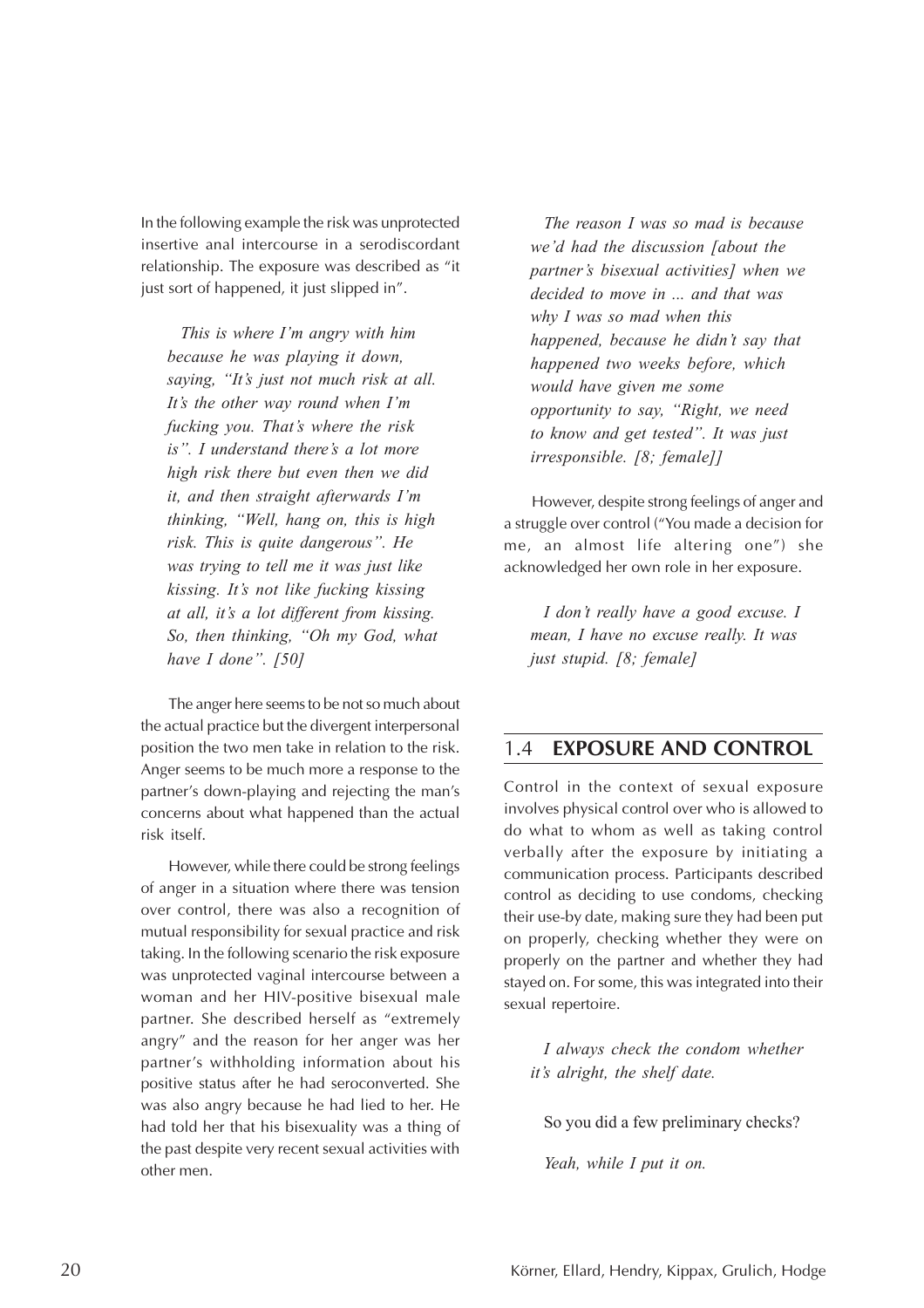You put it on and you're experienced putting it on, as you say with your regular partner you use condoms regularly?

*Yes, so I press out the air at the tip and apply some lubrication.*

On him as well?

*No, he did that for himself.*

#### And did you put some on the condom?

*Yeah. So it was perfect from that point of view. I think I put it on the way it should be put on. ... Another thing, I would check every so often whether the condom would be alright still. I don't trust these.*

So even in the throws of passion, HIV is always there in your mind?

*Yes. It sounds a bit paranoid, but it's not a problem. You change positions and then you go on and on that occasion you can check the condom. [31]*

However, taking control was not always a straight-forward and uncontested issue. As sexual encounters involve at least two people, there can be some tension over who gets to exercise control and what happens if there are divergent understandings of risk. This can be particularly problematic in serodiscordant relationships where "risk" and "risk minimisation" can mean different things to different people according to their serostatus and their knowledge and interpretation of clinical markers. In the following example, serostatus was disclosed after sex.

*I had sex with him unprotected, and we're still good friends, and he admitted to me that he's positive. I said, "How come we had unsafe sex?" And he said, "But I was taking medication". I said, "That doesn't qualify you to have unsafe sex with me". [53]*

Some gay men also raised the issue of controlling whether a partner was allowed to ejaculate inside them. In the first extract, the participant had unprotected insertive and receptive anal intercourse with three men who later turned out to be positive.

Did they cum in you?

*No. I would never have allowed that to happen. That didn't happen.*

The second extract involved oral sex.

*I don't normally allow people to cum in my mouth.*

The second form of taking control—that is taking control verbally—typically occurred after a risk exposure. If a person had been exposed to a risk, or perceived to have been exposed to a risk, or was not sure, they initiated a communication process. They discussed the matter with friends, colleagues, a doctor, health services, and a community organisation. In some cases, they chased up a casual partner to find out about his serostatus.

If risk was discussed with a casual partner at all, a partner's assurances that he was negative, that a condom hadn't come off or that he hadn't ejaculated, were not taken at face value. People who take PEP read between the lines. They interpret and evaluate not only what is said by a casual partner but also how it is said and what is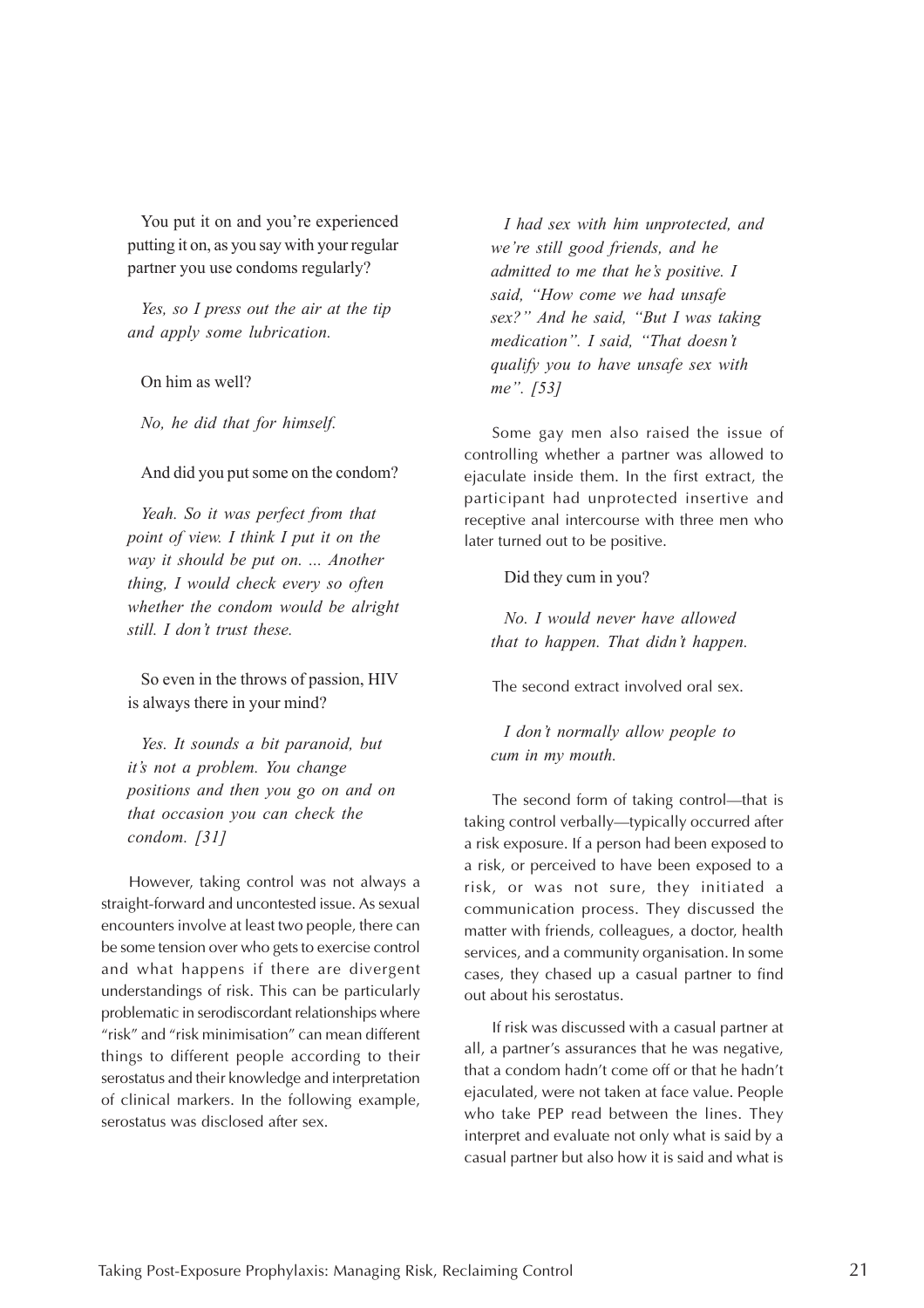not said. They read non-verbal cues such as hesitation, reluctance and body language. If an answer was vague, such as "I'm okay", if there were gaps in a partner's story, or if the story somehow "didn't fit", then the participants in this study tended to rely on their own judgements rather than on a partner's assurances. If a partner showed no concern or no interest in a broken condom, especially when he was receptive or if there was ejaculation, then that usually set off alarm bells, and this was irrespective of age, gender and sexual orientation. The first extract is from an interview with a gay man. There was insertive anal intercourse and the condom broke.

*I asked him straight away, "Have you had a test done?" And he very reluctantly answered and said, "Yeah, it's alright, it's alright". And I said, "How long have you had this test done?" And he said, "Oh half a year". And I said, "Are you sure you were negative then?" And he said "Yes". But the story didn't really fit, you know. It wasn't conclusive. So I didn't rely on what he said. ... He said he was negative but it came with a delay. If you ask someone a very important question and it comes with delay and someone shrugs his shoulder, it gives you more doubts than security.*

Did you interpret the "I'm alright" that he was negative?

*Yeah, that's what he said, but the way he said it made me panic. It wasn't very convincing. He didn't show any interest at all, and he was the one a lot more at risk than I was". [31]*

The second extract is from a heterosexual man in his early 20s who had sex with a female sex worker and again the condom broke.

*She said, "I get tested every three months". And I thought to myself, "If the same thing had happened to you, say, yesterday, that's not going to show up in the results". It doesn't mean anything and that's one of the reasons it didn't mean anything to me when she gets tested every three months. She said as well, "I'm catholic". [32]*

In one case, the need to take control went beyond sexual practices and post-coital communication and extended into considering legal action.

*I even have enough to take him to court, because being in a senior executive position, I operate very well under stress. I automatically got him to sign a full document stating that he was HIV-positive and what had taken place, and that I had access to all his medical records and had it dated and signed and everything else. [4]*

Similar to risk identification and assessment (section 1.1), taking control involved seeing, smelling and feeling. Evaluating these perceptions in relation to HIV transmission usually overrode any assurances that a partner gave. What is at stake in the following extract is whether the partner had ejaculated.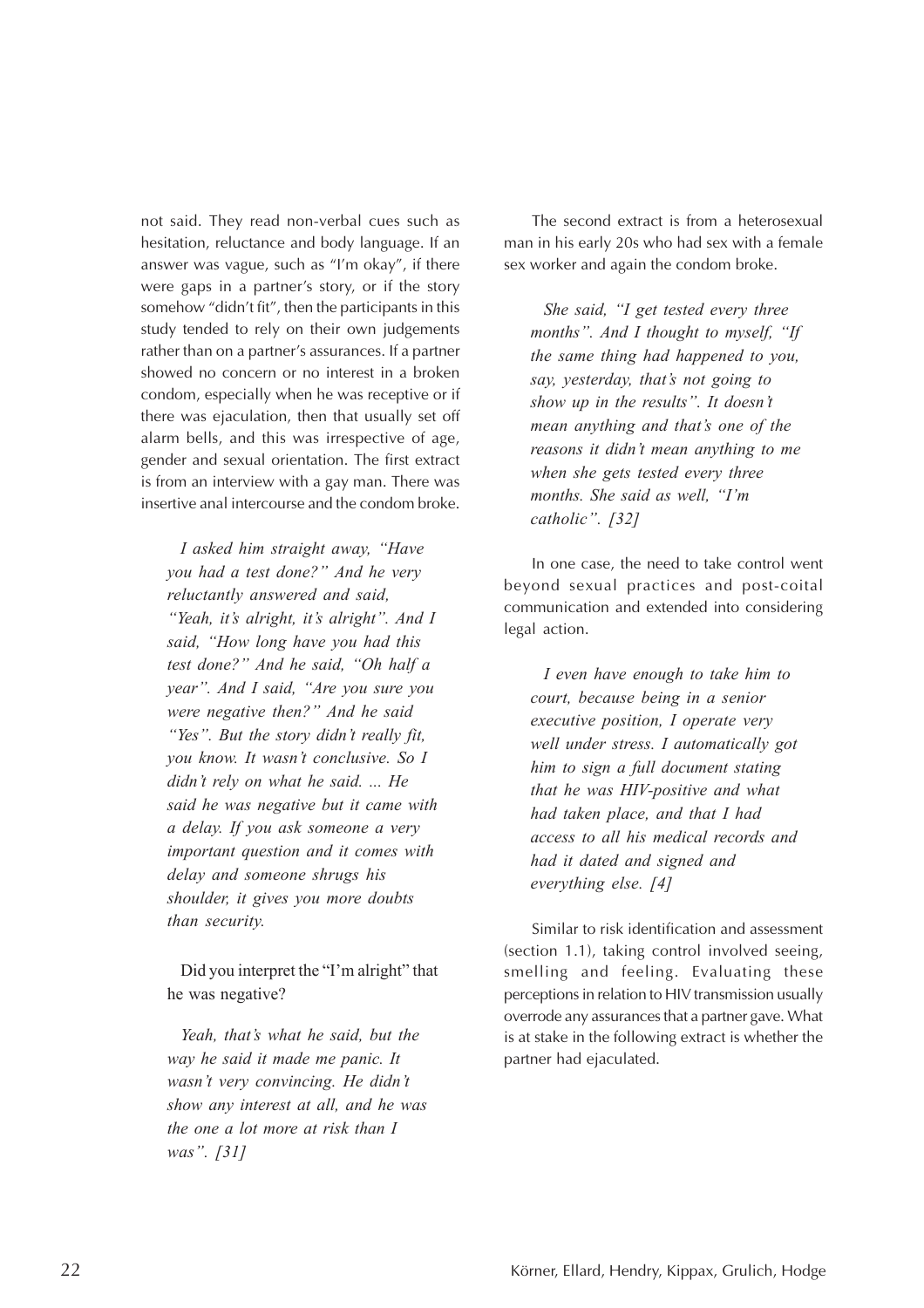*When I pulled out<sup>1</sup> he had the condom in his hand and then I investigated myself and put my fingers inside myself and forced out any liquid inside. ... There was a lot inside me because the condom was empty. All it had was maybe just a trace of precum-type thing. That was it, and he'd gone flaccid and still denied that he'd actually cum but I knew he'd cum. ... I told him that he'd cum inside me and that he shouldn't be doing that, and I got really angry and he denied the whole lot but I knew. ... He just kept mentioning that he didn't cum. He said, "There's no risk anyway because I didn't cum". He knew that he'd cum plus I knew what was inside me. The smell and the feel of how much of the juice inside me. So, yeah. [33]*

However, despite the strong emphasis on knowledge and control that pervades many of the interviews, there can be tension between knowledge and desire—knowing what is unsafe but following one's feelings at the time and relinquishing control. The following extract is from a man in a three-year relationship with a positive partner.

*I think what it was is that we were both feeling extremely horny. He put some lube on me and stuff and then started to sort of lower himself on me and stuff and I'm like: "Hang on a minute". I'm not trying to lay the blame on him because I know I'm*

*responsible for my own actions and things were feeling really good. So we just did it. ... I think what it was too, we started doing it and it actually felt really good. It's not something I usually do with him and so it was a real turn-on. [50]*

In this scenario, taking PEP was an opportunity to restore control.

 $<sup>1</sup>$  The participant was receptive and pulled away from</sup> his partner.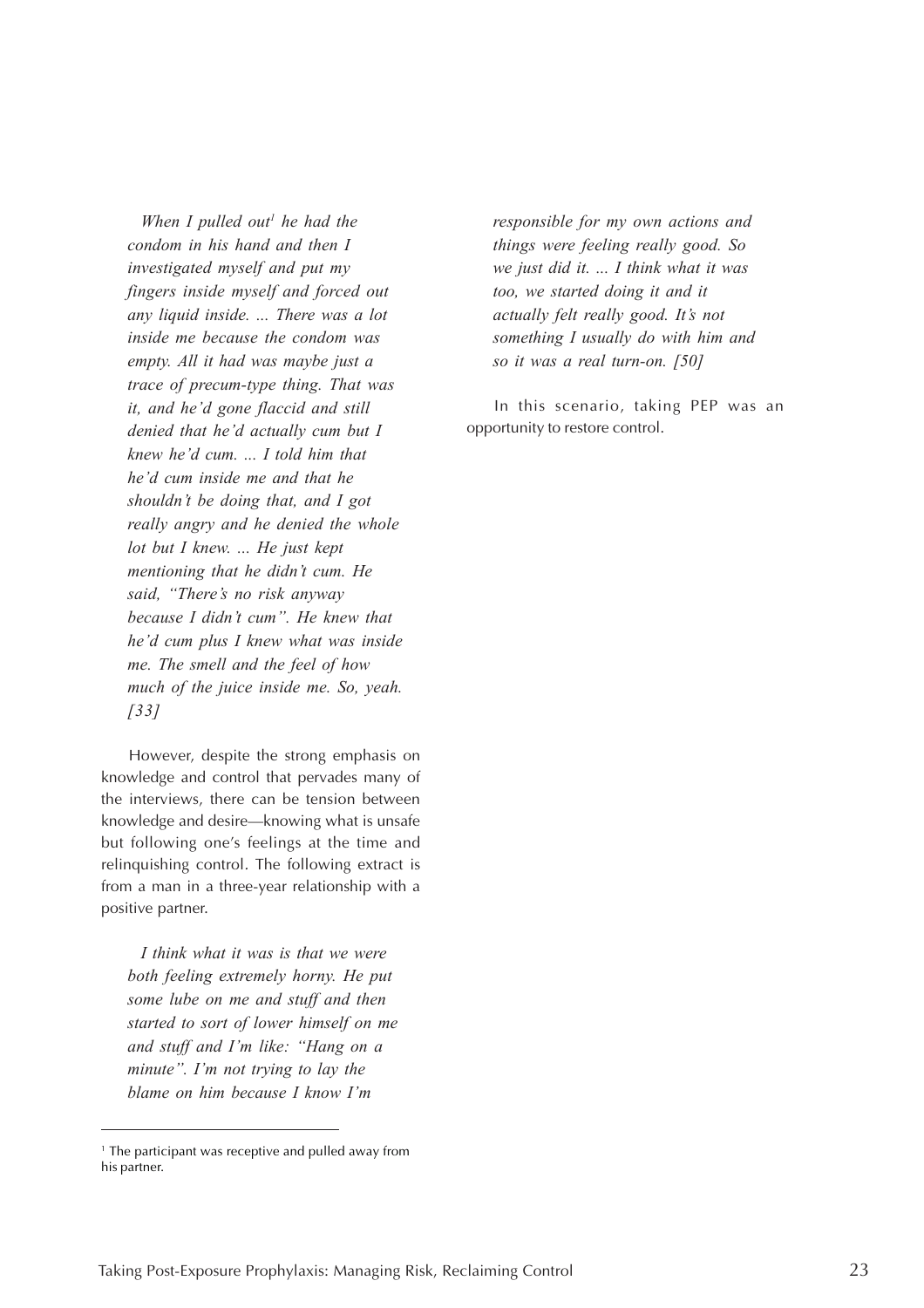<span id="page-27-0"></span>

# **2 AWARENESS AND KNOWLEDGE OF PEP**

#### 2.1 **AWARENESS OF PEP AVAILABILITY**

Approximately 12 months after the introduction of PEP for non-occupational exposure in New South Wales, a campaign was conducted to promote PEP. One of the objectives was to increase awareness of the availability of PEP. In the post-campaign interviews (January–July 2001), only one participant was not aware that PEP was available (a gay man who explicitly described himself as not attached to the gay community). The others were aware of PEP either from the campaign ads and posters or had heard about it from friends.

In the pre-campaign interviews, participants who were not aware of PEP or who had only some vague recollection that there was "something available" found out about PEP by talking to friends, partners or colleagues, by ringing the hotline, or from a health care provider. In some cases where the risk exposure had occurred with a positive partner, it was the partner who took the initiative by contacting his doctor and making an appointment. This happened in serodiscordant relationships but also with some casual partners.

However, a lack of PEP awareness was not necessarily a barrier. What was important was an extensive social network. This led some participants towards PEP.

*I thought, "There's probably nothing to it". This was on a Sunday and I spoke to a friend on Monday, who said to ring the Hotline, which I did and they weren't very sure. They said "Talk to your doctor", which I did. [5]*

Another factor leading towards PEP was a doctor who was not only informed about PEP but also compassionate and supportive.

When did you go to the doctor?

*Three hours later. Basically, I called my doctor very distressed. He told me exactly what to do. Told me to get a friend to take me to the beach, calm down while he organises, see if he can get hold of the drugs. He knew about PEP. Basically he actually had the drugs at the time and was able to put me onto the course within a four hour period. It was on a Sunday. So he wasn't even working. [4]*

Some HIV-positive partners were cooperative by providing information about their status, clinical markers and access to their own doctor.

*He told me his viral load was not detectable, that he'd assessed that there was no risk, which he had no right to do of course. So I went along with him the next day to his doctor and he was just coincidentally receiving his results from the previous test and his viral load was still not detectable. The doctor we saw was X and I then asked X what options were available to me. He told me about PEP and I thought about it overnight and was back there the next day requesting treatment because it's obviously a high risk. [6]*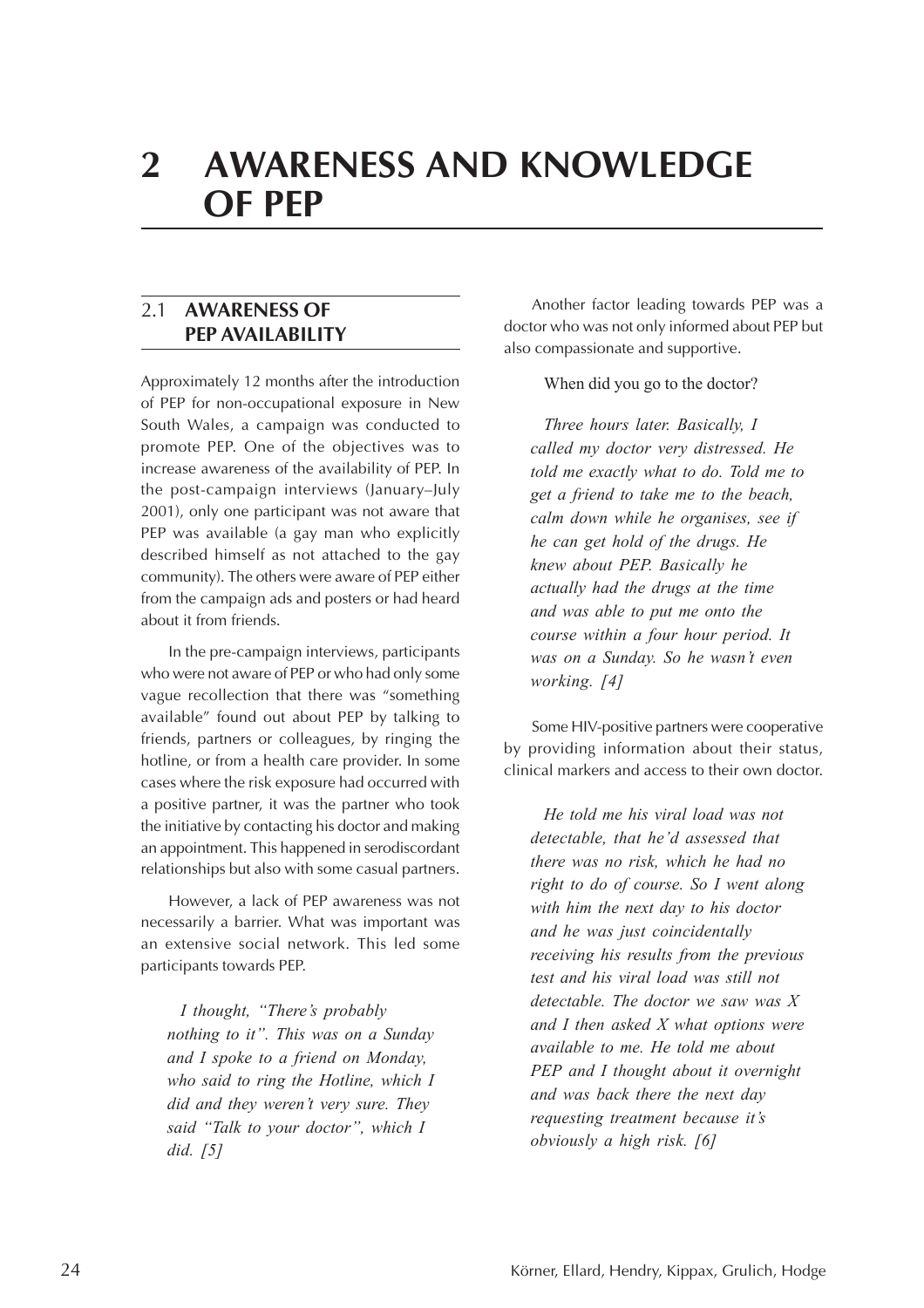<span id="page-28-0"></span>However, for some participants awareness of PEP did not necessarily mean that this knowledge came to mind immediately after an exposure. It can take some time for the memory of PEP to be activated, with important implications for timing.

*I actually didn't think of PEP until about two days later because I was just scared and worried about it. Then, two days later I remembered and I saw the doctor straight away. That happened on a Monday night about 1.30 in the morning. I remembered [doctor] talking about it ..... but I couldn't remember how long I had to go back and get the treatment. So I went on the Wednesday morning and I thought it was too late but they said to me within 72 hours you were allowed to take it. [48]*

#### 2.2 **KNOWLEDGE ABOUT PEP**

Apart from the two men who had taken PEP previously and those who had had some experience through friends or partners who had taken PEP, participants generally had no detailed knowledge of timing, nature and duration of the treatment. This applied to non-community attached as well as to some gay community attached participants.

*I had an idea that PEP existed but I didn't know any of the details. I didn't know of the three-day period after exposure when it's possible to start. I had a vague idea about it. I consider myself well informed on HIV* *and safe sex issues really. I read the gay press regularly and I think it's an important thing to publicise. [1]*

#### **Timing**

Participants had generally no detailed knowledge about the time-frame for PEP. Early presentation was usually due to a sense of panic. Some delay could be caused by consulting friends and sleeping on the event. There was also some risk of delay by waiting for the next available appointment with a doctor and not stating explicitly the purpose of the appointment.

*I rang the doctor and made an appointment and saw Y. I couldn't get him the following day. I just made it in the 72 hours.*

Did you say what you wanted to see him for?

*No I didn't. Yeah I should have. Yeah most doctors around here will drop everything to help. Yeah I know. [64]*

#### **The morning-after pill**

A common perception of PEP was that of "a morning-after pill", similar to the treatment available to women to prevent pregnancy. While this is in no way an accurate description of PEP, it does alert people to the urgency of seeking treatment immediately. However, there was also a perception that this term could provide a false sense of security.

*It should be called the four-hour after pill really because it would give people a wrong sense of security if*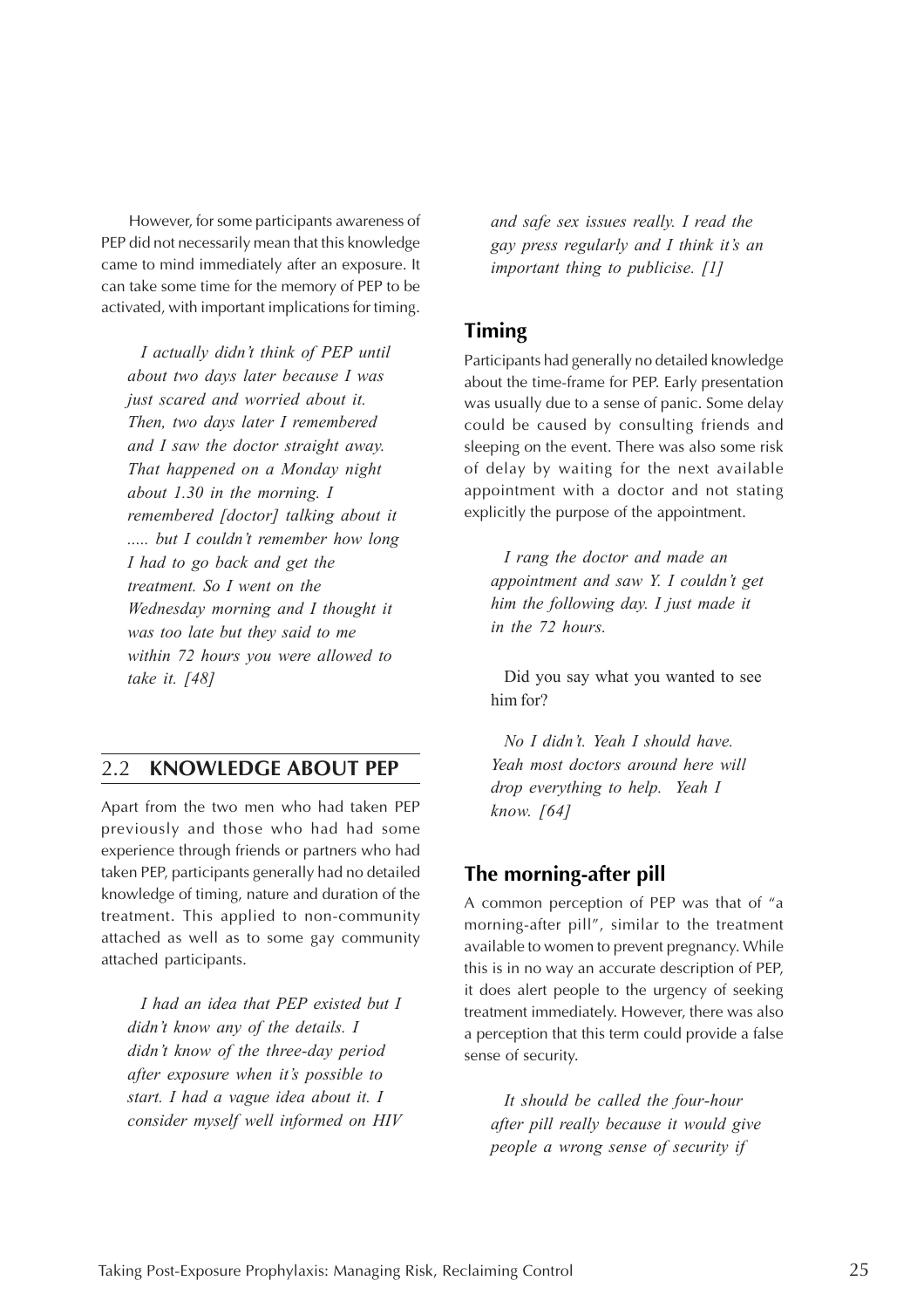<span id="page-29-0"></span>*they thought we can sleep over this. That's what I really thought and then after it happened when I contacted my doctor it became evident that it wasn't really the best option. I should have seen him the very day when it happened. [31]*

A further misconception associated with the term "morning-after pill" was the number of pills involved and the duration of the treatment. The reality of the treatment regimen could then come as a shock.

*Well I was sitting there eating my lunch on that day thinking, "This is very serious, this is what I have to do", thinking I'll ring [clinic] and they'll tell me to go to my doctor and my local doctor is lovely. We've gone there since I was four. And I imagined sitting in his office. It was all very pleasant. And he handed me this big pill and I took it and I went on my merry way. I had no idea. Absolutely no idea. [35]*

Even where expectations were less idealistic, they were still far removed from reality.

You said "the morning-after pill". What were your expectations?

*I wasn't too sure about it. I thought it'd be like three pills, one a day for three days or something like that. I wasn't aware I was going to be taking seven pills a day for a month. [40]*

#### **Side effects**

The side effects which participants reported included diarrhoea, nausea, vomiting, rash, depression, cramps, headaches and fatigue. The severity of side effects ranged from none to having to stay in bed. However, most participants who suffered side effects were able to deal with them and to complete treatment. Side effects were described as unpleasant, but were accepted as a trade-off for the possibility of preventing infection.

*It was annoying and like I said with diarrhoea and things like that but I had little side effects probably. Maybe other people are affected a lot more. It was an inconvenience but it was necessary. Yeah, I suffered. I'm glad PEP was there. [2]*

Neither potential nor actual side effects appear to have factored significantly in participants' decisions to take PEP. Rather, side effects were considered as one part of an equation balancing risk, cost and benefits of the treatment.

*I knew PEP was an option but I wanted to understand what sort of risk I had taken. I also knew there were side effects from taking PEP and wanted to weigh up the pros and cons of going ahead with it. Basically risk minimisation. What was the risk to me? How high was that risk and does it balance out the side effect? I decided on balance that I would be foolish not to take it. [67]*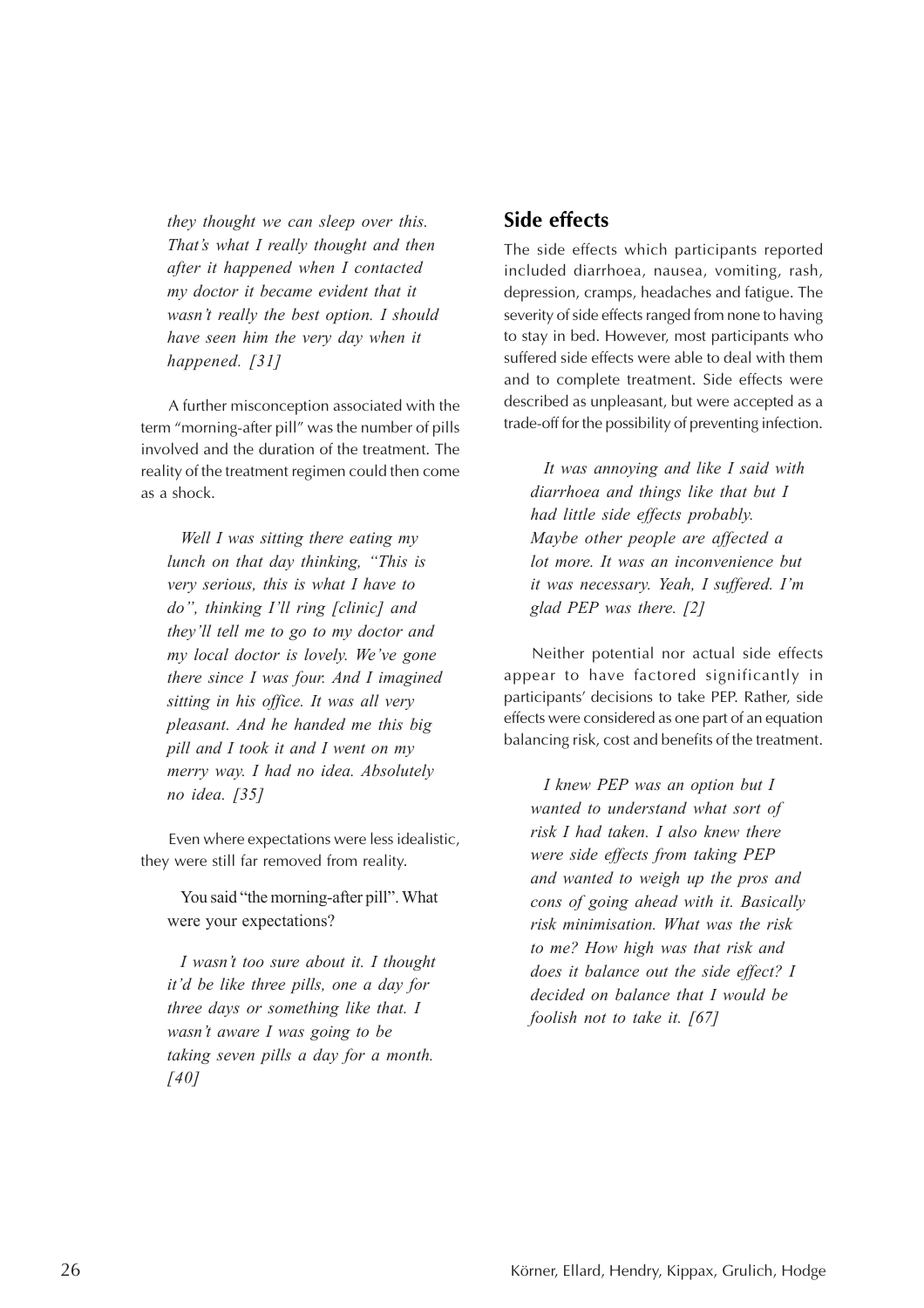# **3 CLINICAL INTERACTION**

<span id="page-30-0"></span>octors played a vital role in providing detailed information about PEP. Where participants went to see HIV specialist general practitioners, there was generally a high level of satisfaction with the service provided and a feeling that enough information about the medication and side effects had been given. A realistic description by doctors of the likely side effects to be expected did not seem to be a deterrent to take PEP.

*He was great. He explained everything and I started the treatment expecting the worst side effects, and it wasn't too bad. [5]*

On the contrary, frank and open communication about side effects was appreciated as it helped participants to make an informed decision.

Were you able to take in all the information he gave you?

*I think so. We would have spent a good amount, at least a twentyminute session. I was quite surprised at the amount of time he gave it. He said it was very much my decision and he told me the history of the PEP program and the side effects. He was very honest and I made a conscious decision to go on the program. [75]*

Participants were also very aware that PEP was not a miracle cure. They appreciated information about the fact that PEP was still at the trial stage, that it was a prophylactic measure

only and that there was no guarantee that it could prevent infection. This allowed participants to balance possible side effects and potential longterm effects of the treatment against a sense of being pro-active, of taking control, and peace of mind.

*He informed me about prophylaxis and some side effects of it and things like that, and said it will be on for one month and he can't guarantee, and I said, "Okay I might as well take some precaution". [53]*

*I felt I needed to do it to be certain but then at some point along the way I was reading the fine print. It was saying that there was no conclusive evidence what would happen to you in the future, having taken the stuff. [66]*

While most participants reported that they understood all the information that was given to them, there was also an expression of need for some written information which could be read at home and in a state of greater physical, mental and emotional calm.

*... the hospital gave me drugs for about four days' worth and told me to go to my doctor and he'd give me the rest of the drugs. ... They explained when to take them, the drugs. ... They didn't actually give me any information on paper. I would have liked that. They just told me verbally*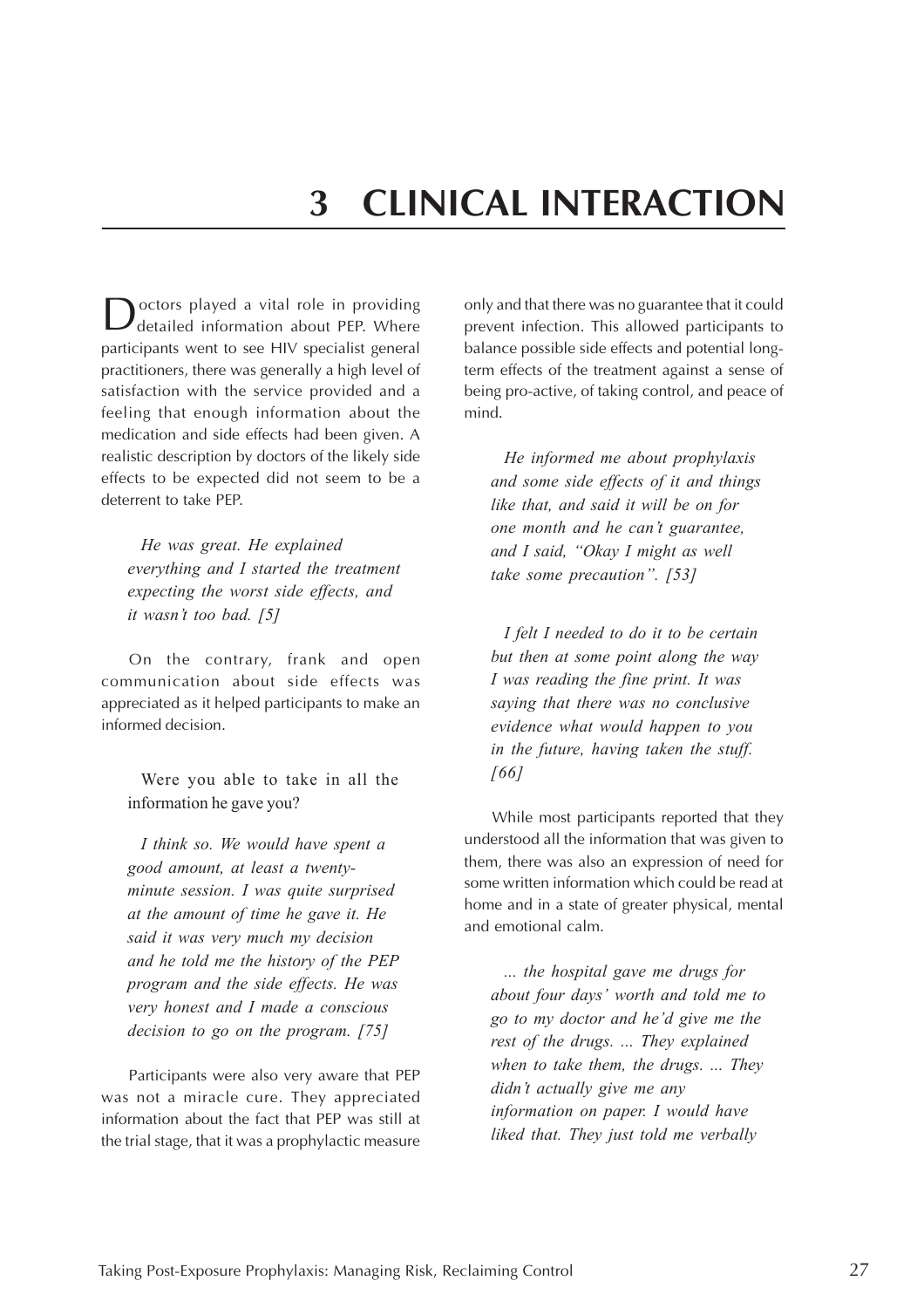*when to take them and I had to remember and it was after a big night and I had recreational drugs and stuff. [34]*

While doctors played an important role in assessing risks, providing reassurance and support, and providing information about treatment and side effects, participants saw themselves as agents in making the actual decision whether to take PEP or not—a decision informed by medical expertise, but ultimately in the hands of the patients.

*The doctor explained what PEP was. She felt I could probably get away with not taking anything. She felt under the circumstances the risk was probably low enough to warrant that but she left the decision to me and I decided to play it safe. [52]*

This is also how the doctors in this study saw their own role—to provide information but ultimately the decision was up to the patient.

*He [doctor] wanted me to know it was my decision and he mentioned that there was a three percent possibility if he'd [partner] cum inside me and less if he hadn't. I felt there was enough doubt to take the pills. Better to be safe than sorry. [46]*

Reactions to treatment in hospital emergency departments were mixed. Criticism included long waiting periods, poor knowledge of staff about PEP, failure to advise about side effects, and failure to offer reassurance and support. While requests for PEP were met by hospitals in all cases,

there was not the reassurance and support that participants expected and that many doctors in private practice offered.

*I actually felt that the doctor that saw me that he was not really sympathetic and he sort of didn't really know what he was doing. I mean to handle the case properly. So I had the impression he called the specialist and just got instructions from him, and he just actually gave me the pills and a sort of pamphlet, a print out from the net, information from the net. ... When I spoke to X [HIV specialist] and Y [HIV specialist], they dealt with the situation more reassuring. I didn't get that from the guy I first saw. [25]*

However, this was not a universal experience. There were also some very positive comments about the treatment received at public hospitals.

*I'm grateful for the PEP and all the support. They were great at [public hospital]. They saw me more or less straight away. I didn't have to wait long. I was dealt with quite quickly and that was great for peace of mind. [28]*

*I saw the staff there who were great and I took the first dose of indinavir and Combivir that night. I saw A [hospital specialist] after that on the Tuesday night. Found him extremely supportive and always there if I needed to talk to him. [65]*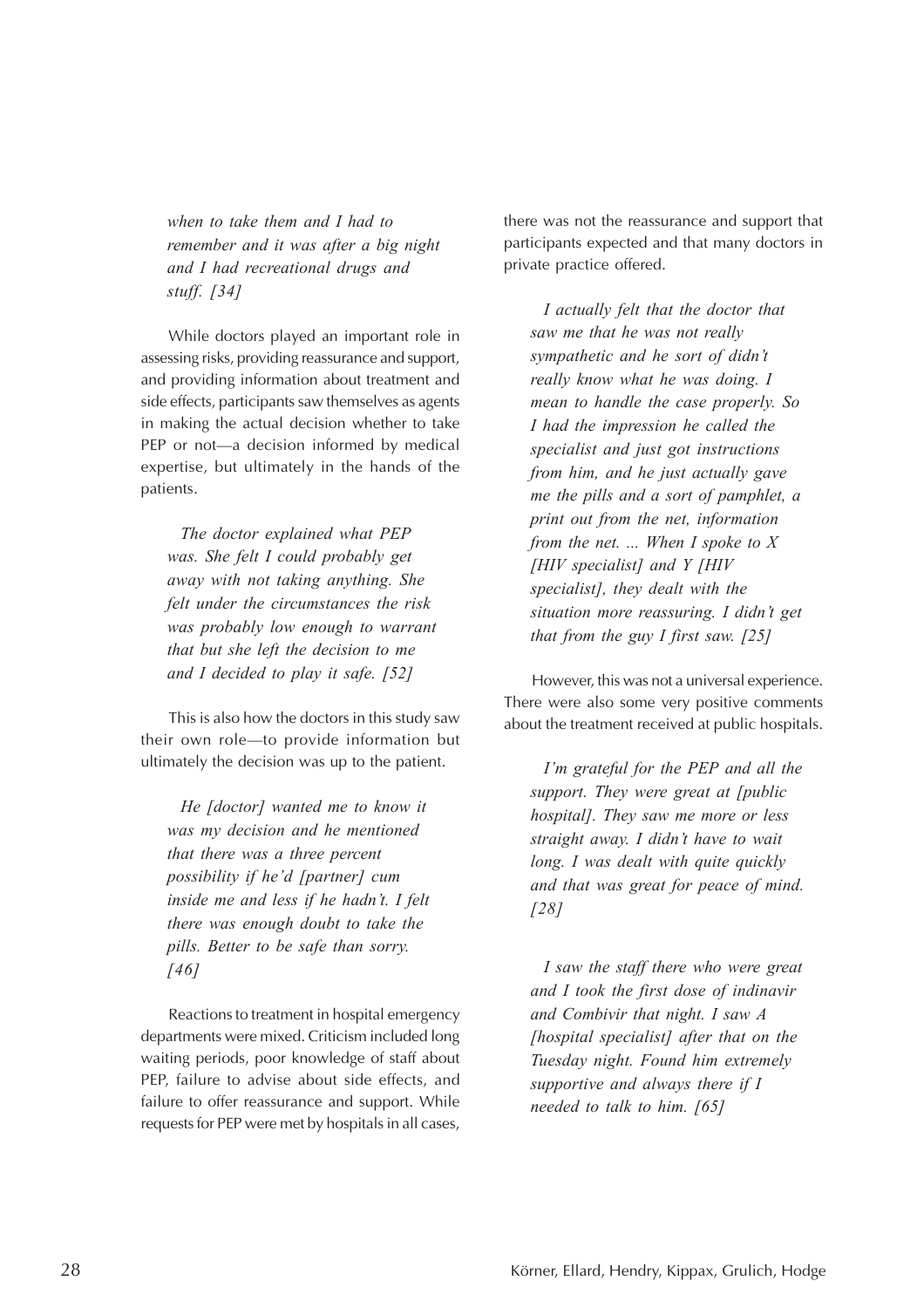There was also an expression of satisfaction with a public health care system which makes PEP available free of charge.

*Not only was I very glad that PEP was available but also how it was made available, and how readily available it was and how readily the health community here in Australia kicked in and got it to me was thoroughly, thoroughly impressive. Coming from the States, I've been in Australia for two years now and I'm part of the Medicare system. The type of care that's generally made available to me has been impressive, the type of care that has been provided to me during this incident by X [hospital] and Y [centre] was thoroughly, thoroughly impressive. I'm very appreciative of that. [58]*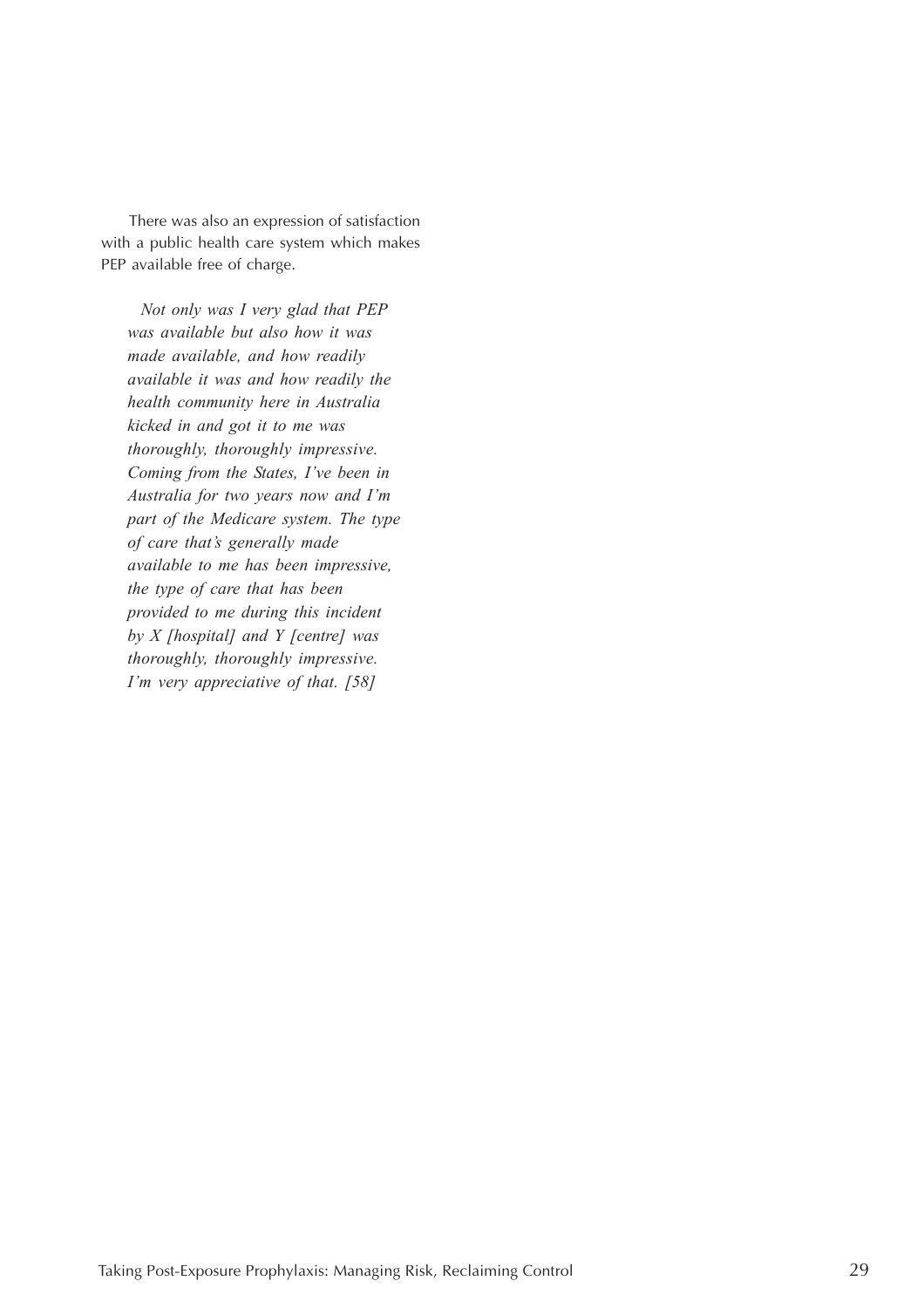# <span id="page-33-0"></span>**4 DISCLOSING PEP**

**D**ecisions about disclosing PEP were made<br>by participants in similar ways to other major life decisions—that is in accordance with personal, social and cultural values. This also involved being selective about disclosure.

#### 4.1 **REASONS FOR NOT DISCLOSING**

Non-disclosure was very much motivated by a desire to control the flow of information to others and the assumptions and judgements that others could make of the person taking PEP, based on this information. For participants who disclosed to no one, there were often several interrelated reasons at stake. They also expressed strong feelings about their motivation for keeping the fact that they were taking PEP to themselves.

### **Assumptions about serostatus and loss of confidentiality**

There were two concerns here. Firstly, there was concern that information about the risk exposure and PEP could be passed on to third parties. Secondly, there was concern that a lack of knowledge about PEP and its purpose could lead some people to assume that someone who takes treatment for prophylactic reasons must be already HIV-positive. It was the fear of this assumption together with a fear of possible breaches of confidentiality which inhibited some participants from telling anybody anything about PEP.

*I think the connotations of anything to do with HIV, if you actually tell people you are taking* *PEP, I mean it's a prophylaxis at this stage and they could assume you've got it and I think they do judge your behaviour on that as well. [5]*

*I just didn't want anyone to know. I just didn't want anyone to have that knowledge in case they felt maliciously or otherwise they would tell somebody else and all of a sudden people would think I had HIV. [52]*

If the exposure happened in a serodiscordant relationship, it is not only information about oneself that can become the subject of gossip. There were also confidentiality issues related to a positive partner's serostatus.

Have you told anyone you've been on PEP?

*No, only my partner. I mean, there's enough weirdos out there and if somebody starts telling them they've got HIV, I think the less people know about it the better.*

So you haven't told anyone because of W? W's not telling anyone he's HIV?

*He's told a couple of close friends but basically, no. There's too many weirdos out there, and for the same reason that was why I was hiding the pills. [55]*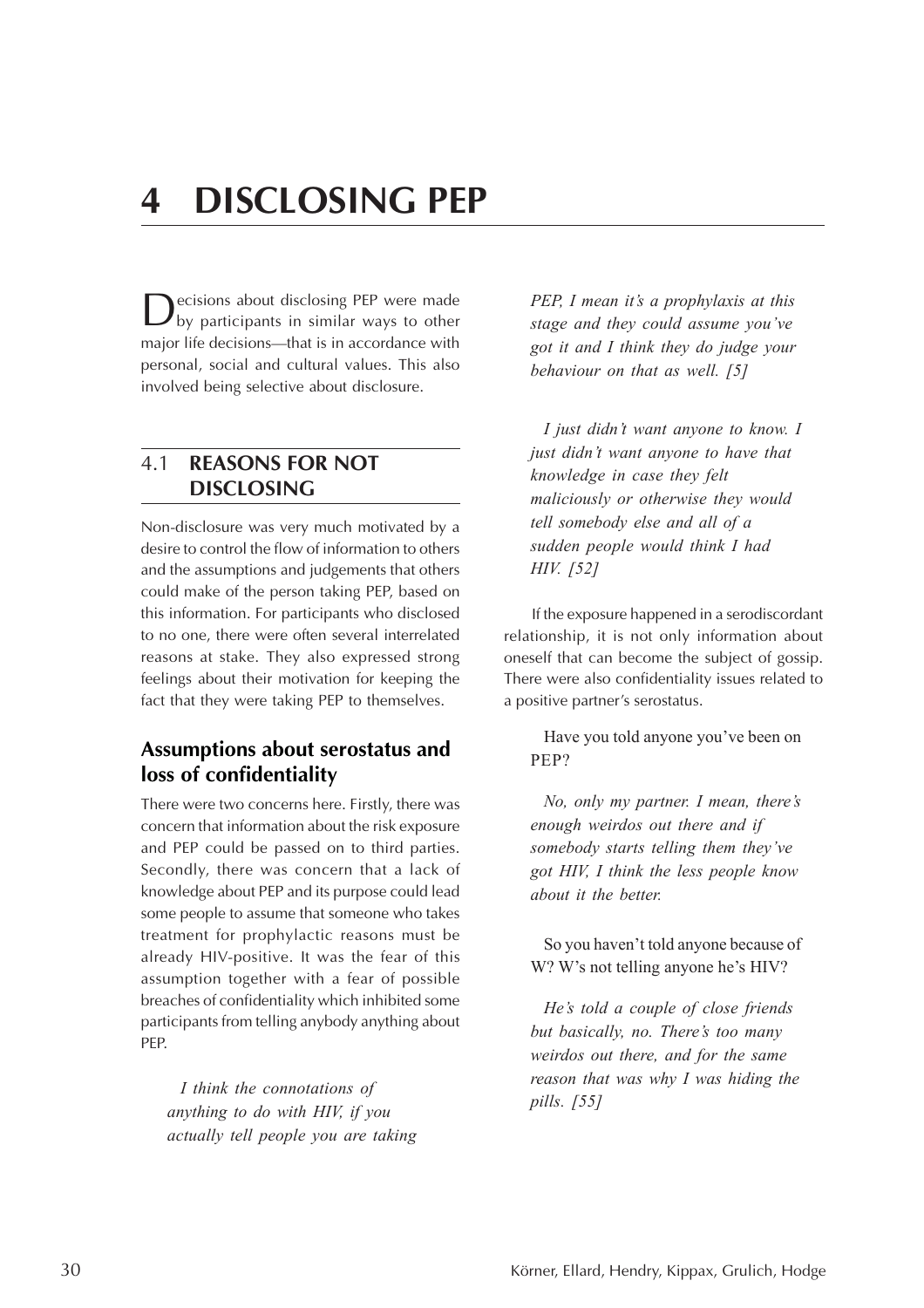<span id="page-34-0"></span>That fears of stigma and breach of confidentiality were not unjustified is illustrated by the following participant. She suffered a needle injury in the course of her work as a cleaner at a hostel and experienced the following reaction from the nursing sister at the hostel.

*When I got back from the clinic the word sort of got around when I told people at work that I was given tablets. There was a bit of rumour going around that I must already be HIV-positive, otherwise I wouldn't have been given the medication, and that actually came from our nursing sister. ... She went and told the bosses straight up that I would not have been given that, and I was virtually treated really pretty funny for a few days. ... The next day I heard back that it had already got around that she'd told the managers that I had to be already HIV-positive otherwise I wouldn't have been put on that medication, and it ended up a real bun fight for two or three days until I got the results and I took them back and showed them to the two managers, and they told me to go and see her and show her. [68]*

For this woman, breach of confidentiality, assumptions about her serostatus and ensuing stigmatisation were not a mere possibility but actually the reality of her experience.

### **Embarrassment and fear of judgement**

Feelings of shame, embarrassment and stupidity about having been involved in sexual practices requiring PEP were another major barrier to disclosure. These sentiments were coupled with a fear of social and moral judgements at a time where the outcome of the treatment was still uncertain and stress levels were already high. In that situation, judgemental attitudes by others were perceived as aggravating an already difficult situation: participants were still trying to come to terms with the possibility of becoming HIV-positive.

*I was careful not to let anyone see me take the pills. It was partly shame about the whole experience but also I didn't want to have to answer questions about why I was on antivirals and people think I was HIVpositive. I didn't want to have to explain that I'd had unsafe sex and therefore I was on the PEP program. [1]*

In conjunction with feelings of shame and embarrassment, another barrier to disclosure was the fear of being judged as incompetent, irresponsible or morally deficient. The participants in this study were well aware of safe, safer and unsafe sexual practices and they emphasised their commitment to practising safe sex. In this situation, being judged was perceived as unnecessary and patronising.

*I suppose I didn't need people telling me about safe sex and blah blah especially when they are the people who are most prone to do it. I know they've had unsafe sex and I didn't want to hear all that ... [79]*

Some interviewees actually experienced being judged by close friends who had been told about PEP.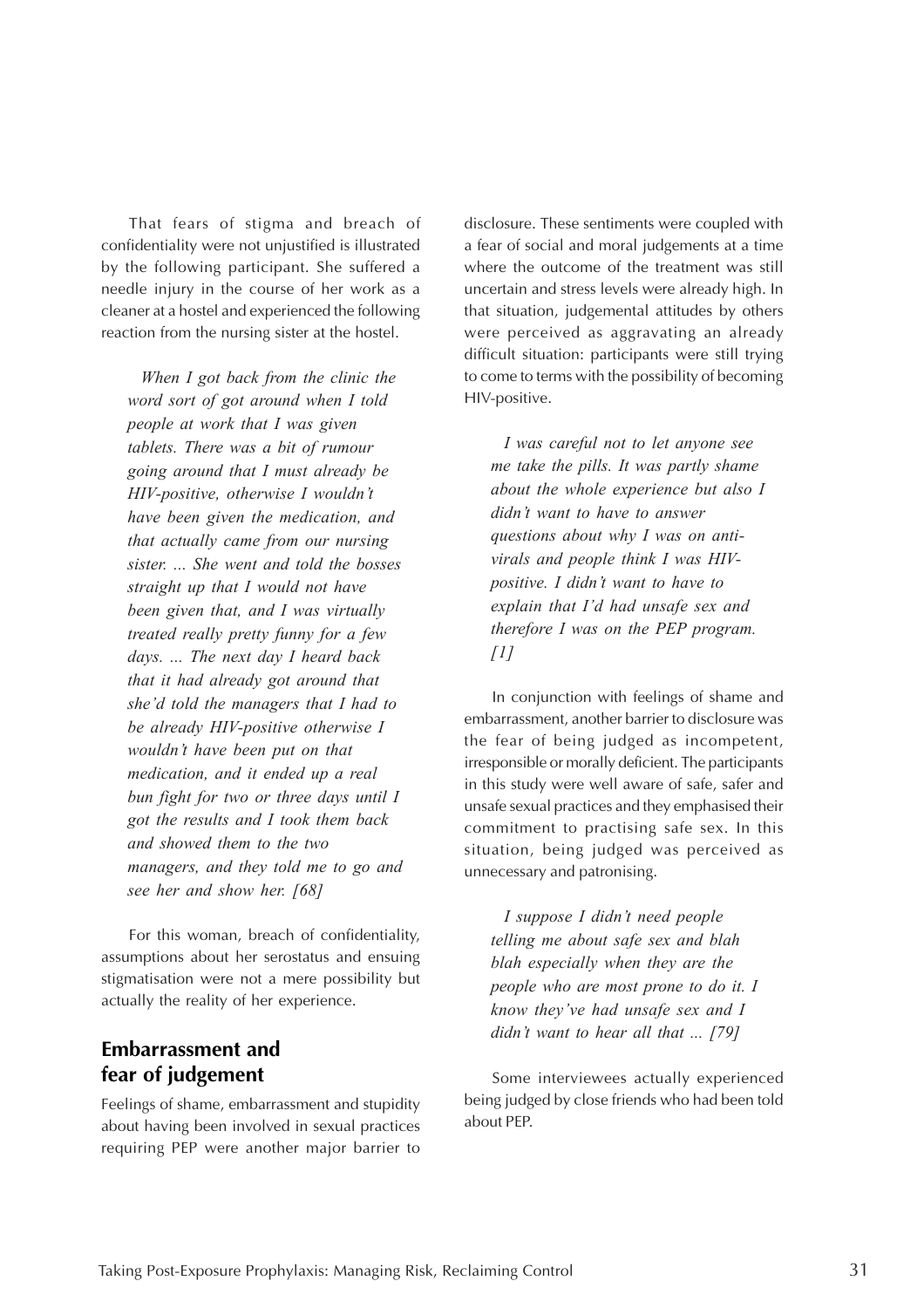<span id="page-35-0"></span>*I told my close friends basically. Not all of them, perhaps three or four. I remember a couple of friends judging me and saying, "Oh well, let it be a lesson to you", another saying "I don't judge you" and that friend actually seroconverting during the 28 day period. It was bizarre. We were both going through the same experience. [36]*

Judgemental attitudes could also be expected by some participants from their HIV-positive friends.

*One of the things is I don't want judgements, but particularly with my friends who are positive. I don't want them to go like not so much, "You should have known better," but, "You're a fool". I don't need that at this moment in time. I can do that myself. There's a defence mechanism there. I don't see the point of telling people before the fact. If it comes back negative, what's the point having them concerned. [16]*

#### **Uncertainty**

At the time of interview, the participants in this study were still in a state of uncertainty about the outcome of PEP and their final test results. The big question for many was: "What if I'm positive?" It was this uncertainty about the outcome of PEP which constituted another barrier to disclosure.

*... if I do or did seroconvert [I wasn't sure] who I want to know or how I would deal with it. I just wasn't sure. [79]*

### **A question of time**

The whole PEP experience, from the risk exposure to making the decision, taking the treatment to the final test, was a process which extended over six months. One way of dealing with the impact of the exposure, the treatment regimen, side effects and the uncertainty of the outcome was to wait and see before telling anybody.

*I didn't feel that I needed to. It was something that me taking the treatment was a bit of an overreaction on my part, a bit of overcaution, and I didn't. It's sort of thing I might talk about afterwards and not during. The sort of emotions that go through your mind are the sort you don't necessarily talk about during the course but probably afterwards when you know. Then maybe. [82]*

This wait-and-see attitude could also be a strategy to maintain privacy and avoid judgements.

*There's too many questions, isn't there, and it's really nobody else's business because I know people will just question my reasoning, ask a lot of questions and at the moment I'm not ready. [8]*

### **Privacy and protection**

Privacy and protection from stigma and judgements was one motivating factor for some not to disclose and the decision whether to disclose was dealt with in a similar manner as other major life decisions. If privacy was generally an important issue for participants,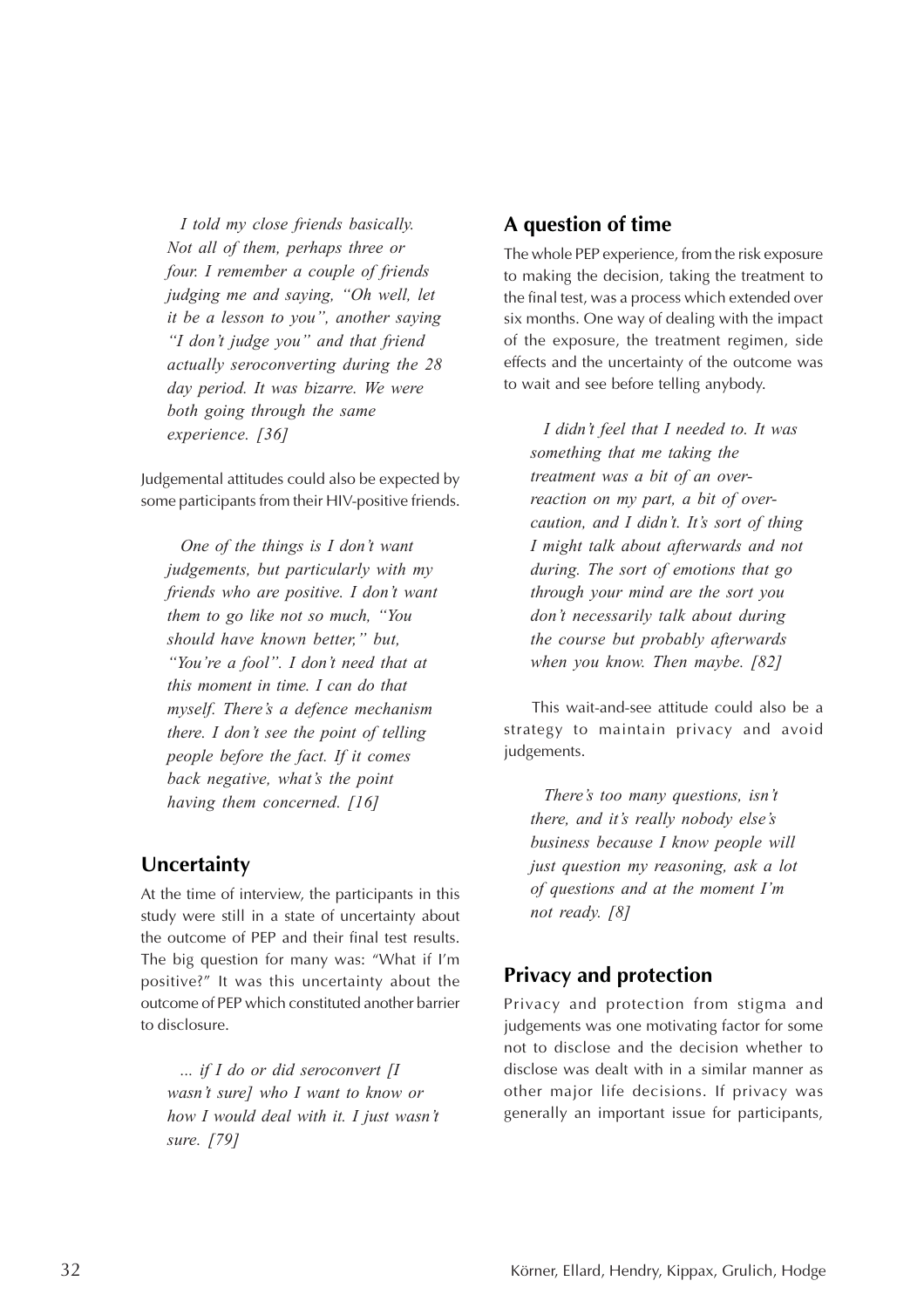<span id="page-36-0"></span>telling others would have placed an additional burden on them.

*My belief is it's mine to manage, and I can more easily manage it by keeping it to myself. It's not secretive or dirty but any major thing in my life that's how I approach it. This is a major one, and so I didn't want to spend three, six months of people looking at me and you know, "How are you, oh you've got a cold", and so on. [58]*

Fear of stigma and discrimination did not necessarily relate to the actual experience of discrimination but to general societal attitudes towards HIV and AIDS. Fear of stigma could also intersect with a general desire for privacy, irrespective of HIV and PEP.

*I think there is still a stigma attached to the HIV issue, and general health I regard as a private matter anyway. [80]*

### **Social and cultural norms**

Further barriers to disclosure were social and cultural norms as to what counts as acceptable social behaviour and what can be spoken about. For example, there could be different generational norms and city versus country values.

*I remember being quite scared going home for Christmas and I was still on PEP and that was going home to my family in [state] in the country, taking these tablets on the sly.*

You didn't tell your family?

*No I think because they would have come down very hard on me for it and would not have understood the nuances of living in a city, you know, inner Sydney. [36]*

There were also barriers due to different cultural norms in Western culture and in other cultures, which excluded sexual issues from discussion with others outside the family.

Have you told anyone that you've been on PEP?

*No, only my brother.*

No one else?

*No, because in my country, we don't talk about personal things.*

Are all your friends from this country?

*Yes. [23]*

#### 4.2 **REASONS FOR DISCLOSING**

#### **Compliance with treatment**

For people in the workforce, fitting compliance with treatment into their work schedule could be a problem. In this situation, some men disclosed PEP at work. However, this was possible only in an environment of trust and with shared social values, and where the people who were told had some prior knowledge and understanding of the issues at stake when taking HAART.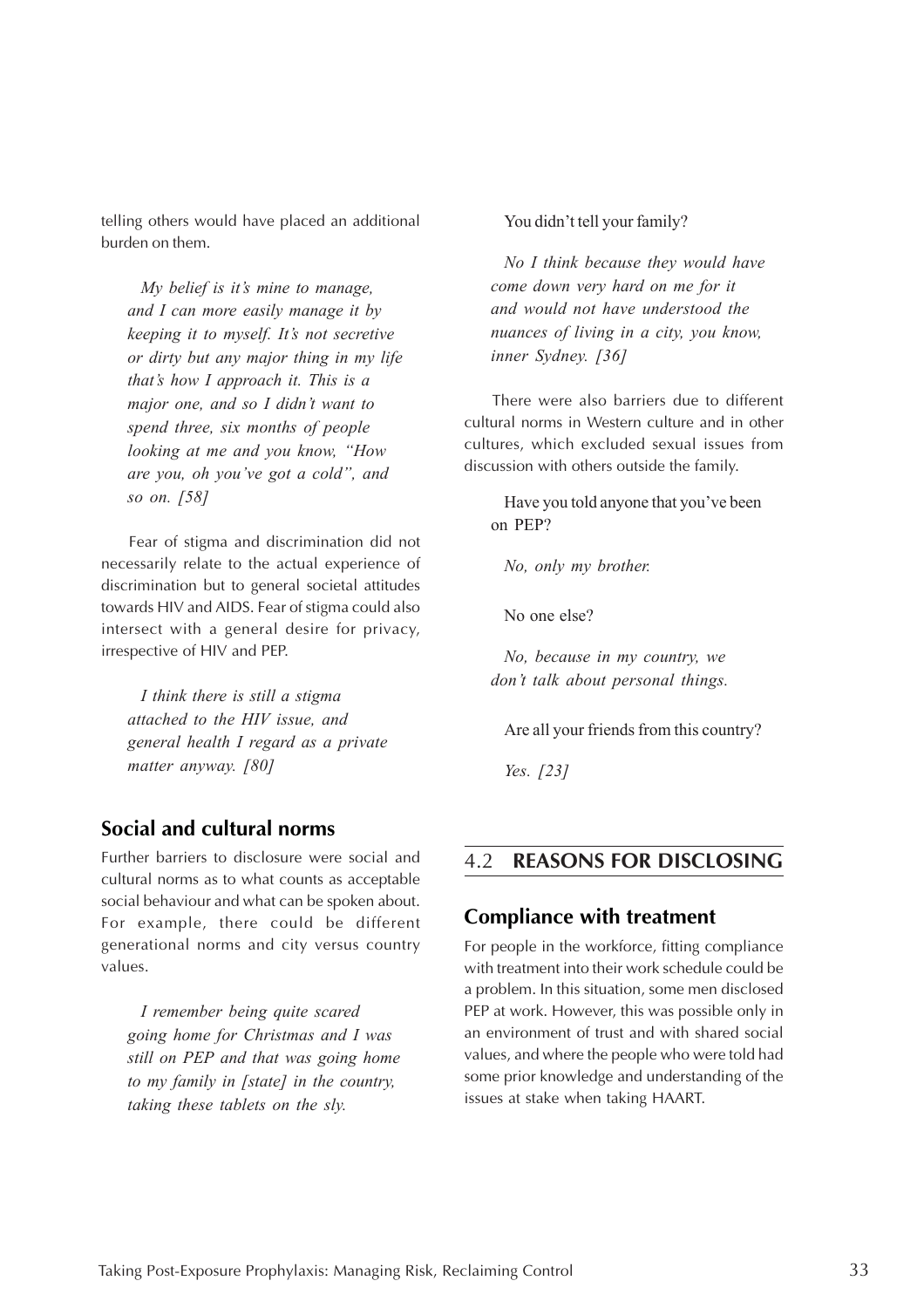<span id="page-37-0"></span>*Closer friends, and I work with a lot of gay people, and you know, for instance I'm working on a job and I'm in the middle of it and suddenly I have to stop. I felt I owed them a reason. So told them. [13]*

#### **Raising awareness of PEP**

Especially in the pre-campaign interviews, telling others about PEP was an important mode of spreading information about its availability.

*I did tell a friend after I'd been on it for two weeks. We've been very close and he had been to [sex venue]. He had sex with somebody without a condom and he was worried and I said, "Well look there is this thing". [52]*

However, raising awareness was not always well received, and participants who did this enthusiastically could be treated harshly—one reason why many avoided disclosure.

*Yeah, I told everyone. I was so vocal. I just wanted to share that information with other people, just make sure you know if they did have unsafe sex.*

What have people's responses been like?

*Well, the majority of people was like, "Oh you're so stupid", which I respond to, "I don't want to hear that. I know how stupid I was". [17]*

#### **Getting support**

For some, telling others about their exposure to HIV and about PEP was motivated by a desire for support, including support in the decision to take PEP.

*Told my flat-mate what had happened and I told my best friend. He sort of helped me make a decision too. He's my best friend. I tell him everything, and he came to the same conclusion as me and said, "Do it". I said, "Well it's only a month of discomfort with the tablets. It's better than a lifetime of discomfort". ... And my boss at work, he's very gay friendly. [24]*

It could also be a need for support during the four-week treatment period.

*It dominated for the four weeks I was on it. I felt I couldn't talk to anybody, any of my friends but I did contact a gay friend and she and her girl friend were my support people for the four weeks. I also told a couple of my other friends. So I had a bit more support. [65]*

Support was found to be important especially by participants who experienced strong to severe side effects to the extent where their day-to-day functioning was affected. In this situation, disclosure and the ensuing support made it easier to manage the treatment regimen and side effects.

*... luckily I had some great friends at work and they let me have a sob every now and then. ... I'm of the*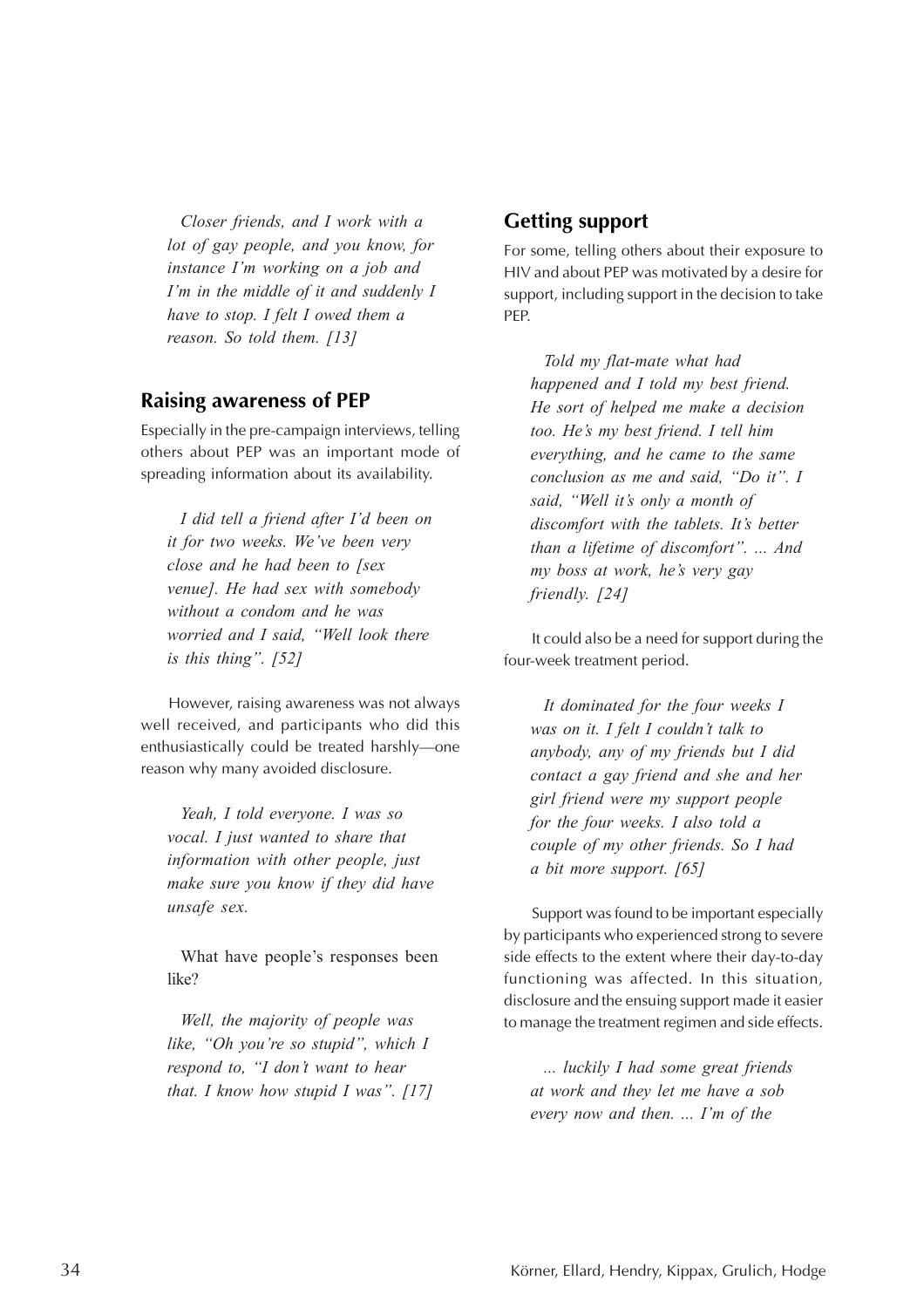<span id="page-38-0"></span>*view that a problem shared is a problem halved and I told four very close friends. [62]*

However, disclosure did not always have the desired effect of support, but could actually result in the negative judgements which those who did not disclose feared and wanted to avoid.

*I told my close friends basically. Not all of them, perhaps three or four. I remember a couple of friends judging me and saying, "Oh well, let it be a lesson to you". Another saying, "I don't judge you", and that friend actually seroconverted during the 28 day period. It was bizarre. We were both going through the same sort of experience. [36]*

By the same token, non-disclosure did not always equate with a lack of support. Some participants mentioned explicitly that not telling others made it easier for them to deal with PEP.

*I think it was partly because having come out of a long relationship you don't see people you normally see for a while. I wasn't seeing too many of my old friends and I was making new friends having become single again. I didn't know anyone of the new ones well enough, and as I say, I'm fairly private and I also think I probably felt a little bit stupid and embarrassed. Like I said, I did find it more confronting than I expected, and therefore it was easier for me just to keep it to myself. ... [69]*

### 4.3 **BALANCING NEEDS: SELECTIVE DISCLOSURE**

Disclosing PEP did not mean telling all and sundry. It was often selective and grounded in a deliberate decision how to best handle the situation. It was also embedded in the participants' social and cultural values, their social networks, their need for support on the one hand and their need for privacy and protection on the other hand.

Criteria for selective disclosure to some but not to others were:

- social closeness (e.g. "best friend" or "close friends");
- a sharing of social values;
- benefit to others;
- familiarity with issues of transmission, treatment and knowledge about HIV in general. The question here was: Can the person told deal with this information or would it "just freak them out" [54].

Where PEP was disclosed selectively, participants mentioned a variety of motivations for and against disclosure and typically distinguished between two quite clearly defined groups of people: those who were told and those who were not. For example, parents were not told to avoid their judgement and to protect them from worrying, but gay friends could be told to raise awareness of PEP.

*I only told three people at first. I had no intention of telling anybody else. That's why I didn't go to my parents' place for Christmas. Stayed home because I didn't want to get into a situation, "Why aren't you drinking? Why aren't you doing this?" I did tell this guy when he*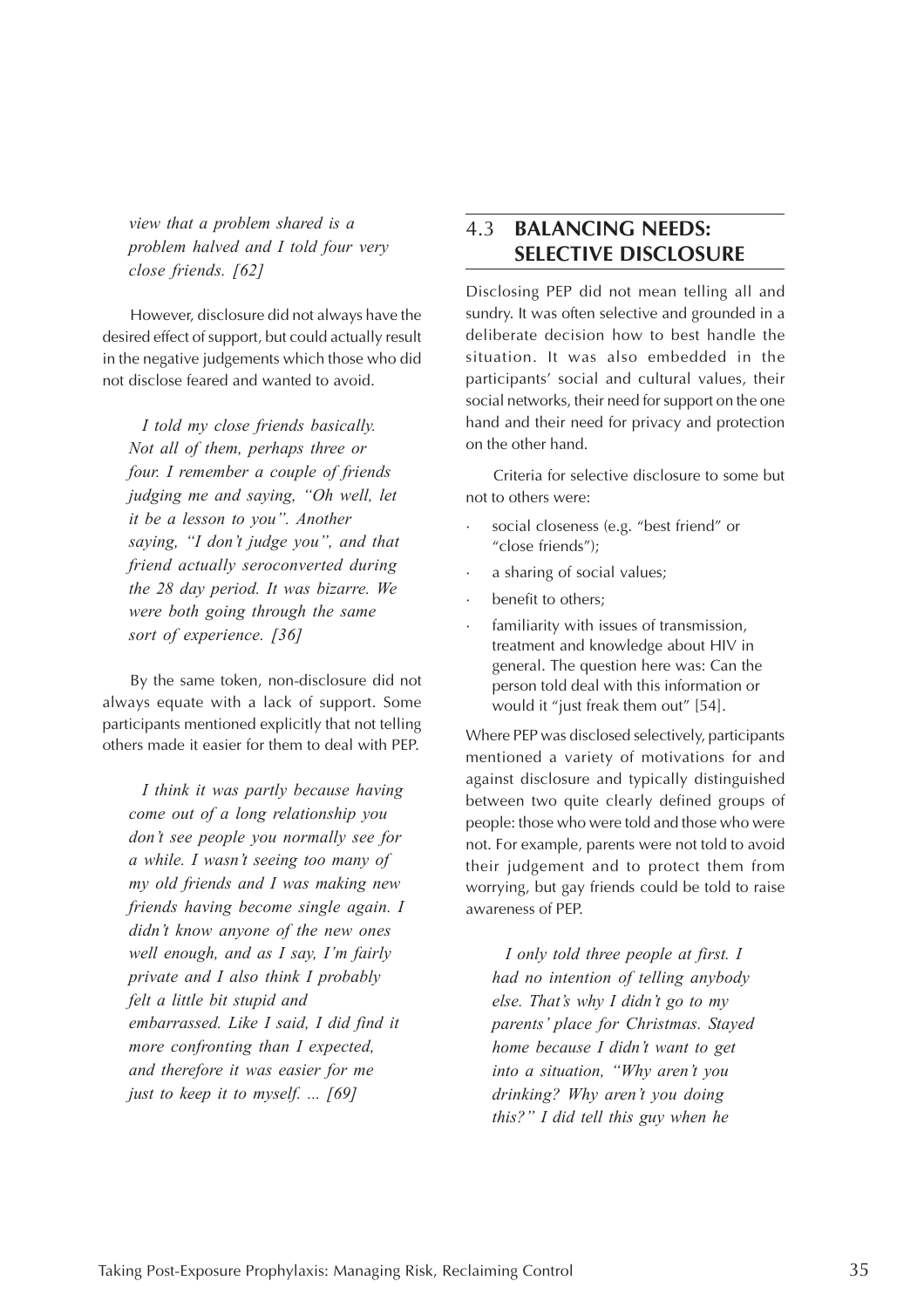*spotted my drugs in the kitchen and he asked me about them, and I felt really uneasy about it but I told him anyway. I told him about the new medication PEP. How I was at high risk and my chances were 85 per cent that I was going to be positive and this was a very slim chance that I'd be okay. So, it worked out well. [4]*

A regular partner could be told but no one else because of feelings of shame.

Have you told anyone that you've been taking PEP?

*No, except for S [partner], but I haven't told anyone else. ... Because it's my business and I do feel like a bit of an idiot for what I've done. I mean, why would you want to advertise the fact that you're on it. I mean, I'm grateful for the program, but it's not something that I particularly want to shout about. I will share it with friends eventually after it's over, but I can't see the point of talking about it. [6]*

Some friends were told—and provided support—but others were not, to avoid being judged.

*Only a handful of people know. Not many. Only one of my flatmates and a friend in Melbourne who works for a pharmaceutical company and he's been helping me. We've had a few good chats. Had a bad day on Thursday and I phoned him and chatted about that. Initially I wasn't going to tell people.*

#### Why?

*One of the things is, I don't want judgements, particularly with my friends who are positive. I don't want them to go like not so much, "You should have known better", but, "You're a fool". I don't need that at this moment in time. I can do that myself. There's a defence mechanism there. I don't see the point of telling people before the fact. If it comes back negative, what's the point having them concerned. [16]*

However, there were also more complex negotiations. Non-disclosure to different people was often motivated by different reasons. Participants also balanced their own needs against those of significant others.

*I couldn't tell my partner what happened. I did not. I was going to. We have a mutual friend and I spoke to him and my partner's going through a bad time at work and he said, "Might be best not to load this on to him if everything turns our alright". .....*

You told a friend. Did you tell anybody else?

*No. I think the connotations of anything to do with HIV if you actually tell people you are taking, I mean it's a prophylaxis at this stage and they could assume you've got it and I think they do judge your behaviour on that as well. [5]*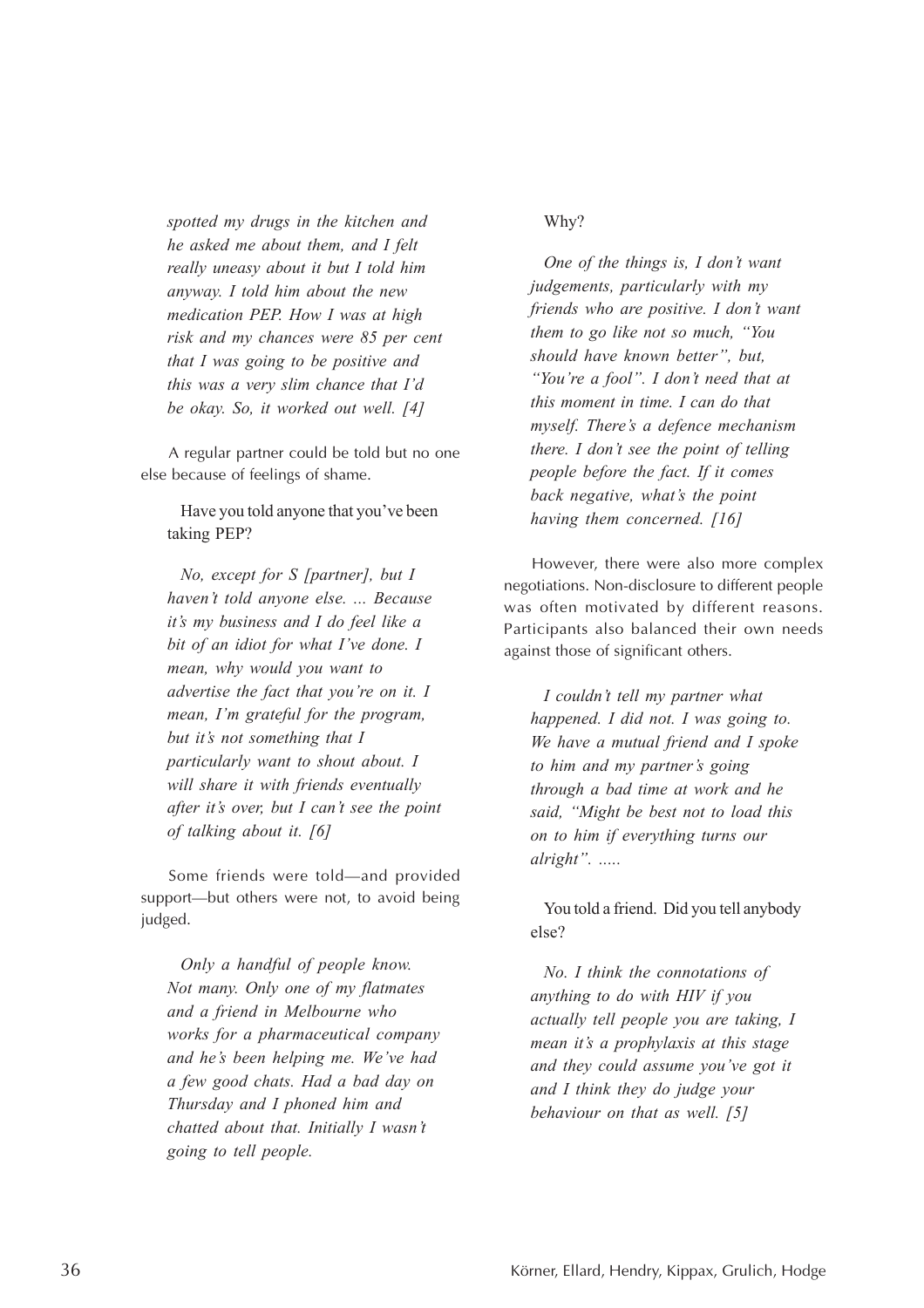In this case, disclosure to one friend provided support in the decision making process. Nondisclosure to the partner was motivated by protecting him from this problem in addition to his existing problems. Non-disclosure to others was motivated by assumptions which could be made about the man's serostatus and the uncertainty of the outcome of PEP.

Where an exposure happened in a serodiscordant relationship, there was not only protection of a participant's own privacy at stake but also protection of the positive partner—from disclosing his serostatus to others and therefore exposing him to possible stigmatisation.

Did you tell anyone that you were on PEP?

*Only B [partner] of course and a friend who saw the tablets lying around.*

No one else?

*No, and we haven't told anyone that B is HIV.*

Why haven't you told anyone about PEP?

*Well, for a start, my parents are religious and would see it as a judgement from God. Yeah, and I'd have to tell people that B's HIVpositive and we don't want to do that. Most of our friends are straight and we lost respect from two friends when we told them about B. We don't want that. [19]*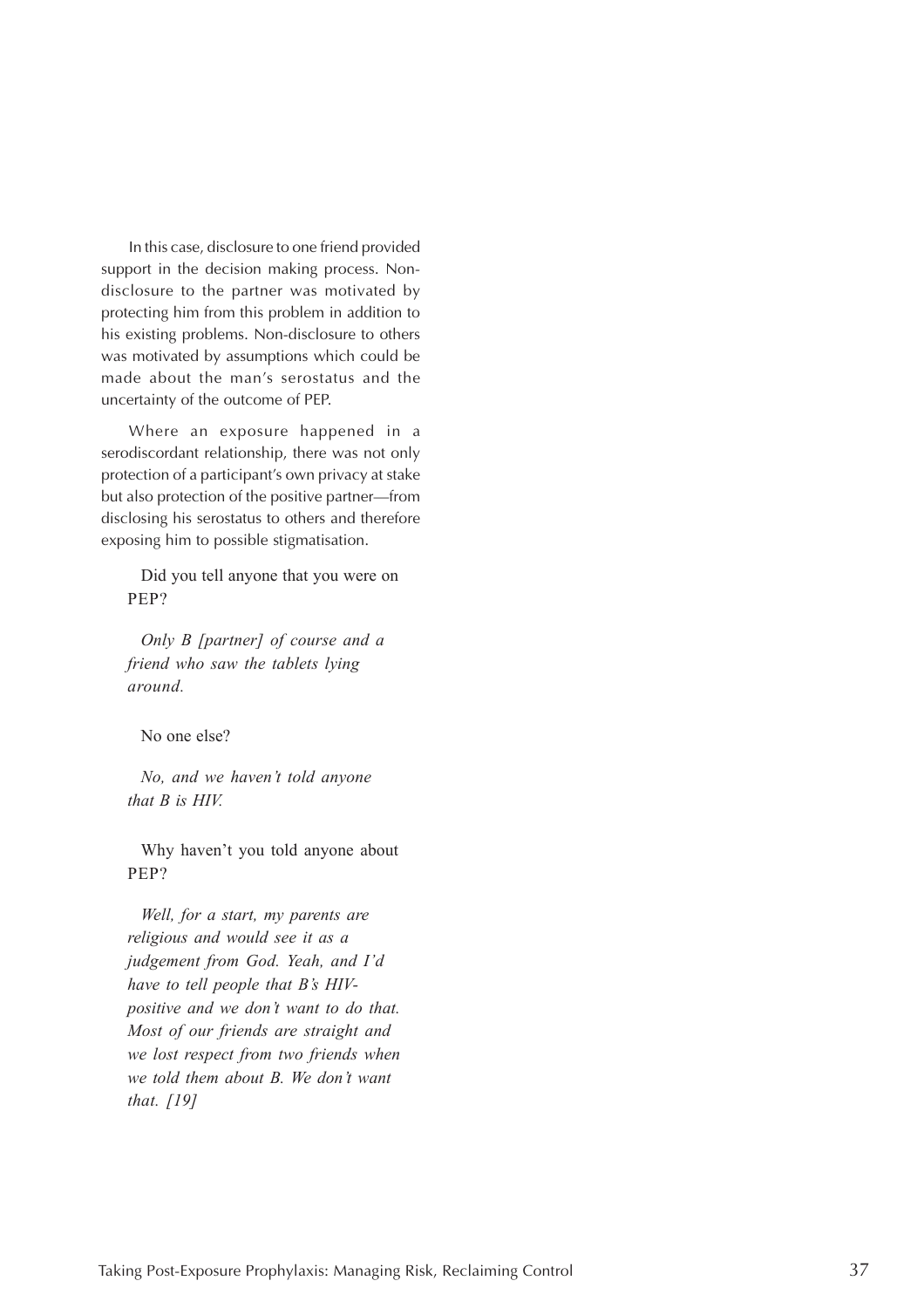# <span id="page-41-0"></span>**5 EFFECTS OF PEP ON FUTURE PRACTICE**

The experience of PEP has had two major effects: 1) a shift in attitudes towards others; and 2) an examination of participants' own sexual practices and what the availability of combination therapies might mean for sexual practices in the future.

### 5.1 **COMPASSION FOR HIV AFFECTED INDIVIDUALS AND COMMUNITIES**

Compassion for others worked at three levels: at the level of the individual, i.e. positive friends and positive partners in serodiscordant relationships; at the level of PLWHA as a group; and at the level of the communities most associated with HIV/AIDS—gay men and injecting drug users.

At the individual level, in a serodiscordant relationship, taking combination therapies increased the negative partner's understanding of the positive partner's experience of living with HIV—both partners were on a more equal footing.

*I don't want to go through a month of taking the pills again. My partner had been on the treatment a month and then I went on treatment. For the first month, if there was an argument, he'd go, "Well, you wouldn't understand this because you're not going through it", and after a month I said, "Well, I do understand it very well". [88]*

Having had a risk exposure despite one's best intentions and in conjunction with taking

combination therapy led to a better understanding of the experience of PLWHA as well as less judgmental attitudes towards this group in general.

*Taking the pills is a daily reminder that I could be HIV-positive. It's a good experience. I used to be judgemental as I have high standards for myself but the whole experience has taught me not to be so harsh on others and to be more understanding. ... I'm glad that I had to go through it because it's given me an insight into what combination therapies and HIV is like now. It gave me a taste of what you have to go through taking combination therapies. It's not easy or pleasant. [88]*

Finally, the experience of combination therapy together with experiencing how easily an exposure to HIV can happen caused in some a major shift in social attitudes towards affected communities and stigmatised groups.

*I felt angry but not any more. I used to say that it was gays giving us AIDS but now I realise that's not true. J [doctor] talked to me a lot. I was angry with junkies too, but I agree now with the special injecting room. [15]*

What causes these shifts in attitude from judgement to compassion? Firstly, having been exposed to a possible transmission despite high levels of safe sex knowledge, control and long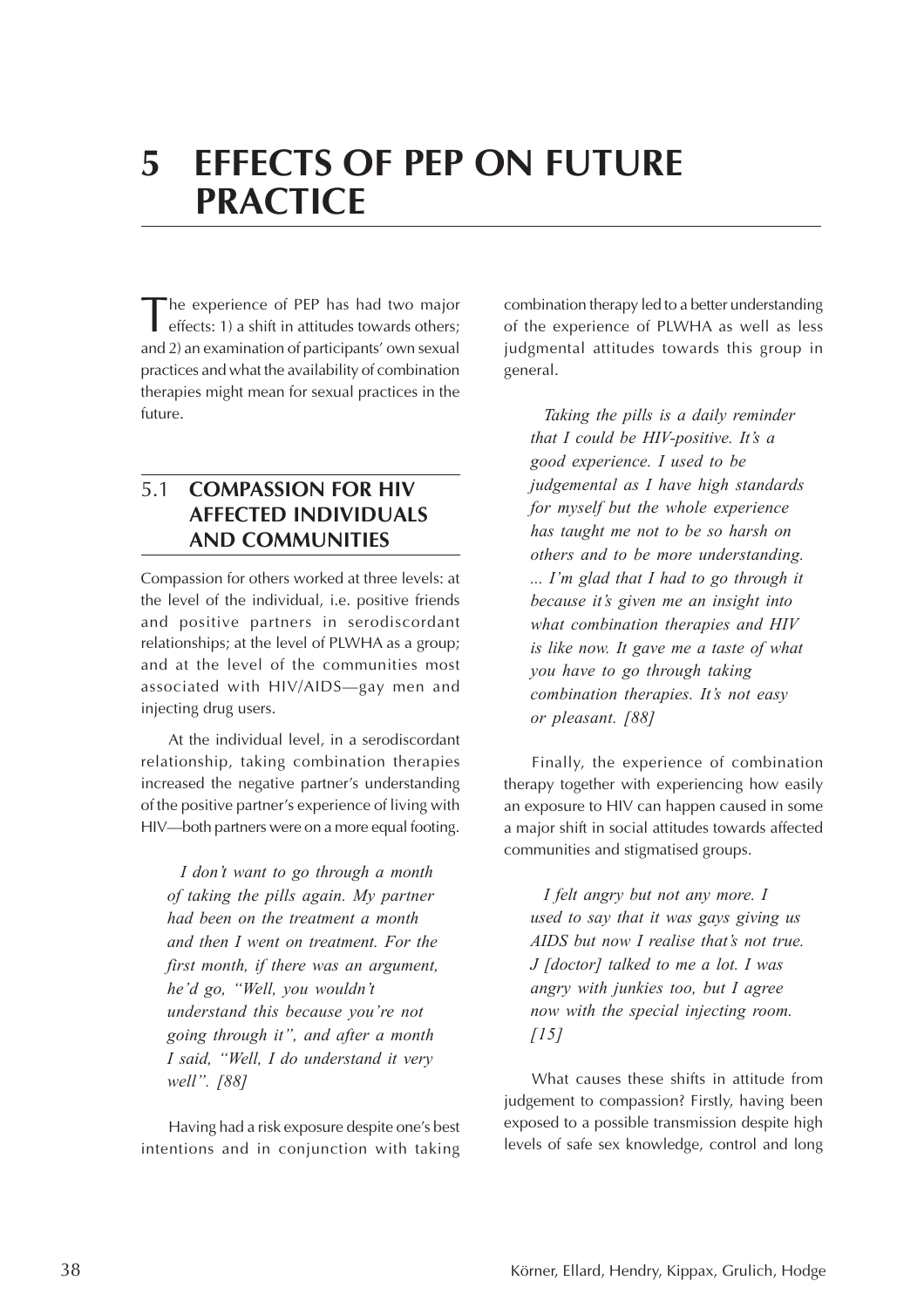<span id="page-42-0"></span>standing safe sex practices makes people realise that an exposure to the virus can happen to the most conscientious practitioners of safe sex. They realise that there are no absolute guarantees. A risk exposure is no longer an abstract possibility but has become reality.

Another factor is the high level of planning required and the stress involved in sticking to the treatment regimen. People experienced difficulty fitting the pills into lives which are busy with work and social activities. These difficulties were compounded when PEP could not be disclosed for some reason. The most significant factor, however, seems to be the physical and psychological side effects of the drugs and the restrictions that these side effects have on everyday activities.

*When I was on those drugs I couldn't do a thing. You get tired really quick. Some days I couldn't get out of bed. I could sleep, I slept ten hours most of the time. I just physically couldn't get out of bed. I was that tired, I didn't want to get out of bed. Emotionally it's pretty hard. [15]*

Despite some rather drastic descriptions of the side effects of combination therapies there was also an awareness that the four-week experience of PEP is quite insignificant in comparison with the ongoing experience of PLWHA.

*A lot of my friends are [HIVpositive] and a couple have a problem with taking the treatment all the time and I can sort of see now, and I knew that I had a month but I know they have to take it for the rest of their lives more or less, and that,*

*yeah, it sort of gave me a little bit of insight as to what they experience. [64]*

### 5.2 **MAINTAINING SAFE SEX PRACTICES**

The reactions to the availability of PEP were overwhelmingly positive. At a personal level, participants were glad and grateful that PEP existed. PEP gave them hope, relief and put the mind at ease. PEP was described as "a comforting bridge" and "light at the end of the tunnel". It reduced anxiety and stress while waiting for test results and enabled participants to carry on with their lives. However, despite these positive reactions, PEP was not seen as a carte blanche for unprotected sex. Rather, on balance, PEP was seen as the lesser of two evils, both in the short term ("Six weeks of anxiety waiting for the results would have been worse") and in the long term ("I'd rather be sick for four weeks than for the rest of my life").

One strong theme running through the interviews was a determination to either maintain existing high levels of safe sex or to increase safe sex practices in those cases where PEP was perceived as a wake-up call. This determination was motivated by three factors: 1) the experience of combination therapies; 2) the uncertainty of biomedical knowledge; and 3) reflection on a potentially HIV-positive future.

### **Experience of combination therapies**

The experience of a four-week course of combination therapies for prophylaxis and the difficulties in adhering to the treatment regimen strengthened participants' determination to avoid risk exposures in the future.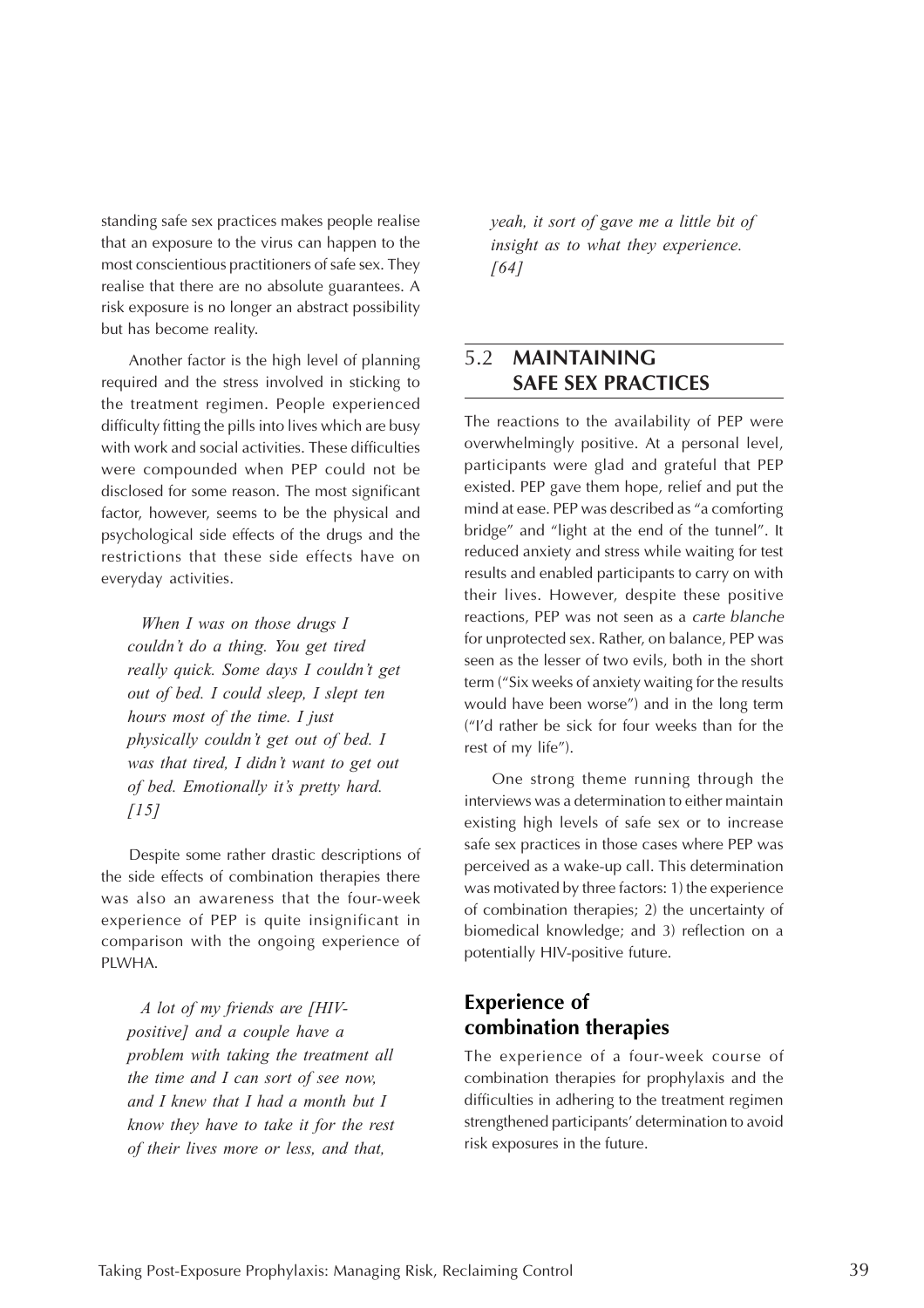How do you feel about the whole thing now?

*Well I would say it's not going to make me less safe in the future, drug affected or not. I don't want to have to put myself through that ... having to take the pills regimented and the worry and the stress that it all causes. I mean, I would rather not have to do that. ...*

Are you still as worried even though PEP is available if you have another risk?

*I would say there is no way I would want to keep running back to my doctor to get drugs. [52]*

While HIV is no longer seen as an immediately life-threatening disease, it is still a disease one would rather not have. What is a stake here since the availability of treatments is quality of life.

Do you feel being HIV is less terrible say than five years ago or something because of the treatments? It's hard to phrase this but...

*I know what you're getting at because I had this discussion with a friend recently. I was surprised when a friend of mine said he wouldn't be as worried as he was before. I suppose, my outlook, if I ever contracted HIV, it would be different because of the treatments available, and I know people who have been HIV-positive for like fourteen years are still living relatively normal lives. So, in that respect, my opinion has changed, but I still think you should*

*be safe. It still is something I wouldn't ever want to get. I wouldn't put myself at risk because you don't know how long and there are different risks.*

You realise you would have to take these drugs all the time?

*Yeah, I was thinking, "Oh my God, I hope I never become positive because there's no way I want to take these drugs for the rest of my life". [57]*

HIV is measured against two time scales: the history of the disease and the repositioning of HIV from a disease leading to death to a chronic illness. On the scale of an individual's life span, a future of living with HIV is measured against the present without HIV. What is at stake here, then, is a change from no illness to living with a chronic illness, and this change, participants felt, could be controlled and avoided.

In those cases where the availability of HIV treatments may have reduced the fear of becoming HIV-positive and may have made safe sex less important, there were clear "before" and "after" perceptions.

*Before my taking PEP I always had this notion, and I knew that it was wrong, but I had this notion that if ever, like when I go cruising around the gay beats here and there were a couple of times where I actually just saw this handsome guy and I just like went with him and he didn't wear condoms, I said, "okay". I had this thing in my mind that if I do get the bug, it's not like a death sentence any more. So, may be I'll lead a normal*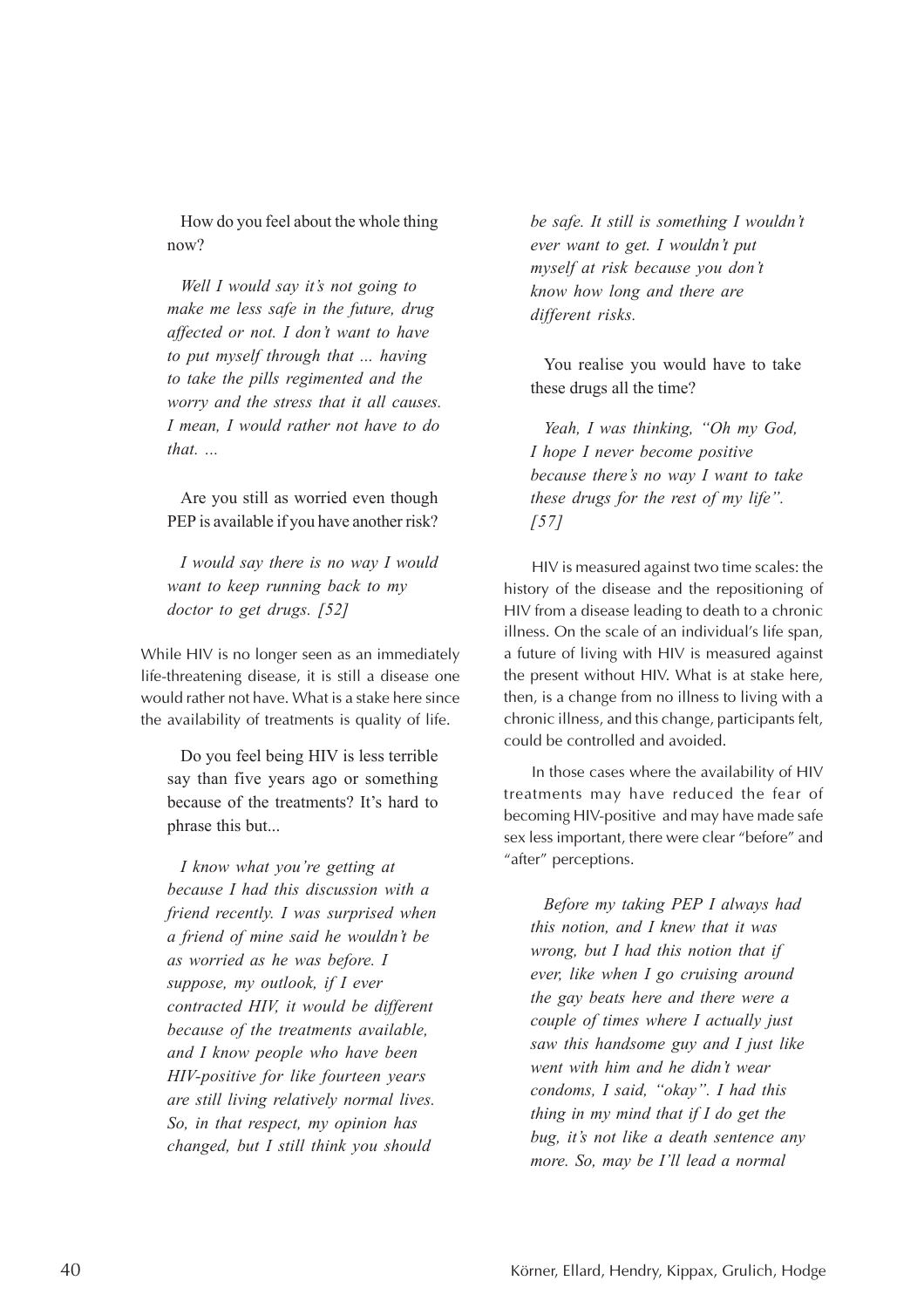<span id="page-44-0"></span>*life. I know my options would be limited but not as bad as may be if I had contracted it five or ten years ago. So, all the while I was thinking, "If ever I do catch it, there's drugs there that will help me". But after PEP I know how difficult it is to take the drugs. [25]*

Experiencing side effects, however, was only one factor in the decision to practise safe sex in the future. For participants who had experienced no side effects, this did not equate with a perception that PEP could be a substitute for safe sex. There was still a determination to avoid a repetition of PEP.

*I'm still very careful. Probably even more careful because even though PEP is there and though it's only for a month, it could have side effects. Because I was lucky not to have side effects that doesn't mean that I can have unsafe sex and then have treatment any time I want. That's not what I want. It's made me, influenced me to be more careful. [71]*

### **The limitations of biomedical knowledge**

While participants were grateful for the availability of PEP and the sense of control and peace of mind it provided, there was also a strong awareness that PEP was not a guarantee for a negative serostatus at completion of treatment. There was a strong awareness that PEP is still at the trial stage and that its effectiveness has not yet been proven. There was also an awareness that treatments work to a certain extent but that they are not a cure for HIV.

Another deterrent was the toxicity of the drugs, and while treatment may provide benefits in the short term, these are off-set by long term problems.

*I think the treatments are fantastic but I also think it must be a massive assault on your kidneys and everything else. [64]*

*I know that the chemicals can be pretty toxic and I'm conscious of the fact that the pills are not doing wonders for my body. So, I'd rather avoid the whole thing. [12]*

For some participants in the study a "wake up" experience happened when they were confronted with the reality that PEP was not "a morning-after pill" but several pills to be taken several times a day over a four-week period. The number of drugs, the extent of time in conjunction with compliance difficulties and side effects were seen as a deterrent to sexual risk taking.

Knowing that PEP is available, would it make you take risks?

*No, probably the opposite. It sort of gives you a taste of what it would be like to be HIV-positive and have to take those drugs continuously and it was in my mind that it was a one-off tablet that you could take and all would be fine. When I actually realised when I went to the pharmacy and I had three big bottles of tablets that I had to get through and the way they make you feel, it makes you think twice about doing anything risky. [84]*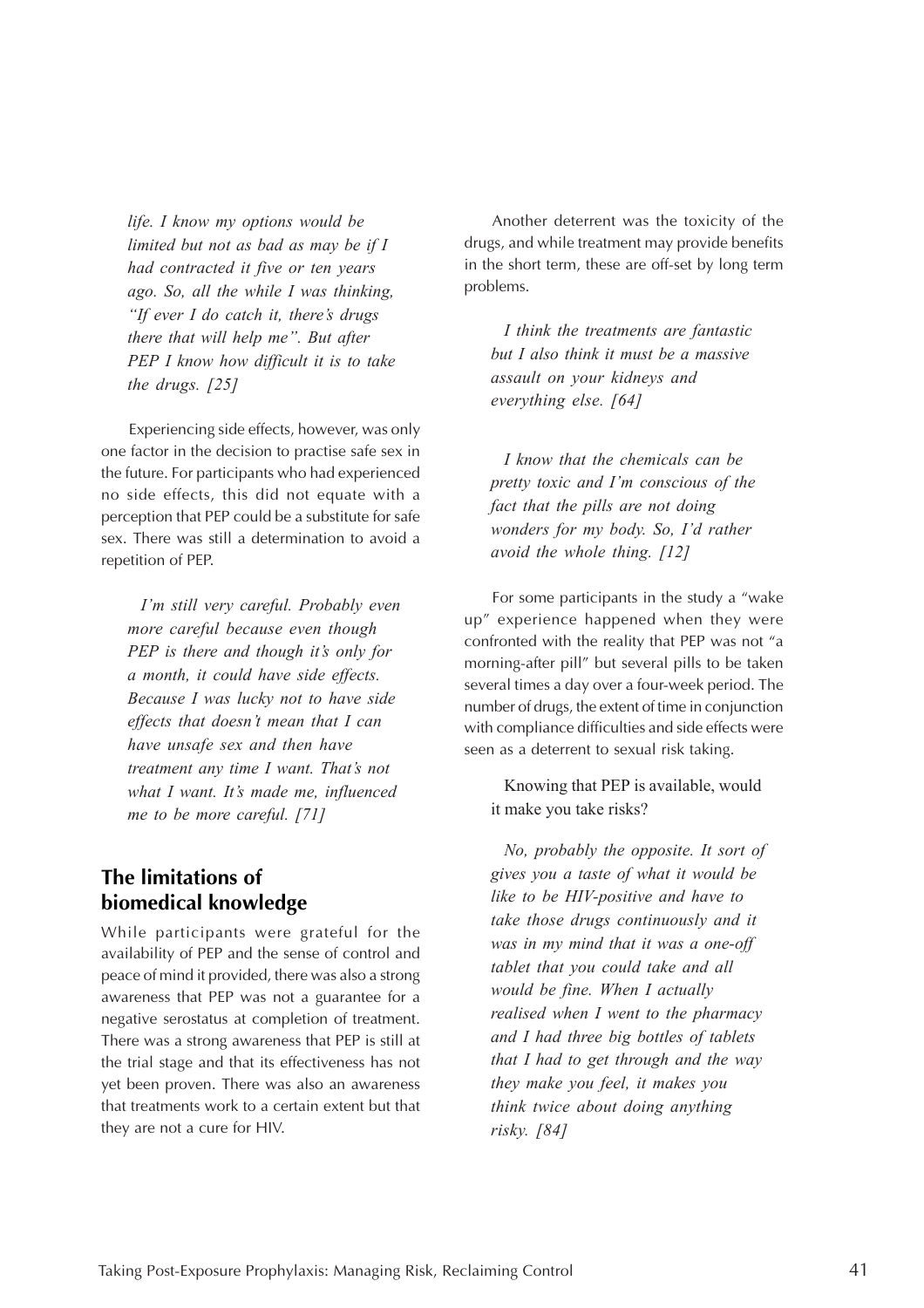#### <span id="page-45-0"></span>**An opportunity for reflection**

Taking PEP was an opportunity to reflect on the broader ramifications of HIV. It was an opportunity to reflect on sexual practices in the larger context of life, of one's own future and on the impact HIV infection would have on significant others. Especially for young people, there was a balancing of sexual risk taking and sexual pleasure against their plans for the future and what a possible infection might mean for this future.

*I think it was actually the best thing that could ever happen. I don't know how you could think that because it was quite traumatic. But it made me start to look at myself and made me take responsibility for my life and made me realise, it's almost like being hit by a car. You get a second chance in life and you start looking at things differently and my focus is just fully on what I have instead of what I could have had. [43]*

Closely related with the impact of a possible HIV infection on one's own future was the impact such an infection would have on significant others. What is at stake here is a balancing of different kinds of risk: sexual risks versus social risks of losing out on opportunities and on relationships. This was reported across the spectrum by gay and straight, male and female participants.

*... it's made me very aware and I'll definitely not go back in that sort of area with a sex worker again. No, it's just too risky. There's a lot of things I want to do with my life and I can't*

*afford, I don't want to risk that. It would kill my parents. [32; heterosexual man]*

*I was thinking during the weeks waiting, I was thinking, "Gosh, what if I am HIV?" I was thinking of my mother and the rest of my family and friends. I thought, "No, I don't want to be HIV. I want to have children and we might break up and I'm HIV. I'm still stuck with that and I don't want to". So I made the decision not to be unsafe again. ... I want to get married, have children. [56; female]*

Would you do the same thing again if the same situation arose?

*Oh, certainly, but I don't think I'd put myself in a situation now. ... I think going through PEP, it sort of puts things into perspective and you realise it's not worth it. There's a lot of other things in life which are so much more important and, yeah, it becomes more important afterwards ... your relationship, your health, your life and your friends and family and everybody because what you do and how it affects you affects them as well. [5; gay man]*

In these contexts, taking PEP was an opportunity to reassess priorities. For these men and women the stress of taking PEP, the possibility of seroconverting and the stress on existing and possible future relationships weighed more heavily than the physical pleasure of unprotected intercourse.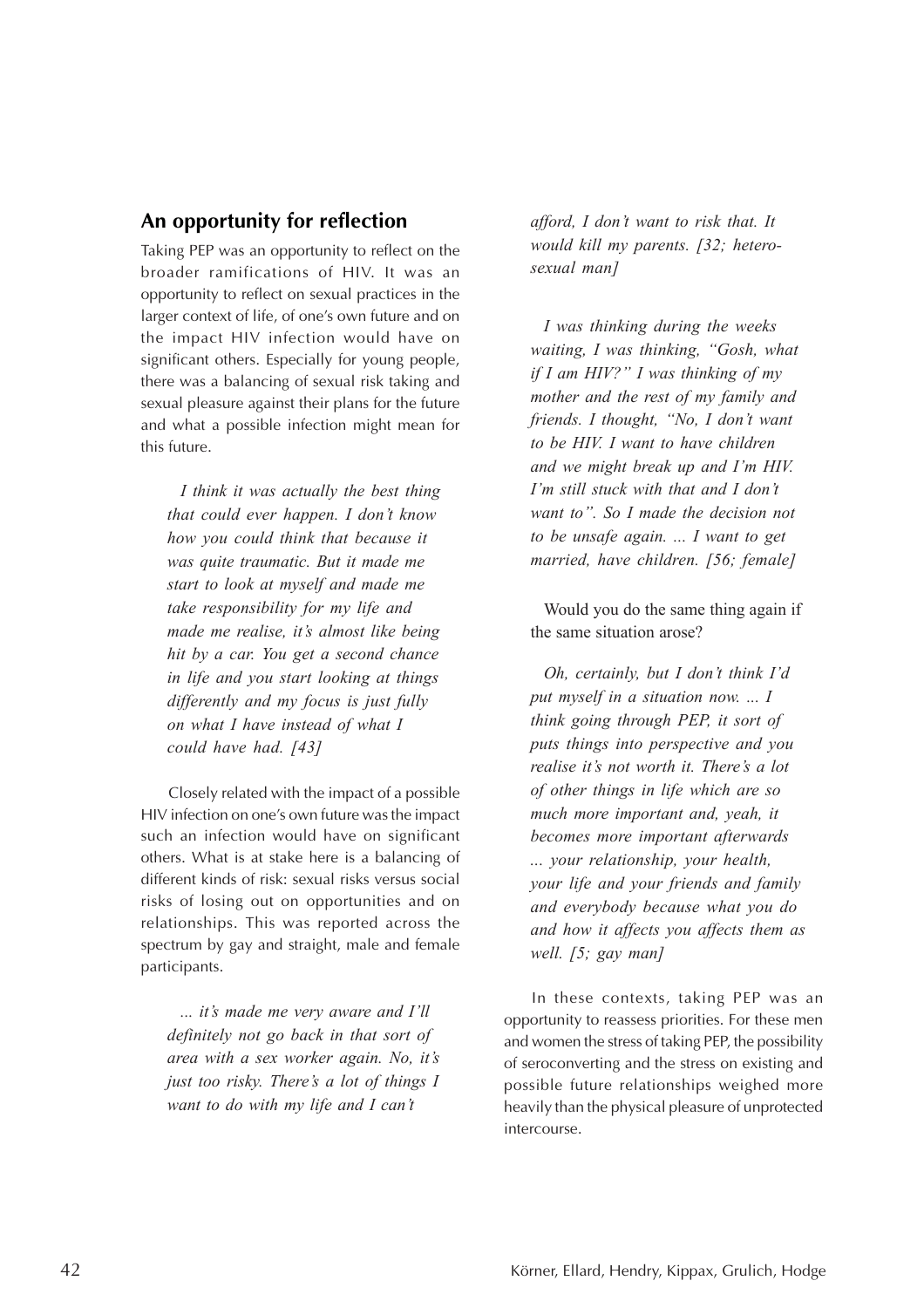<span id="page-46-0"></span>For some, going through the process of risk identification, risk assessment, taking the pills, testing and waiting for the results was a learning experience. Especially for young gay men who have not had much experience with HIV and HIV-positive people, this was an opportunity to learn about HIV and about treatments.

How do you feel about the whole experience?

*I'm actually sort of glad in a way because I'm a lot more responsible when I have sex now, whereas before I wasn't because I didn't know anybody who had HIV. So, I just sort of wasn't worried about it until this happened. I sort of realised that it's a real thing, something to worry about. ... I've realised now how stupid it is. At the time I didn't really think about it. I always heard or read about HIV and all that stuff, but I didn't really pay much attention to it. [22]*

For older, more experienced gay men taking PEP was an opportunity to critically engage with their interpretations of safe sex messages and their interpretations of risk and to evaluate these in relation to risk assessment by professionals.

Is the safe sex message as strong as ever?

*Very strong. I think it should be even stronger. The message I got was that I always believed that insertive the active partner is virtually hardly any risk. ... I was initially going to forget about it and I was quite surprised when I saw my doctor and he said that the risk, although very small, it's there. I think*

*subconsciously, when the message is given, you accept the message, but subconsciously you twist it in a way to suit your needs. I think if the message was saying something like: "Active partners are also at risk". The message comes over like the passive partners are at more risk, and you draw another conclusion: "If I'm active, I'm fine". [5]*

The experience of PEP could also reinforce the need to actively take control over sexual practices.

*What I've learned from this is that I need to take more control in making sure that everything's in place rather than relying on other people to do the right thing. [62]*

#### 5.3 **TENSIONS AND AMBIVALENCES**

However, despite the determination to practise safe sex in the future there were tensions and ambivalences in the gay men's narratives. These can be summarised as 1) safe sex versus desire; 2) no absolute guarantees; and 3) balancing of multiple possibilities.

#### **Safe sex versus desire**

This duality has already been discussed earlier, where men described desire as one factor leading to a risk exposure. In this section the discussion is concerned with the tension between safe sex and desire in relation to sexual practice after PEP. This seems to be particularly salient in the narratives of older gay men—men who have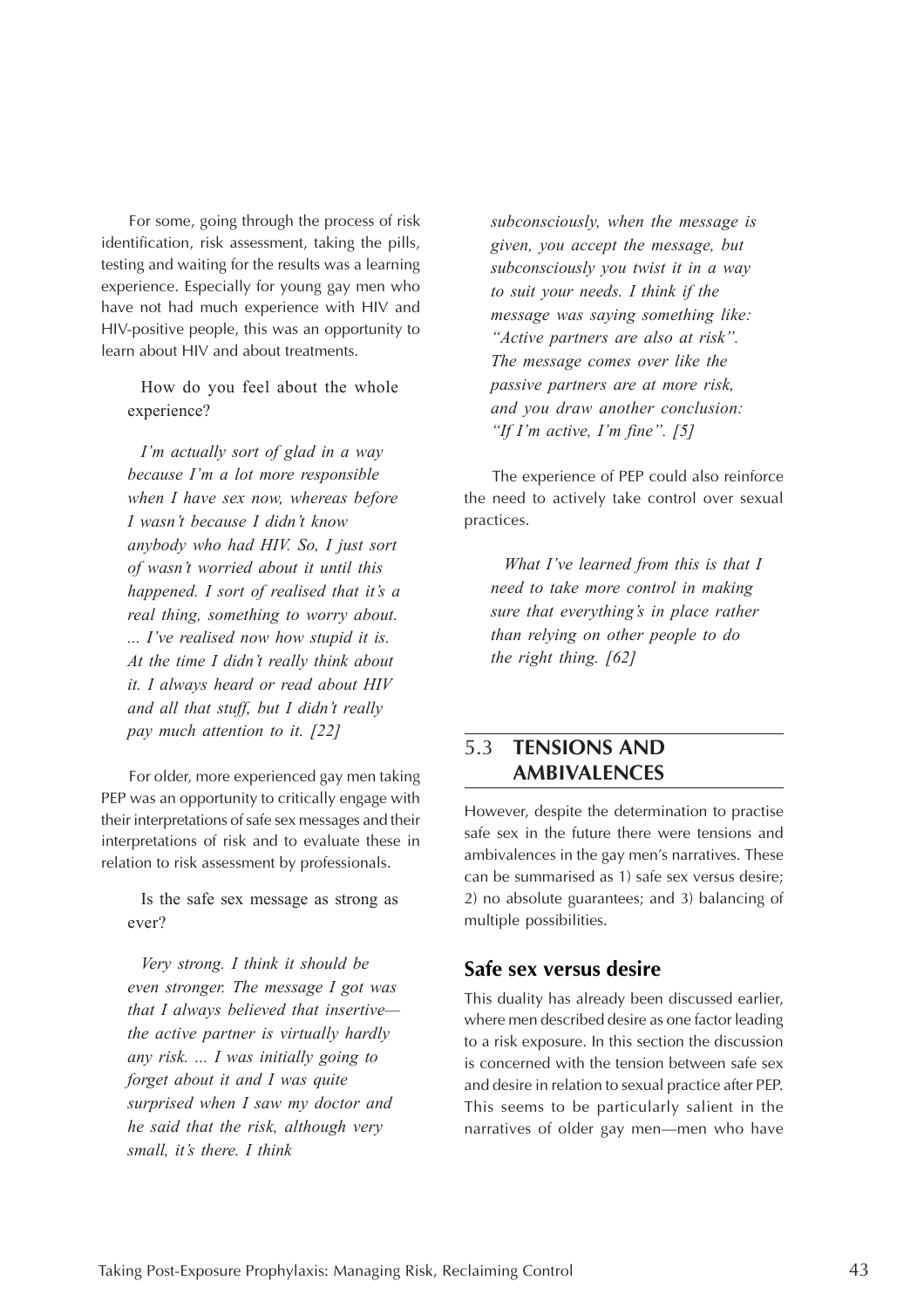<span id="page-47-0"></span>experienced the impact of the epidemic, who reported having practised safe sex since the beginning of the epidemic and who have been involved with the gay community.

Are you tired of safe sex?

*I am, yes, I'm sick and tired of safe sex practices. I'm part of the community. It's been pounded in my head, safe sex or death. I was part of the, you know, the very early 80s when they put it together. I was the target community of the message, you know, unsafe sex equalled death, and it was pounded in your heads, and as I said earlier, thank god. I think I'm alive because of that message being delivered to me, and because of my adherence to that message and belief in that message. Yeah, I am tired of safe sex practices. I fantasise quite a bit what unsafe sex would be like. It's become a kind of common topic with people my age. [58]*

In this situation of tension between two strong forces either side can win. In the previous example protected sex won over desire: the condom was on and the risk exposure was due to a broken condom. In the following example, the condom lost the battle.

*I mean, it will never happen to you until it happens. That's very true. Even me that I know the high risk. I know everything. I didn't use a condom.*

Because of love, lust?

*Because of passion. [39]*

A similar tension can be seen between safe sex knowledge, a perceived obligation to "adhere to safe sex culture", and the excitement to act against this obligation.

*It was very exciting, and for me there's a lot of excitement about having unprotected anal sex. That adds to it and that has partly to do with the sort of prohibition against it. Doing something you're not supposed to do and thinking that you can get away with it. [51]*

While for many men the safe sex message was still strong, in the kind of tension described here safe sex messages have not produced the desired effect. On the contrary, for some they may actually have become counter-productive.

#### **No absolute guarantees**

One theme which runs through many of the gay men's narratives is that a risk exposure happened in spite of their knowledge of safe sex and their insistence on protected sex. What is acknowledged here is that there is no absolute, one-hundred per cent guarantee for safety. Accidents can and do happen and "unsafe" sex is not necessarily an indication of irresponsible behaviour.

Are you glad that PEP was available?

*Oh god, yeah, absolutely. It's a facility worth having around if it helps. God, yeah. I mean, accidents happen. You don't have to be irresponsible for accidents to happen. You can be responsible and they still can happen. [88]*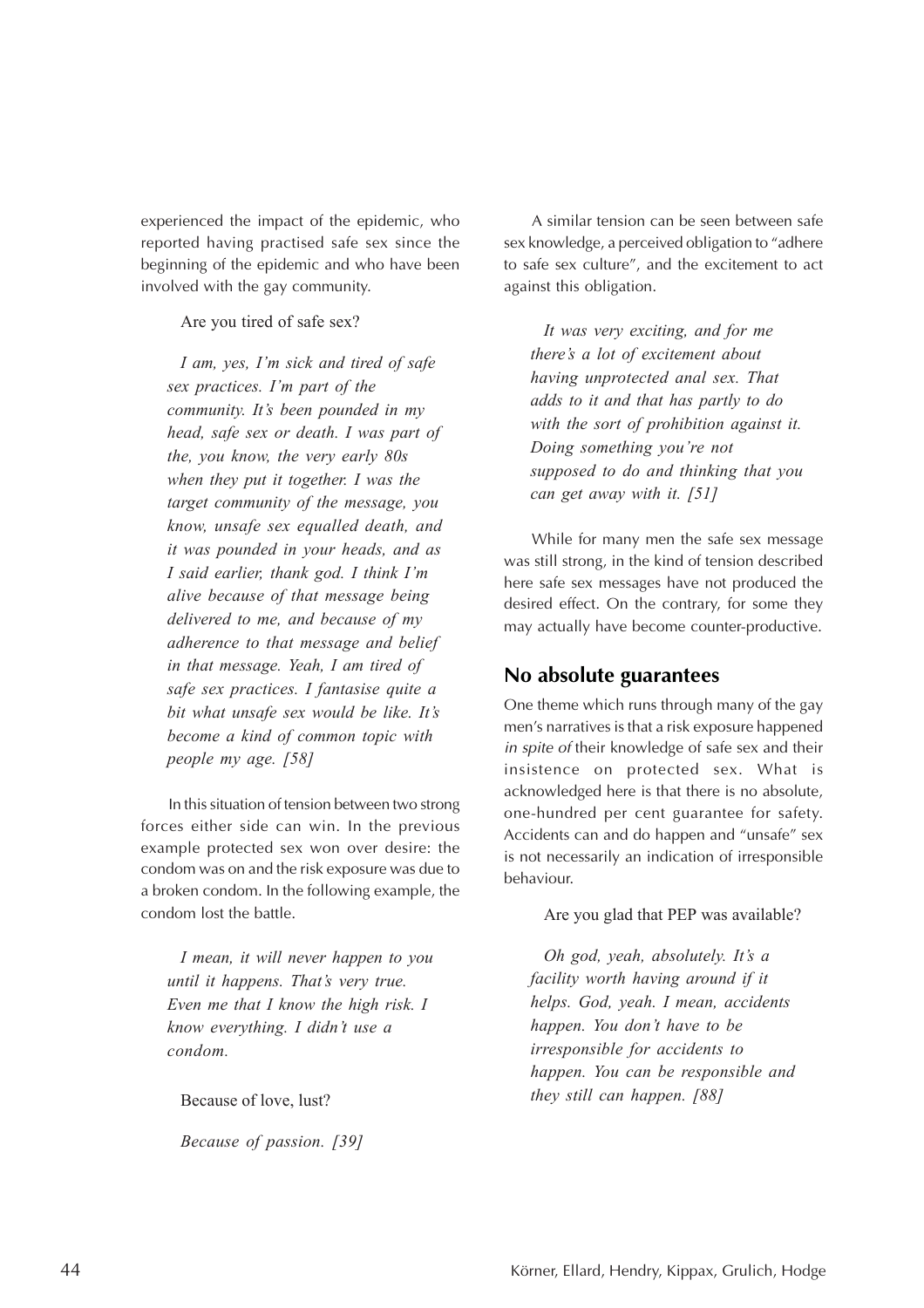<span id="page-48-0"></span>Accidents can, roughly, be grouped into two categories: accidents where safe sex technology—i.e. condoms—failed despite efforts to handle this technology correctly when putting a condom on oneself.

*I think I couldn't have been more careful than this time when it happened. I would never allow someone to put a condom on me. I would always do that myself. I would press the air bubble out. I would put some lube on my penis, a tiny little bit, not much so it doesn't slide off, and I would not allow oral sex to happen because teeth can damage a condom. [31]*

And when putting it on a partner.

*I put the condom on him. I always insist on doing it myself so that I can inspect the condom myself. Maybe it's an insecurity complex. I don't know. I've always done that because that way I get to see if it's faulty, if it's got a tear, a rip or anything. It's my life that's at risk. [38]*

The second kind of accidents were those where human behaviour "failed" in the sense that behaviour, despite all efforts and despite the best intentions, does not always conform with prescribed norms. One man in a serodiscordant relationship said:

*It's about: I can do what I can do and try to do my best to avoid it, but I'm not going to live my life wrapped in plastic. I don't mean wearing*

*condoms, but I mean I'm not going to live a bubble. I guess my spirituality comes into it. I do what I can do to avoid it and I do my best, and occasionally we're all human. We slip up but I don't ever take risks. [72]*

Another man asserted:

*I've had safe sex for fifteen years and it still happened to me [insertive unprotected anal intercourse].*

Yet another man has had safe sex for seventeen years with two risks in these seventeen years. He had very clear ideas about his own sexual practices and what he allows others to do to him.

*My sexual practices are: I won't let people ejaculate over me and I won't swallow if I have oral sex. I will not brush my teeth if I know I am going to the beat because I don't want any cuts or ulcers. I never let anyone ejaculate ever. [24]*

Despite these tight measures of control, he was exposed through a slipped condom.

#### **Balancing possibilities**

In the previous section we discussed PEP as an opportunity to reflect on broader ramifications that a potential HIV infection may have on participants' own future and on significant others. In that context the fear of infection tipped the balance clearly towards maintaining safe sex practices. However, in this balancing act a lack of fear did not necessarily translate into more risk taking, rather the contrary.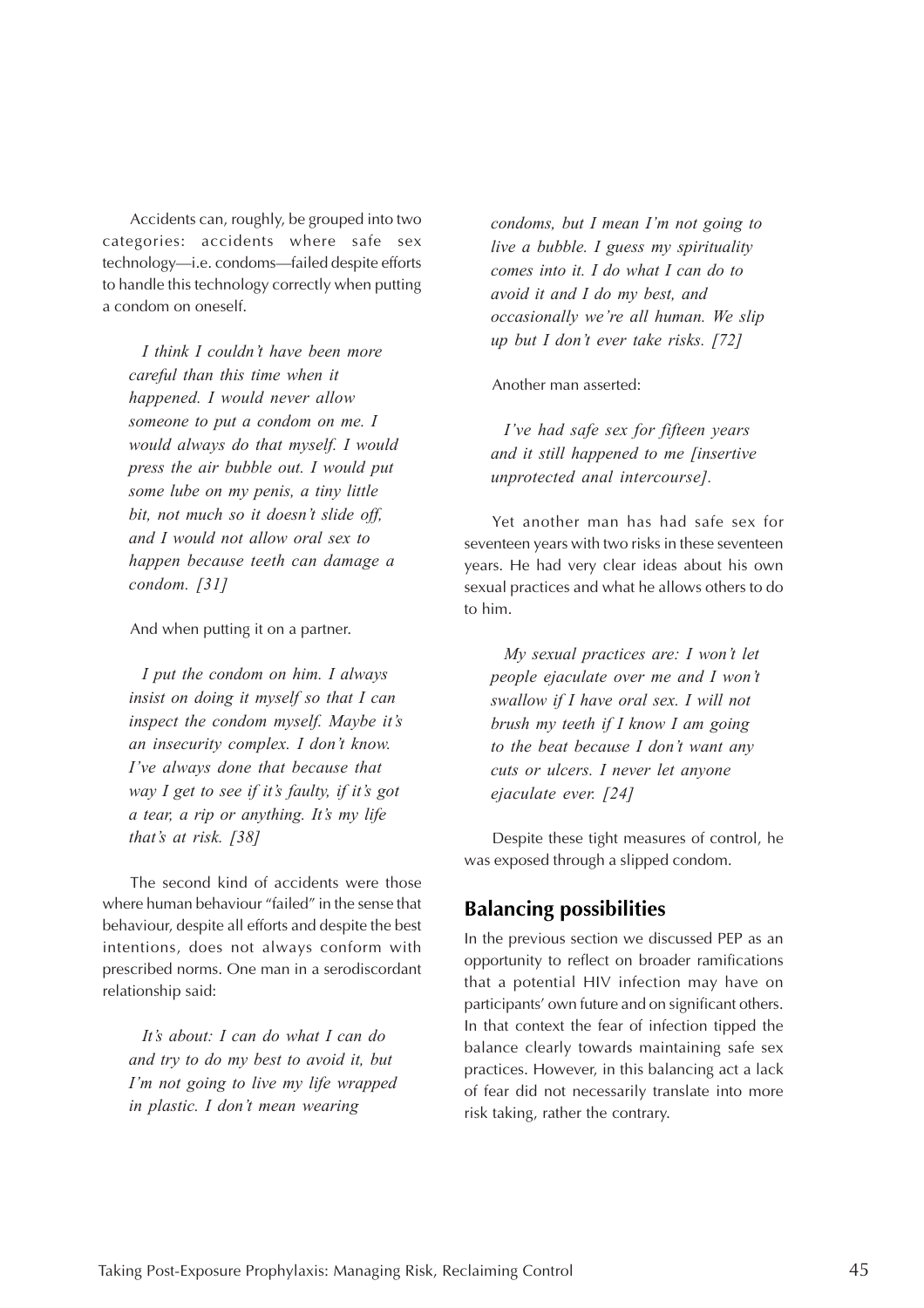*I used to be pretty worried about getting HIV, like the month after I had the cumming-in-mouth incident. I was really worried. I was so worried that I got stress nausea, and that was about a month until I had the test and I was negative. But now, after I've known about the treatment, and some of my friends are HIV-positive and leading fairly normal lives, I think now I'm not really worried. If I did seroconvert, I wouldn't be devastated. I'm not as worried in some ways as I was before, but by the same token, I've become safer. It's maybe a contradiction. [33]*

Another apparent tension was that between admitting to possible risk-taking in the future because PEP is available for sexual exposures and at the same time reassessing perceptions of past risk taking.

How do you feel about it all now, about the whole experience?

*In a way I feel like as though I've been given a bit of a green light to have unprotected insertive sex, to be honest about it. ... Well, I guess I'm not as worried in terms of insertive, like I said. I'd say, now in the same circumstances, if I was feeling the same way, I think I'd probably do the same thing again, but hopefully, going through the experiences, I don't know if I'm saying two different things here. Hopefully, going though the experience has told me that it's not worth the trouble. By the same token, I don't feel I'm putting myself as much at risk as I originally thought. [51]*

What is at stake in this context are not just "objective" assessments based on statistics but also an individual's perceptions of risk and what this might mean for the future and in relation to PEP.

Two further factors which were balanced in relation to treatment availability and risk-taking in the future were an individual's own (negative) experience of the physical and psychological effects of PEP and their (positive) experience with HIV-positive people who live satisfied and fulfilled lives.

*I think I'm less worried. Having lived for ten years with being worried about it, it's like well there are other things to think about in life.*

#### Are you desensitised to HIV?

*I wouldn't say that I was desensitised because I'm around it all the time. I have people around me who are HIV-positive, but I'd say I'm less struck by fear. I see people living with HIV more now. So, I guess I'm not as fearful. The fear for me ten years ago was caught up with the stigma and the illness and the debilitation and the wasting away. [51]*

Balancing safe sex practices against the availability of treatments was also described as a continuum, not as an either/or choice, especially in serodiscordant relationships. Sexual practices were understood in conjunction with a positive partner's clinical markers and framed as an ongoing process of negotiating and balancing possible alternatives. In the following example, the couple uses condoms. They had two breakages and subsequent PEP.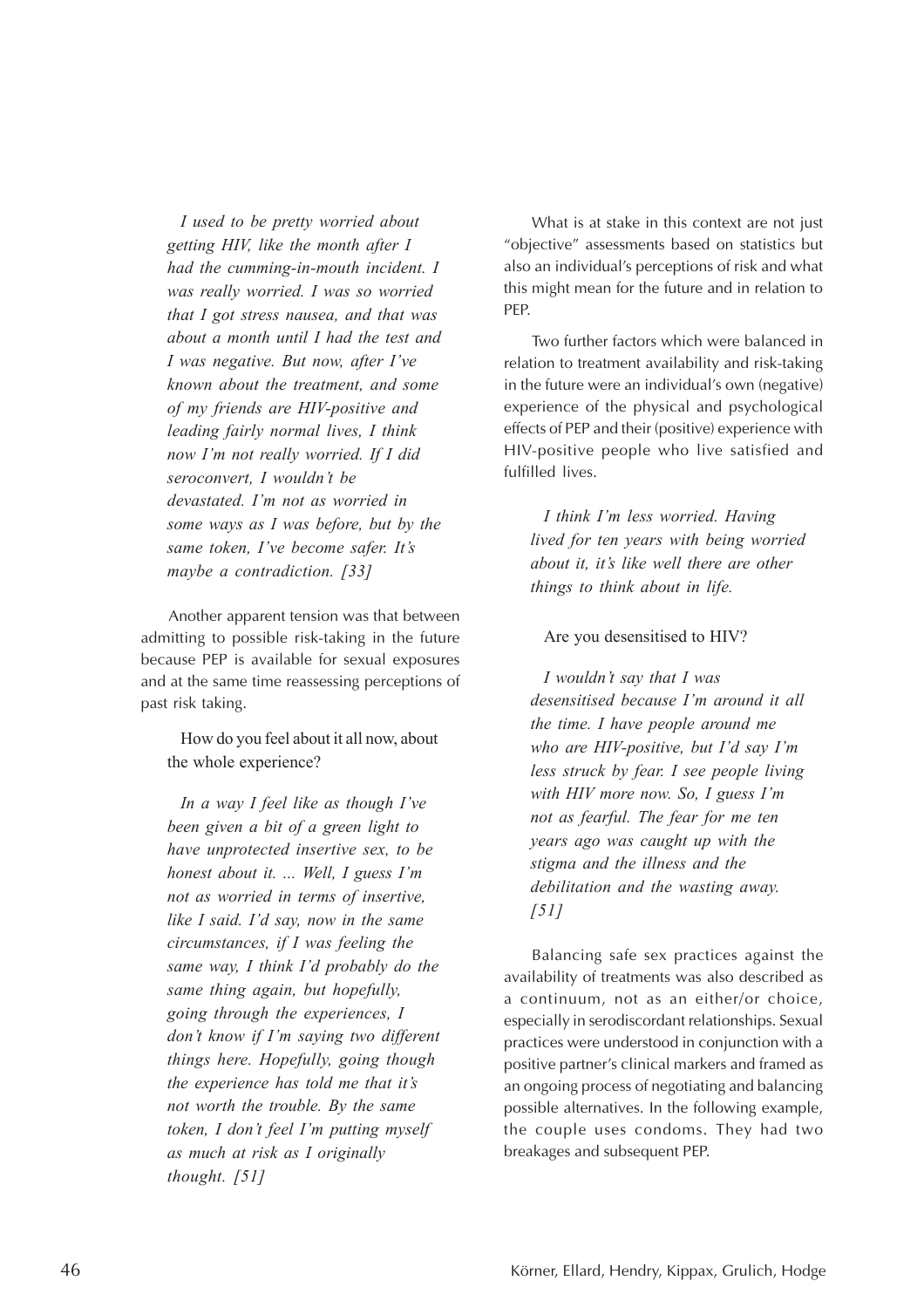Do you think you'll be able to sustain your safe sex behaviour?

*It gets harder and harder as time goes on. It gets harder and harder after two episodes where you found that basically you've had a scare and nothing's happened. You do start to get blasé and start to think in the back of your mind, "Oh, S's viral load is nil, is zero, and the chances of me getting it from him are probably close to the same". Then you think, "No, you're being stupid". Having two scares like this instead of making it easier, in a lot of ways it's making it harder. [10]*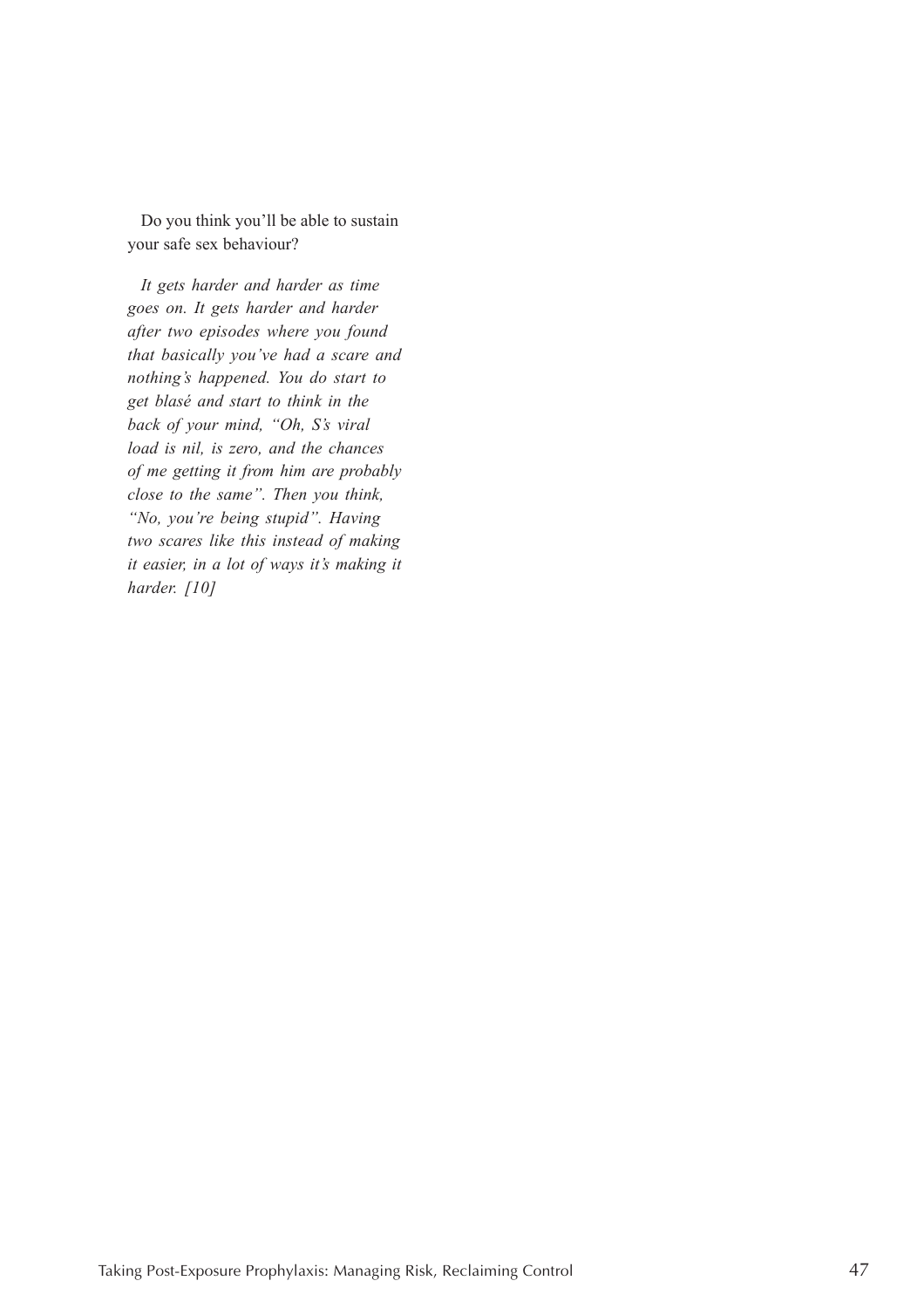# <span id="page-51-0"></span>**DISCUSSION**

**PEP** for sexual exposure involves much more than unprotected intercourse and a four-week course of antiretroviral drugs. It entails admitting mistakes, failure, bad luck, losing control, disappointment for letting one's standards drop, acting in spite of one's better knowledge and dealing with emotions of anger and anxiety. Taking PEP also includes sourcing information in a situation of stress, negotiating the health care system, often outside of normal business hours, and making decisions about treatment and disclosure. And finally, taking PEP means reflecting on possibilities for the future.

All aspects of PEP—the exposure itself, making decisions about treatment and disclosure, dealing with side effects and decisions about sexual practices in the future—are firmly grounded in the contexts of people's lives, their values, and the social and cultural norms of the communities to which they belong.

There is a strong resonance in these narratives with the public health discourse of knowledge, rationality and control (Bakhtin, 1986, Rosengarten et al., 2000). People who take PEP are generally well aware of safe sex messages based on condoms and a water-based lubricant. Similar to Rosengarten et al. (2000), participants in this study emphasised their general use of condoms and their knowledge and skills in handling this technology. They were also aware of degrees of safety. If they were not, they were determined to acquire this knowledge.

There is strong resonance with rationality. This pervades various aspects of the PEP experience: rational decision-making and reasoning about sexual practices, about taking treatment, about disclosure and about intentions for the future. However, abstract ideals of rationality and control

were confounded by the somewhat messy reality of the physical, social and emotional contexts in which exposures occurred.

Relationships in general are complex, and the casual relationships of gay men have a high degree of complexity of partner types and circumstances (Prestage et al., 2001). The narratives in this study reveal a further layer of complexity to sexual relationships in addition to partner type: the social, emotional and spatial contexts in which risk exposures can occur, in spite of safe sex knowledge and rational decision making.

One important factor in sexual practices leading to HIV exposure seems to be relationship issues: ongoing conflict in regular relationships, vulnerability after relationship break-ups and the uncertainty of new relationships. One particularly vulnerable group is gay men who have just ended long-term monogamous relationship. They are vulnerable in two ways. There is the emotional damage and the ensuing sense of loss from the break-up itself. In addition to that, there is the difficulty of re-entering the scene and having to negotiate sexual practices with new casual partners, and this negotiation is not always successful.

A group which needs special consideration is serodiscordant couples. In serodiscordant relationships clinical markers are factored into sexual practices and into risk assessment after an exposure. Similar to Rosengarten et al. (2000), there is no simple causal relationship in this study between clinical markers and unprotected anal intercourse (UAI) but there is an interrelation between a range of factors, including different knowledges and attitudes. These differences can result in tensions over risk assessment and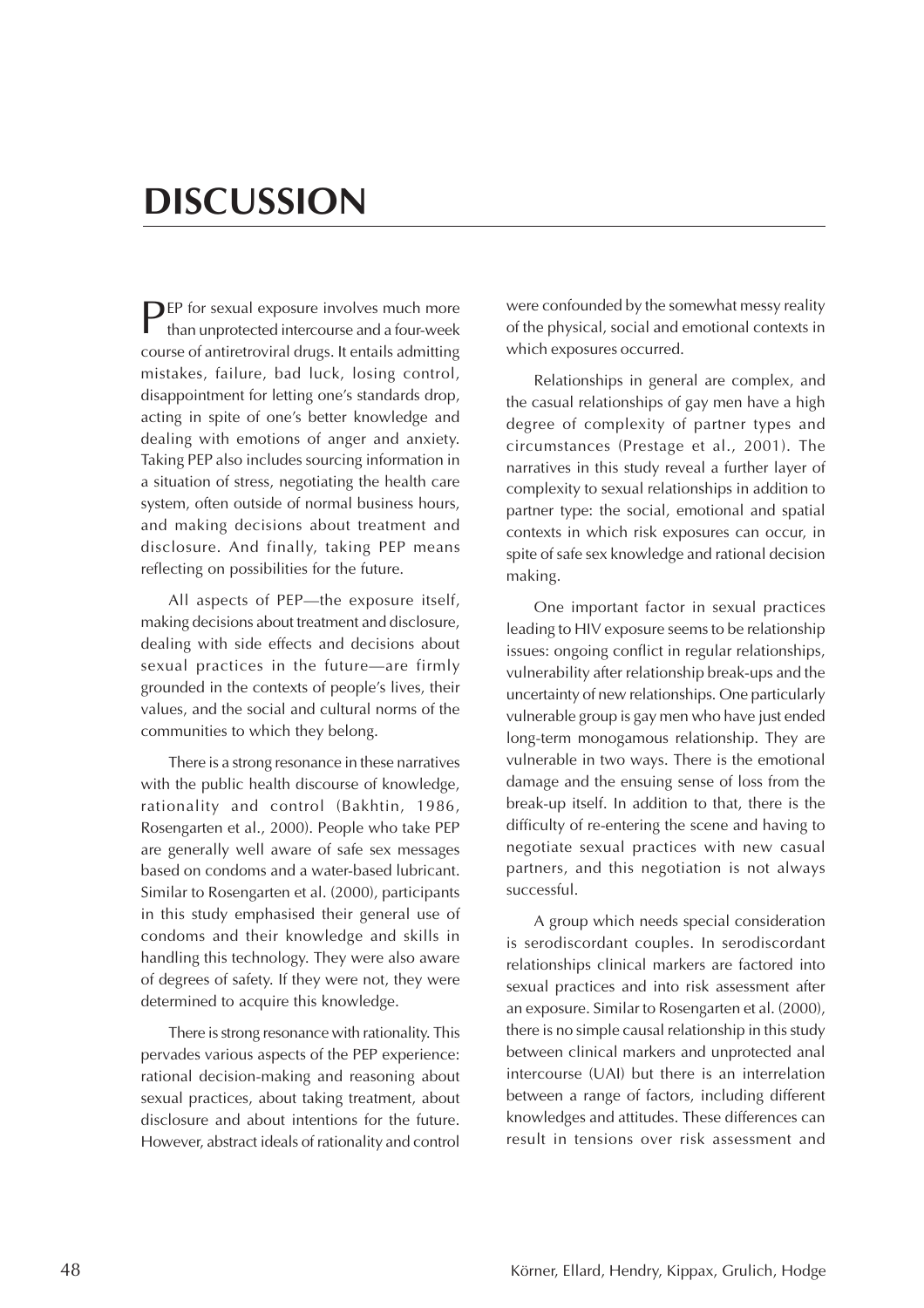control—both partners claim the right to make their own decisions over practices and risks based on their respective knowledges. For positive men, infectivity and risk assessment are based on their knowledge of clinical markers, where undetectable viral load means reduced infectivity. For negative men, risk assessment is based on the public health message of using a condom. In this study, nobody relied on the possibility of reduced infectivity of a positive partner with undetectable viral load. All decided to take prophylaxis.

However, knowledge is not a monolithic, uncontested entity. When it comes to negotiating sexual practices and condom use, there can be multiple understandings of the concept of "shared responsibility", where both partners are responsible for safe sex practices. For a positive man it can mean taking the receptive position in UAI with a negative partner. For a negative man it can mean disclosure of serostatus and/or using a condom. This can result in conflict and tension over control when a positive man discloses his serostatus after UAI has occurred.

There is also some evidence in these interviews that HIV prevention messages such as "assume every partner is positive" are read differently by positive and negative men and can result in different assumptions and practices. For a negative man it may translate into "assume a partner is negative if he does not request a condom." For a positive man it may translate into "assume a partner is positive if he does not request a condom". Messages are interpreted according to the knowledge we bring to a message, and in relation to PEP, these messages are interpreted in convergence with a man's own serostatus. If a partner does not request a condom, he can be assumed to have the same serostatus.

The narratives also strongly resonate with the discourse of control. Control is exercised in various forms and permeates all aspects of PEP. Physical control determines what participants do

sexually and what they allow others to do to them. Verbal control takes place after an exposure when they question their partners about practices and serostatus, when they seek information about prophylaxis possibilities from friends, doctors and community organisations. Control over decision making processes allows participants to decide whether to take the treatment that is offered to them, whether to disclose the incident and to whom. Control over sexual practices becomes an issue again in the determination of participants to practise safe sex in the future after the experience of PEP.

There is also a strong emphasis on being in control despite the influence of legal and illegal drugs. However, as the sexual practices leading to PEP involve at least one other person, control over sexual practices can be contested, it can break down, and it can be deliberately relinquished. What caused the need for PEP in these narratives is a temporary absence of control, not a lack of it. In the aftermath of these complex social and emotional processes, PEP becomes a means to restore order, to reclaim control: making decisions about treatment, about disclosure and about safe sexual practices in the future.

A temporary loss or the relinquishing of control during sex is compensated for immediately after the act. Even though awareness of PEP in the pre-campaign interviews (March 1999—January 2001) was low, for the participants in this study this was not a reason for inactivity. Participants actively sought information about the level of risk to which they had been exposed and about possibilities "to do something". An important factor here is social connectedness, or social capital2 (Bourdieu, 1986, Putnam, 2000). Participants had social connections they could mobilise in their search for information: partners,

<sup>2</sup> Social capital refers to the networks of social relations and social connections which have value for individuals as well as for groups.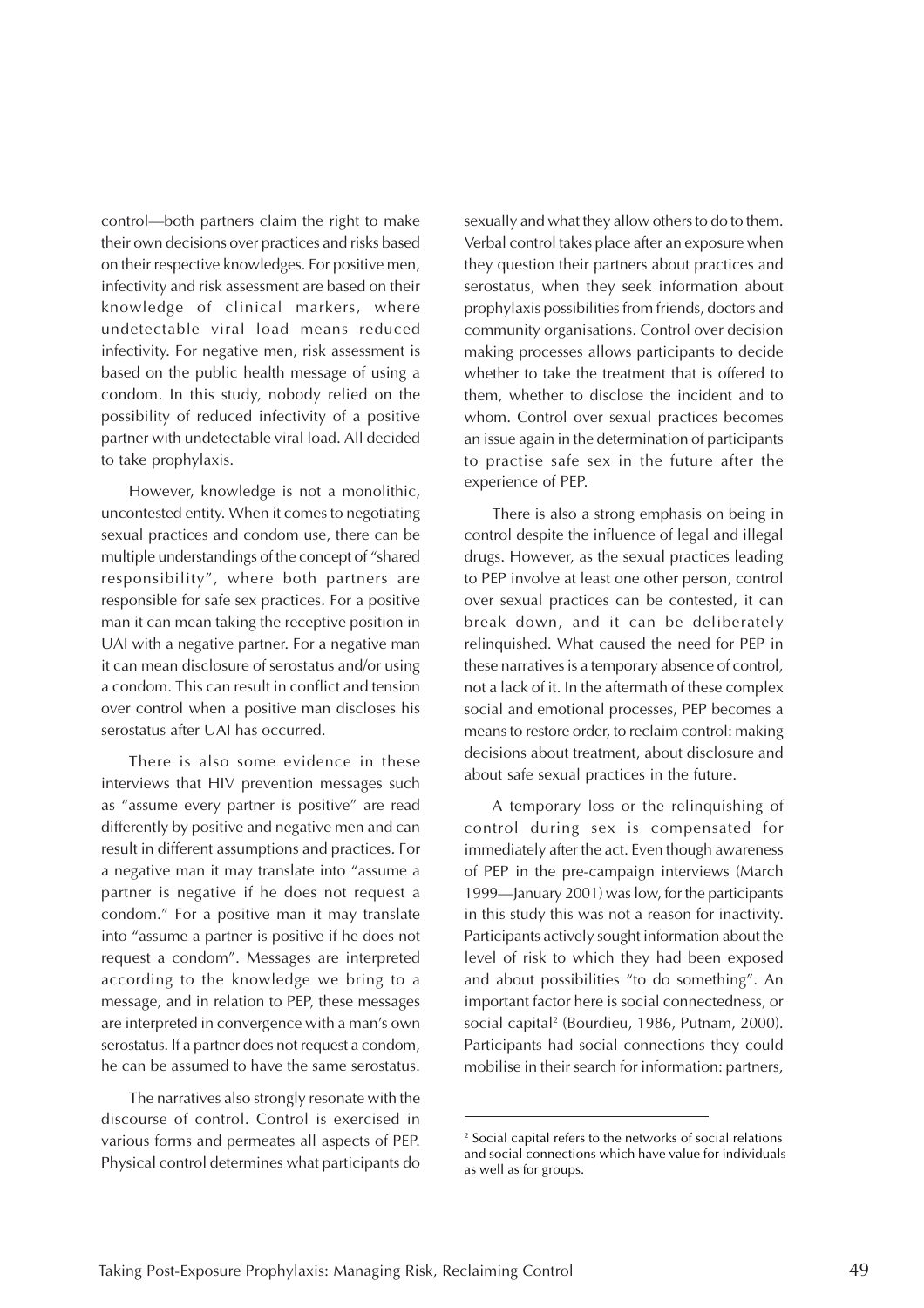friends, colleagues, siblings, doctors and community organisations. If information could not be obtained from the first point of contact, it could snowball from there, with various contacts drawing on their respective social networks. This quest for information was a first step in restoring control.

The public health discourse of rationality and control is also clearly discernible in the decisionmaking process about taking PEP. This process followed a cost-benefit model, where the shortterm costs of the treatment—restrictions, side effects and reduced quality of life—were balanced against the long-term benefits of preventing HIV infection. Infection was considered to be the "higher price" to be paid, in spite of the availability of HIV treatments. The short-term costs were also a factor in participants' decision to avoid risk taking and another round of PEP in the future.

An element of control was also present in the interactions with doctors prescribing PEP. Medical expertise provided information about levels of risk, available options and possible consequences of the drugs. However, the decision to take PEP was taken and owned by the individual.

Control was also an important issue in disclosure. In counselling work, disclosure is generally seen as positive and healthy. However, HIV is still associated with prejudice, stigma and discrimination. In this context, disclosure may actually be unsafe and the fear of being an outcast is very real (Worth et al., 2001). While nondisclosure of PEP means that people who take PEP are without support during the treatment, it also means privacy and protection from harm. Moreover, as has been argued by Rosengarten et al. (2000), after twenty years of safe sex messages emphasising condoms, "not to use a condom as a negative man, after being told so many times,

is to lapse" (Rosengarten et al., 2000, p. 32). Simply the fact of having had "unsafe" sex without a condom can be a cause for judgement from others.

There are different issues at stake for older and younger gay men with implications for prevention messages. Different experiences of the epidemic, different sexual histories in parallel with the change of HIV/AIDS from a deadly disease to a chronic illness, different experiences with HIV-positive people and different expectations for the future are related to different perceptions of risk and different attitudes towards a possible seroconversion and a life with HIV. Prevention messages need to take these differences into account to produce the desired effect.

The conclusions about intentions for sexual practices in the future which can be drawn from this study resonate with findings from surveys in Australia and in the US. In this study, PEP is perceived by those who had it in the way it was intended by health authorities: as a means to reduce the risk of infection when other risk reduction strategies had not worked. It is understood and used as a means of damage control, an emergency brake that can be pulled when the normal brakes have failed (Waldo et al., 2000). This attitude is also reflected in the most recent Sydney Gay Community Periodic Survey (Hull et al., 2003). This survey showed continuing strong disagreement with statements that new treatments in general and PEP in particular have made safe sex less important. While it is not possible to make predictions for future behaviour from these narratives, followup survey studies in the U.S. found that PEP had no effect on increased risk taking in those who had been given PEP after a sexual exposure (van der Straten et al., 2000, Martin et al., 2001).

What cannot be evaluated at this stage is the effect of time. The interviews were conducted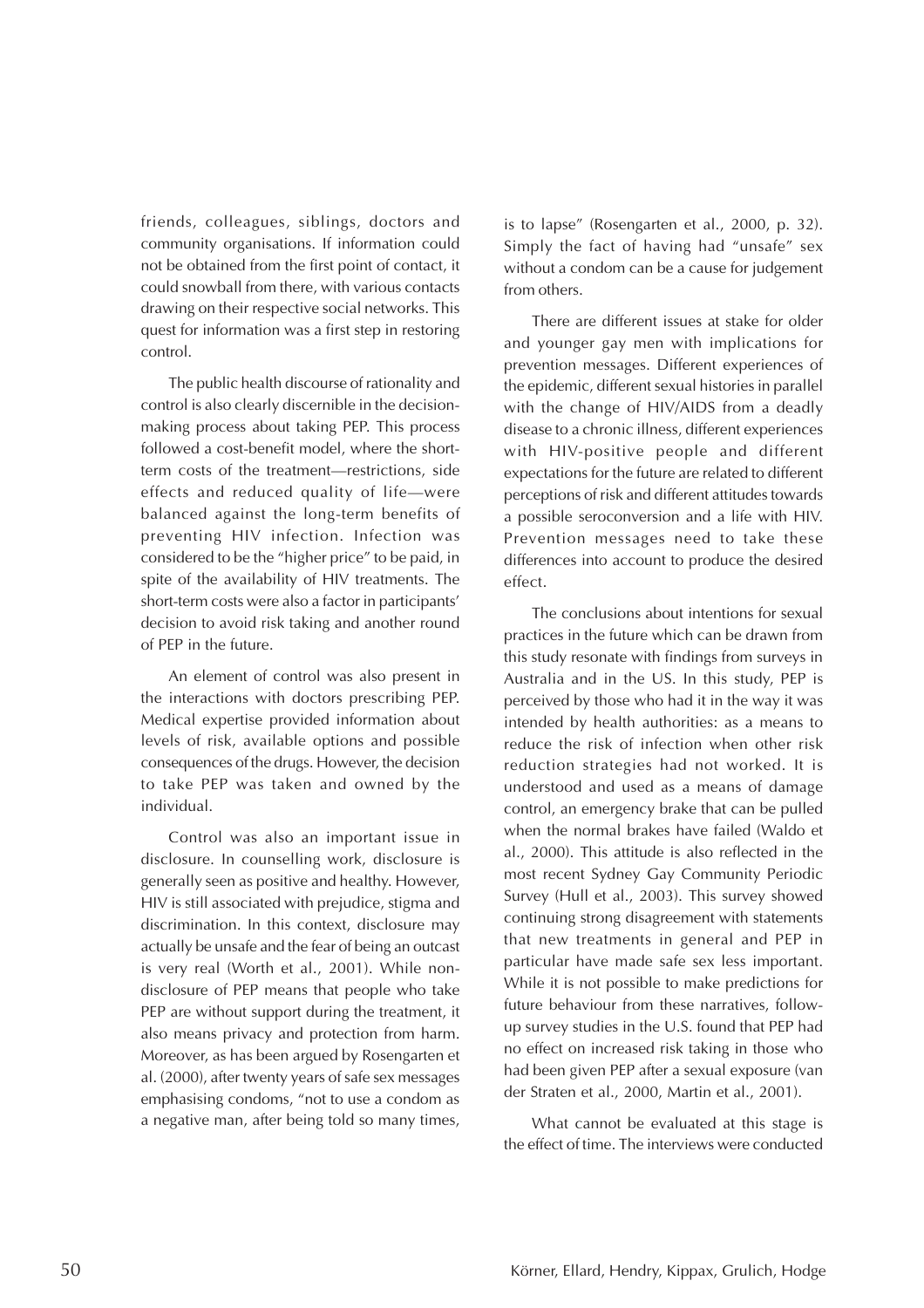at a time when participants were still uncertain about the outcome of PEP. They had all had the baseline test, some were still on treatment, some had had their three-month test but all were still waiting for the six-month test and the final result. The experience of exposure, shock, fear and side effects was still quite fresh in their minds. Whether the good intentions will actually translate into practice in the future is still open and would have to be investigated through a follow-up study.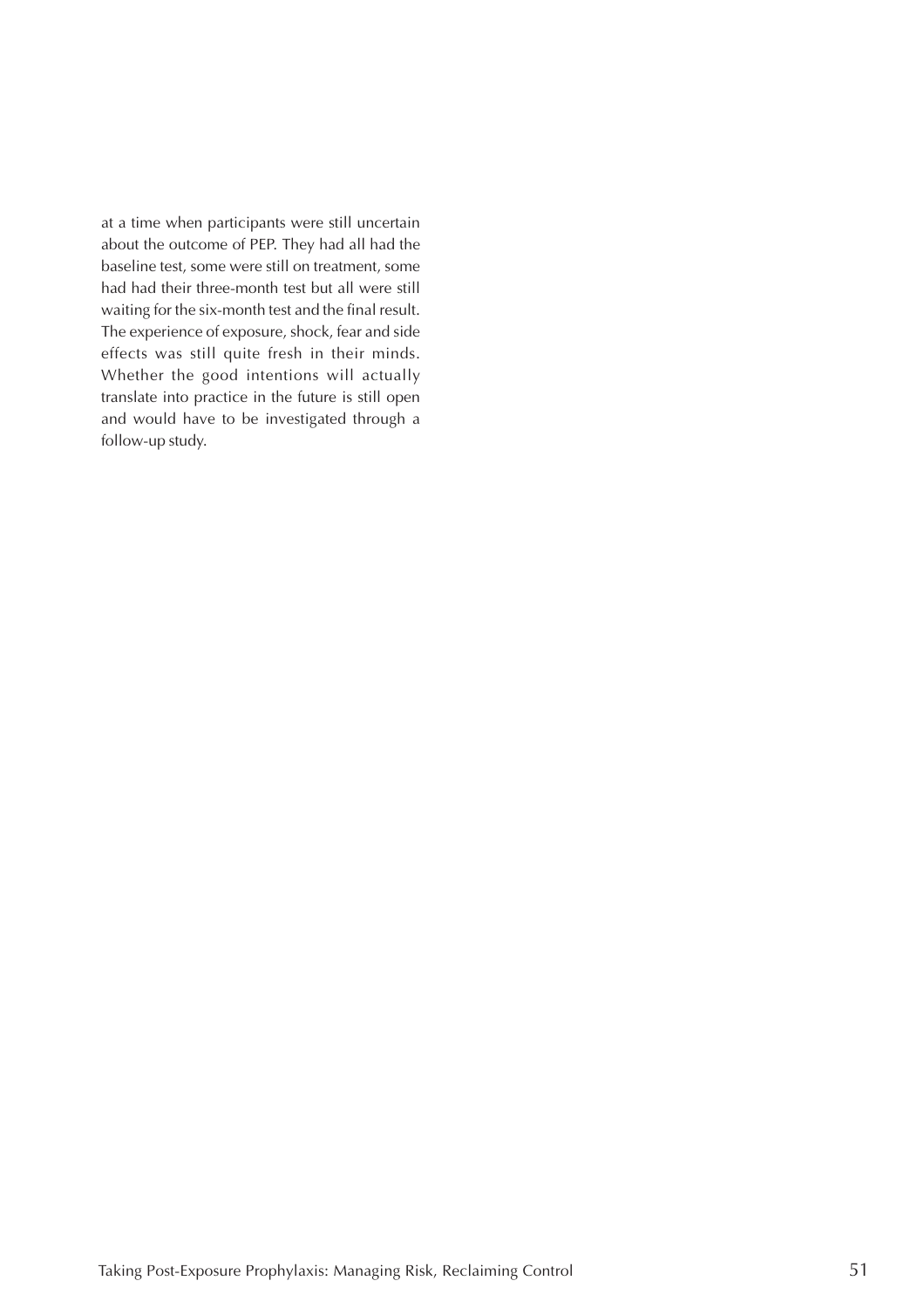# <span id="page-55-0"></span>**CONCLUSION**

**PEP** in this Sydney-based study is understood and used in the way and for the purpose it was intended: as a risk reduction strategy when other strategies have failed. After a temporary loss of control over safe sex practices, PEP is perceived as a means to restore order and to reclaim control. However, a follow-up study is needed to investigate the effect of PEP on future sexual practices of those who have taken PEP. While there were no seroconversions in this study, the effectiveness of PEP is not yet proven. Nonetheless, the availability of PEP is a source for hope and the restoration of order after an exposure. Future prevention messages should take into account the different experiences and expectations of older and younger gay men and should also address the social and emotional contexts in which exposure to HIV can occur.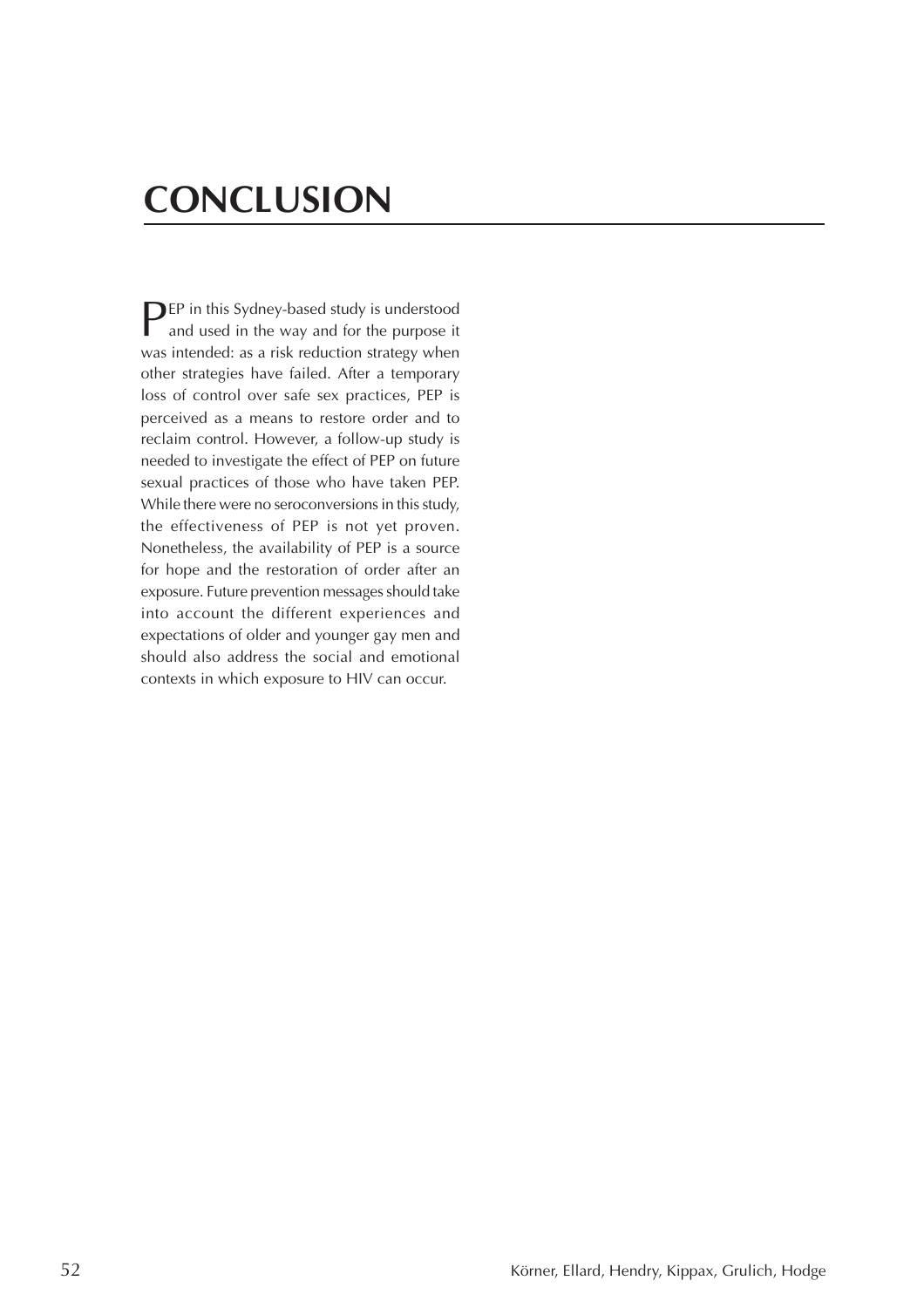# **REFERENCES**

- <span id="page-56-0"></span>Bakhtin, M. (1986). The problem of speech genres. In C. Emerson & M. Holquist (Eds.), Speech genres and other late essays. (V. W. McGee Trans.) (pp. 60–102). Austin: University of Texas Press.
- Bernasconi, E., Jost, J., Ledergerber, B., Hirschel, B., Francioli, P. & Sudre, P. (2001). Antiretroviral prophylaxis for community exposure to human immunodeficiency virus in Switzerland, 1997–2000. Swiss Medical Weekly, 131, 433–437.
- Bourdieu, P. (1986). The forms of capital. In J. G. Richardson (Ed.), Handbook of theory and research for the sociology of education (pp. 241–258). Westport, Connecticut: Greenwood Press.
- Cardo, D. M., Culver, D. H., Ciesielski, C. A., Srivastata, P. U., Marcus, R., Abiteboul, D., Heppenstall, J., Ippolito, G., Lot, F., McKibben, P. S. & Bell, D. M. (1997). A casecontrol study of HIV seroconversion in health care workers after percutaneous exposure. New England Journal of Medicine, 337, 1485– 1490.
- Centers for Disease Control and Prevention. (1998). Management of possible sexual, injecting-drug-use, or other nonoccupational exposure to HIV, including considerations related to antiretroviral therapy. Morbidity and Mortality Weekly Report, 47(RR17), 1–14.
- Centres for Disease Control and Prevention (2001). Updated US public health service guidelines for the management of occupational exposures to HBV, HCV and HIV and recommendations for post-exposure prophylaxis. Morbidity and Mortality Weekly Report, 50(RR11), 1–42.
- Glaser, B. G. & Strauss, A. L. (1967). The discovery of grounded theory: Strategies for qualitative research. Chicago: Aldine.
- Guay, L. A., Musoke, P., Fleming, T., Bagenda, D., Allen, M., Nakabiito, C., Sherman, J., Bakaki, P., Ducar, C., Deseyve, M., Emel, L., Mirochnik, M., Fowler, M. G., Mofenson, L., Miotti, P., Dransfield, K., Bray, D., Mmiro, F. & Jackson, J. (1999). Intrapartum and neonatal single-dose nevirapine compared with zidovudine for prevention of mother-to-child transmission of HIV-1 in Kampala, Uganda: HIVNET 012 randomised trial. Lancet, 354, 795–802.
- Hull, P., Van de Ven, P., Prestage, G., Rawstorne, P., Grulich, A., Crawford, J., Kippax, S., Madeddu, D., McGuigan, D. & Nicholas, A. (2003) Gay community periodic survey: Sydney 1996–2002 (Monograph 2/2003). Sydney: National Centre in HIV Social Research, University of New South Wales.
- Kahn, J. O., Martin, J. N., Roland, M. E., Bamberger, J. D., Chesney, M., Chambers, D., Franses, K., Coates, T. J. & Katz, M. H. (2001). Feasibility of postexposure prophylaxis (PEP) against human immunodeficiency virus infection after sexual or injecting drug use exposure: The San Francisco PEP study. Journal of Infectious Diseases, 183, 707–714.
- Martin, J. N., Roland, M. E., Bamberger, J. D., Chesney, M. A., Kahn, J. O., Coates, T. J. & Katz, M. H. (2000). Post-exposure prophylaxis for sexual exposure to HIV does not lead to increases in high risk behaviour: The San Francisco PEP project. Presentation at the 8<sup>th</sup> Conference on Retroviruses and Opportunistic Infections. Retrieved on 6/9/2002 from http:// www/retroconference.org/2001/abstracts/ abstracts/abstract/224.htm